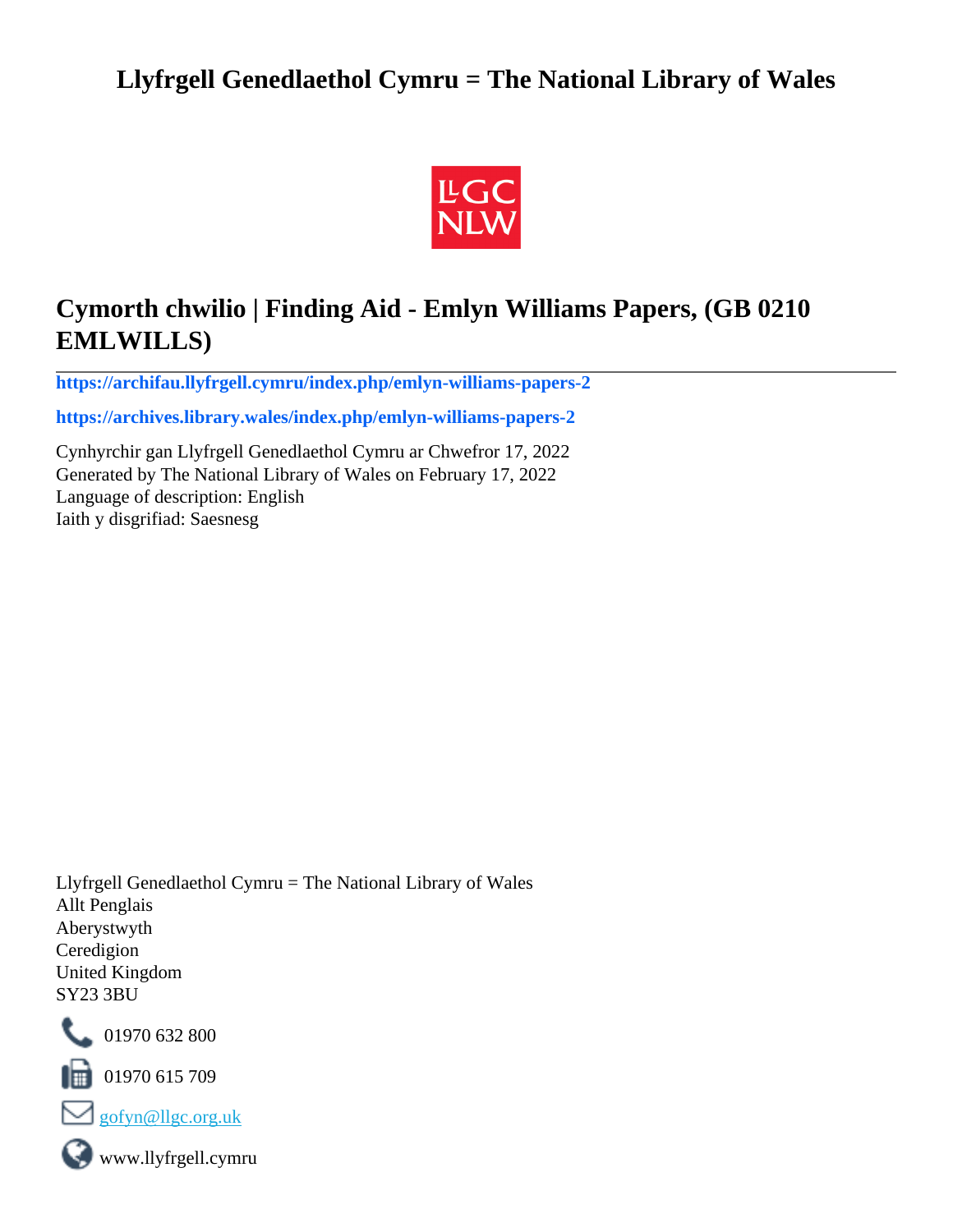# **Tabl cynnwys | Table of contents**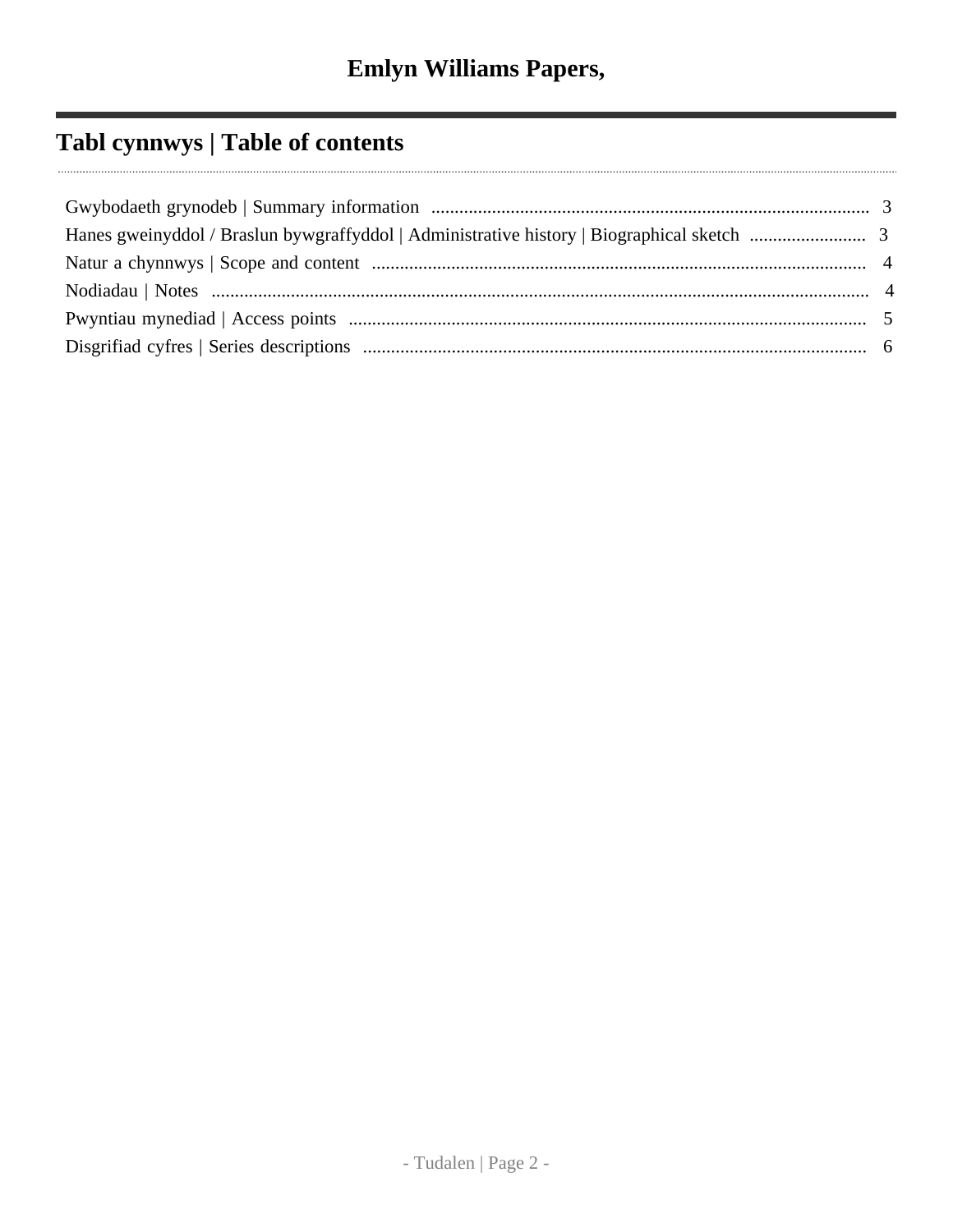# <span id="page-2-0"></span>**Crynodeb o wybodaeth | Summary of information**

| <b>Lleoliad   Repository:</b>                                                       | Llyfrgell Genedlaethol Cymru = The National Library of Wales                                 |  |  |
|-------------------------------------------------------------------------------------|----------------------------------------------------------------------------------------------|--|--|
| <b>Teitl   Title:</b>                                                               | Emlyn Williams Papers,                                                                       |  |  |
| Cod cyfeirnod  <br><b>Reference code:</b>                                           | <b>GB 0210 EMLWILLS</b>                                                                      |  |  |
| Virtua system control<br>number [alternative]:                                      | vtls003844365                                                                                |  |  |
| <b>Project identifier</b><br>[alternative]:                                         | <b>ANW</b>                                                                                   |  |  |
| <b>Dyddiad</b>   Date:                                                              | 1898-1989 / (dyddiad creu   date of creation)                                                |  |  |
| Disgrifiad ffisegol  <br><b>Physical description:</b>                               | 1.116 cubic metres (32 boxes, 11 scrapbooks).                                                |  |  |
| Lleoliad ffisegol  <br><b>Physical location:</b>                                    | ARCH/MSS (GB0210)                                                                            |  |  |
| Dyddiadau creu,<br>golygu a dileu   Dates<br>of creation, revision<br>and deletion: | March 2003.                                                                                  |  |  |
| Nodyn   Note<br>[generalNote]:                                                      | Title supplied from contents of fonds. Some papers post-date the<br>death of Emlyn Williams. |  |  |

# <span id="page-2-1"></span>**Hanes gweinyddol / Braslun bywgraffyddol | Administrative history | Biographical sketch**

### **Nodyn | Note**

Emlyn Williams (1905-1987) from Mostyn, Flintshire, was an actor, writer and playwright of international renown. He was born as George Emlyn Williams and started using the name Emlyn Williams in 1927. With the assistance of his French teacher, Sarah Grace Cooke (d. 1964), he won a scholarship to Christ Church College, Oxford, in 1923 (the events were later fictionalised in 'The Corn is Green'). Upon graduating, he pursued a successful acting career, appearing on the stage in 'The Frightened Lady', and becoming a mainstay of the British film industry in the 1930s, working on Hitchcock's 'Jamaica Inn' and other films, writing and appearing in 'The Last Days of Dolwyn' (1949). He wrote and produced numerous stage plays, including 'A Murder Has Been Arranged' (1930), 'Night Must Fall' (1935), 'The Corn is Green' (1938), 'The Wind of Heaven' (1945), and 'Accolade' (1951), and adaptations of Turgenev's 'A Month in the Country' (1957), Ibsen's 'The Master Builder' (1964), and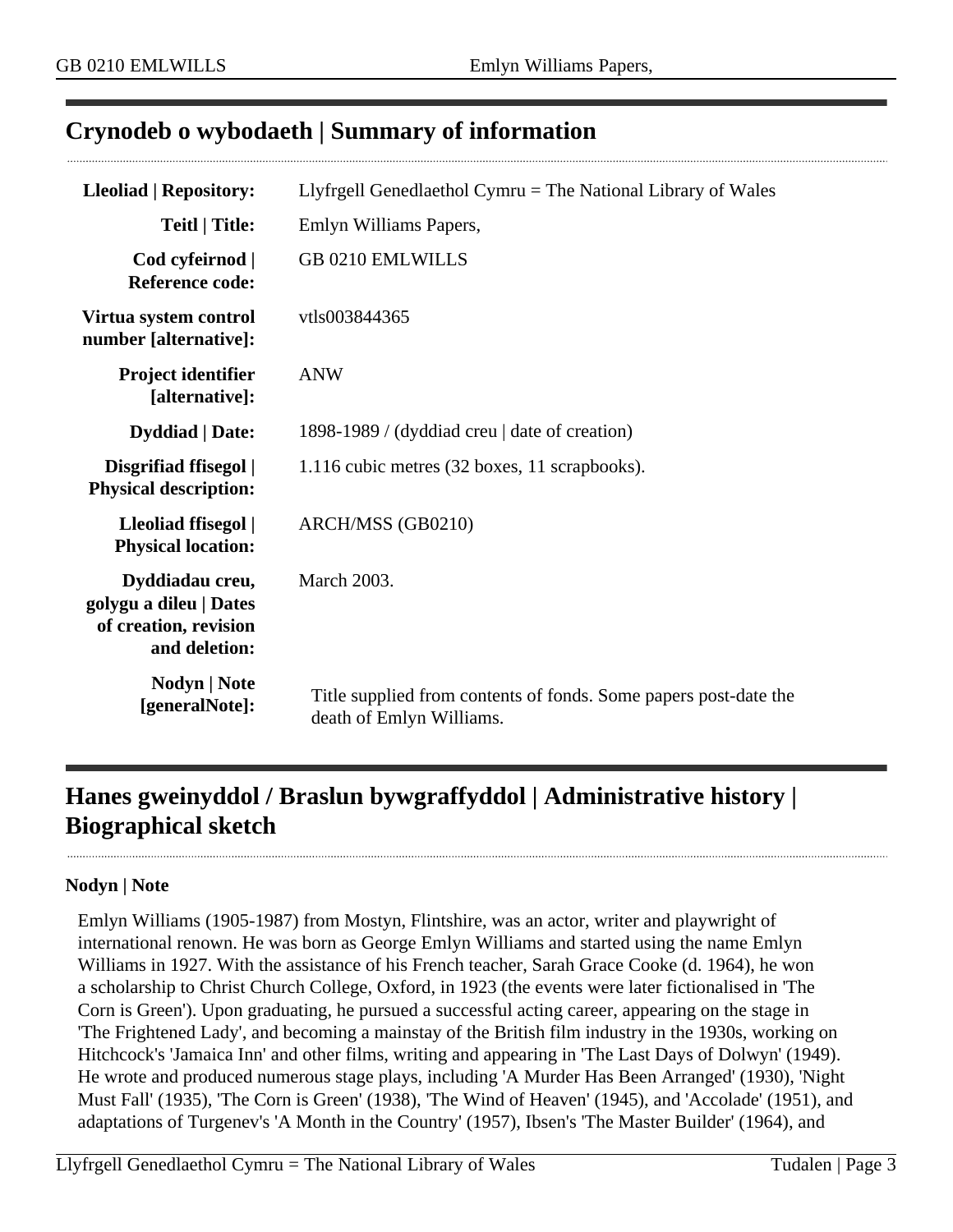created one-man shows from the works of Saki, Dylan Thomas and Charles Dickens; many of these were reworked as TV plays and films. His stage appearances continued in London, New York and elsewhere. He continued to make TV and film appearances from the 1950s into the 1980s, notably in 'The L-shaped Room' (1962), and 'Emlyn Williams as Charles Dickens' (1983). He also wrote 'George, An Early Autobiography' (1961), 'Emlyn: an early autobiography, 1927-1935' (1974), a non-fiction account of the Moors Murders, 'Beyond Belief' (1967), and the novels 'Headlong' (1980) and 'Dr Crippen's Diary' (1987). He was married to Mary Marjorie (Molly) Carus-Wilson (née O'Shann) (d. 1970) in 1935, and had two sons, Alan and Brook. He was awarded the CBE in 1962. He had many actor friends, including Richard Burton, Noël Coward, John Gielgud, Sybil Thorndike and Lillian Gish.

# **Hanes Gwarchodol | Custodial history**

Many of the papers had been sorted chronologically prior to deposit.

# <span id="page-3-0"></span>**Natur a chynnwys | Scope and content**

Papers relating to Emlyn Williams, 1898-1989, comprising correspondence between EW and Sarah Grace Cooke, 1917-1964; other letters and copy letters of Sarah Grace Cooke, 1928-1964; letters from EW to other teachers, 1922-1944; transcripts of correspondence between EW and Molly Williams, 1940-1944; family letters, 1942-1987; correspondence between EW and theatrical friends, 1955-1989; letters of congratulation on CBE, 1962-1963; letters of condolence on death of Molly Williams, 1970-1971; family papers, diaries and school records, 1919-1982; scrapbooks compiled by EW, containing newspaper cuttings, fan letters and other material relating to his family and works, 1869-1961; manuscripts, typescripts, printed copies and annotated drafts of staged plays, 1926-1986; manuscripts and typescripts of unpublished novels, plays and short stories, 1919-1987; scripts, with revisions, of shows on Dickens, Dylan Thomas and Saki, 1951-1987; play adaptations and translations and copies of scripts for EW's acting roles 1935-1986; newspaper reviews of EW's works and appearances, 1961-1970; theatre porgrammes, photographs, and material rleating to current affairs, 1910-1987; radio scripts, 1940-1987, and script for TV commentary on Investiture of Prince of Wales, 1969; typescripts of speeches and readings, 1950-1987; papers relating to EW's autobiographies, novels, and 'Beyond Belief', 1962-1981; miscellaneous papers, [1933]-1990, and printed books, 1898-1987.

# <span id="page-3-1"></span>**Nodiadau | Notes**

## **Nodiadau teitl | Title notes**

# **Ffynhonnell | Immediate source of acquisition**

Deposited by his son, Alan Williams, in 1994.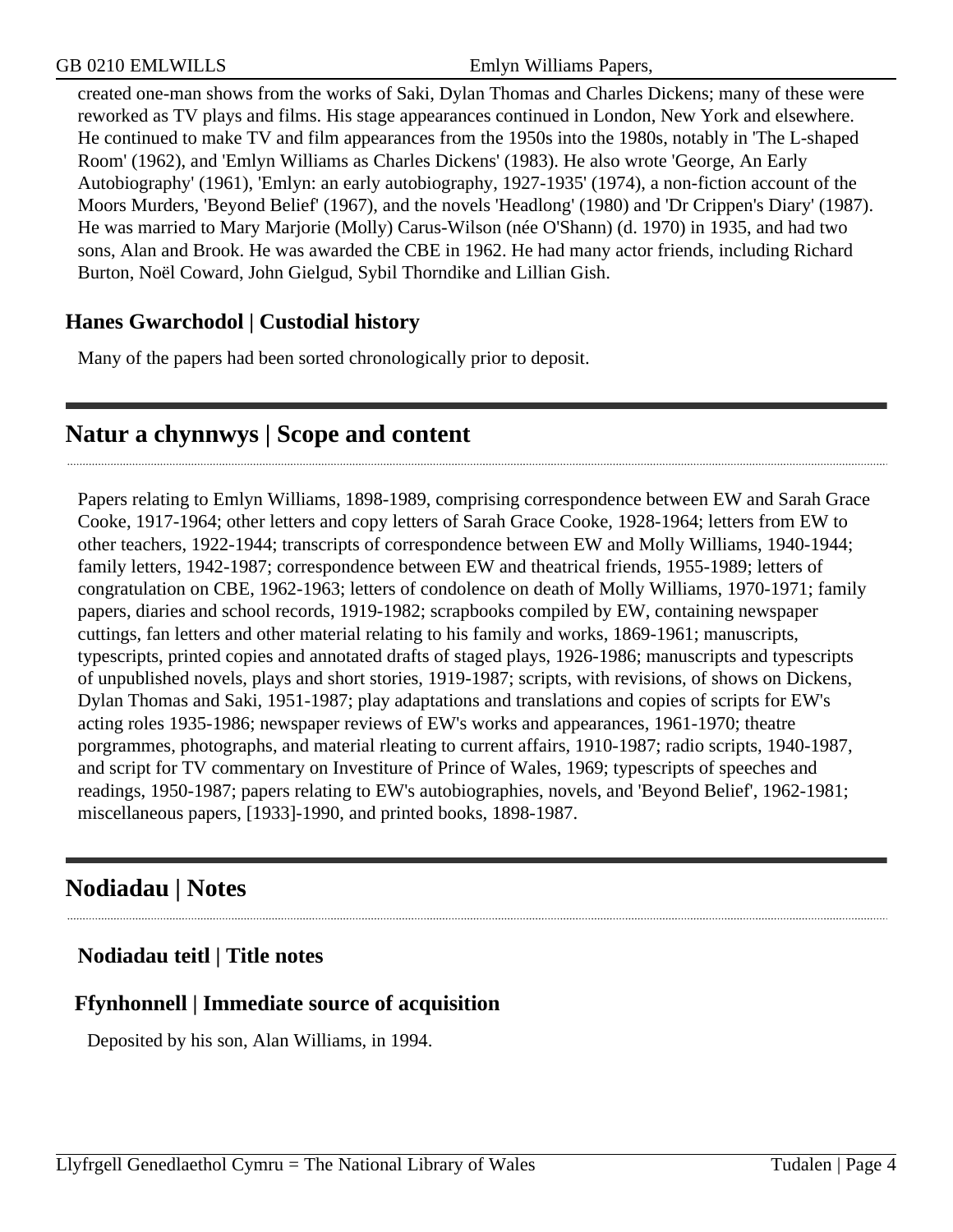### **Trefniant | Arrangement**

Arranged into the following: correspondence; family and personal; scrap-books; staged plays; unpublished works and miscellaneous writings; solo performances; adaptions and stage appearances; reviews; theatrical miscellanea; radio and television; speeches, readings and addresses; publications; miscellaneous papers; and printed material.

## **Cyfyngiadau ar fynediad | Restrictions on access**

Readers consulting modern papers in the National Library of Wales are required to sign the 'Modern papers - data protection' form.

## **Amodau rheoli defnydd | Conditions governing use**

Usual copyright regulations apply.

### **Rhestrau cymorth | Finding aids**

A hard copy of the catalogue is available at the National Library of Wales. The catalogue can be accessed online.

## **Disgrifiadau deunydd | Related material**

Photographs and posters deposited with the archive are in NLW, Special Collections, and films, cassettes and audio tapes are in the National Screen and Sound Archive for Wales. The manuscript of 'The Corn is Green' is NLW MS 18970C.

## **Ychwanegiadau | Accruals**

Accruals are not expected.

### **Nodiadau eraill | Other notes**

• **Dynodwr sefydliad | Institution identifier**: Llyfrgell Genedlaethol Cymru = The National Library of Wales

# <span id="page-4-0"></span>**Pwyntiau mynediad | Access points**

- Williams, Emlyn, 1905-1987 -- Archives. (pwnc) | (subject)
- Cooke, Sarah Grace, d. 1964. (pwnc) | (subject)
- Actors -- Wales -- Archives (pwnc) | (subject)
- Male dramatists -- Wales. (pwnc) | (subject)
- Drama -- 20th century. (pwnc) | (subject)
- Theater programs -- Great Britain. (pwnc) | (subject)
- London (England). (pwnc) | (subject)
- Mostyn (Flintshire, Wales). (pwnc) | (subject)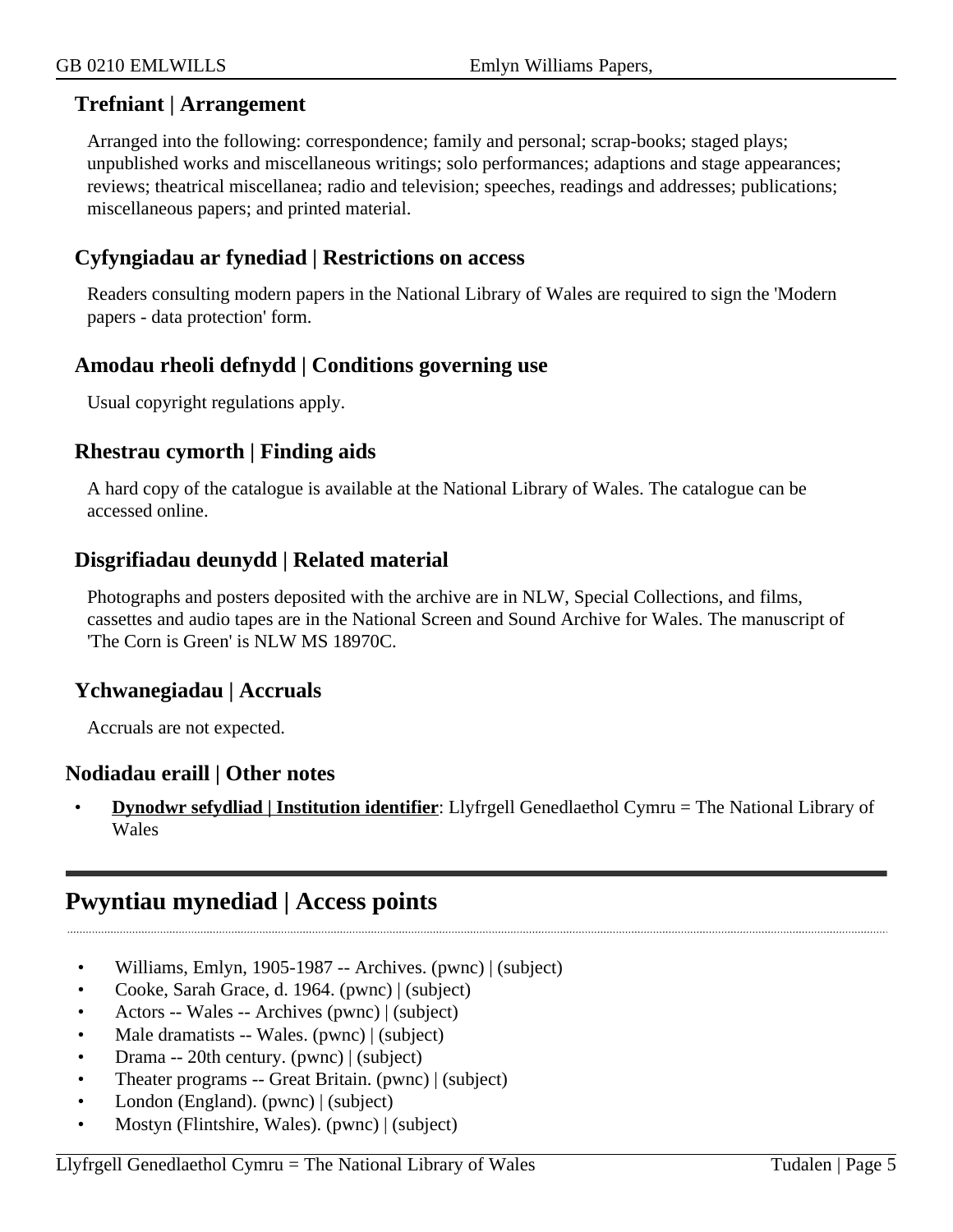• New York  $(N.Y.)$ . (pwnc)  $|$  (subject)

# <span id="page-5-0"></span>**Disgrifiad cyfres | Series descriptions**

### **Is-fonds | Subfonds A. vtls005192633 ISYSARCHB10: Correspondence,**

Dyddiad | Date: [c.1917]-1989. (dyddiad creu) | (date of creation)

Natur a chynnwys | Scope and content:

Classes A 2 and A 3 have been kept in their original files.

Lleoliad ffisegol | Physical location: ARCH/MSS (GB0210)

Nodyn | Note [generalNote]:

Preferred citation: A.

## **Cyfres | Series A 1. vtls005192634 ISYSARCHB10: Letters to Sarah Grace Cooke from (George) Emlyn Williams,**

Dyddiad | Date: [c.1917]-1964. (dyddiad creu) | (date of creation)

Lleoliad ffisegol | Physical location: ARCH/MSS (GB0210)

Nodyn | Note [generalNote]:

Preferred citation: A 1.

| FFeil / rhestr eitemau   File / item list    |                                                                                    |                    |                                |  |
|----------------------------------------------|------------------------------------------------------------------------------------|--------------------|--------------------------------|--|
| Cod cyfeirnod                                | Teitl   Title                                                                      | Dyddiadau   Dates  | Disgrifiad ffisegol   Physical |  |
| Reference code                               |                                                                                    |                    | description                    |  |
| $A1/1-107$ .<br>vtls005192635<br>ISYSARCHB10 | File - Letters, c.1917-1928,                                                       | $[c.1917] - 1927.$ |                                |  |
|                                              | Nodyn   Note [generalNote]:                                                        |                    |                                |  |
|                                              | Preferred citation: A1/1-107.                                                      |                    |                                |  |
|                                              | Lleoliad ffisegol   Physical location:                                             |                    |                                |  |
|                                              | ARCH/MSS (GB0210)                                                                  |                    |                                |  |
| A1/108-98.<br>vtls005192636<br>ISYSARCHB10   | File - Letters,                                                                    | 1928-1957.         |                                |  |
|                                              | Natur a chynnwys / Scope and content:                                              |                    |                                |  |
|                                              | Letters, 1928-1957. Letters dated 1928, 1932-1946, 1949, 1952-1953, 1955 and 1957. |                    |                                |  |
|                                              | Nodyn   Note [generalNote]:                                                        |                    |                                |  |
|                                              | Preferred citation: A1/108-98.                                                     |                    |                                |  |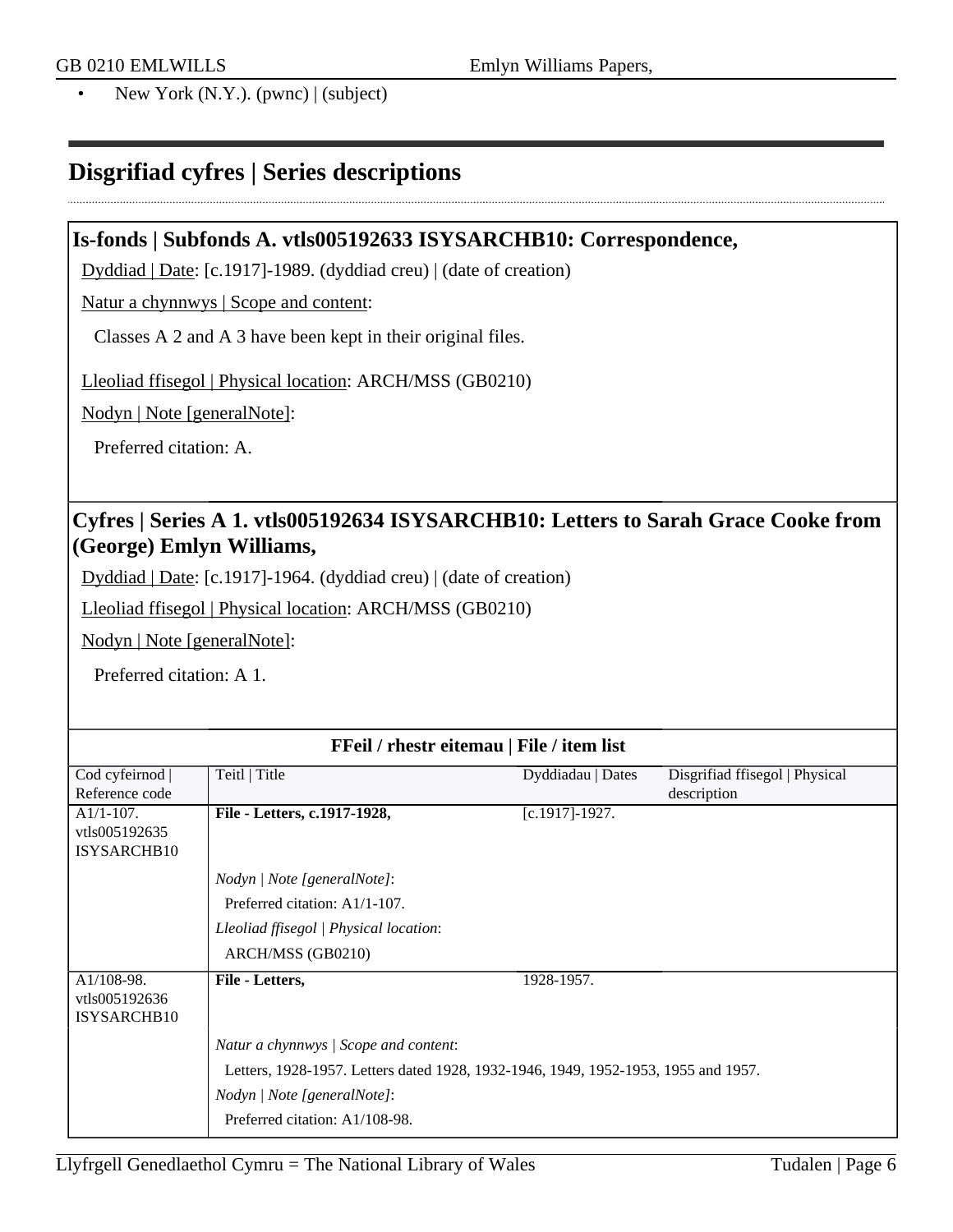| <b>GB 0210 EMLWILLS</b>                                                    |                                                                                                                                                                     | Emlyn Williams Papers, |                                               |
|----------------------------------------------------------------------------|---------------------------------------------------------------------------------------------------------------------------------------------------------------------|------------------------|-----------------------------------------------|
|                                                                            | Lleoliad ffisegol   Physical location:                                                                                                                              |                        |                                               |
|                                                                            | ARCH/MSS (GB0210)                                                                                                                                                   |                        |                                               |
| A1/199-280.<br>vtls005192637<br>ISYSARCHB10                                | File - Letters, 1958 and 1961-1964,                                                                                                                                 | 1958-1964.             |                                               |
|                                                                            | Nodyn   Note [generalNote]:                                                                                                                                         |                        |                                               |
|                                                                            | Preferred citation: A1/199-280.                                                                                                                                     |                        |                                               |
|                                                                            | Lleoliad ffisegol   Physical location:                                                                                                                              |                        |                                               |
|                                                                            | ARCH/MSS (GB0210)                                                                                                                                                   |                        |                                               |
| A1/281-303.<br>vtls005192638<br>ISYSARCHB10                                | File - Undated and incomplete letters, c,                                                                                                                           | $[c.1921-c.1963]$ .    |                                               |
|                                                                            | Natur a chynnwys / Scope and content:                                                                                                                               |                        |                                               |
|                                                                            | Undated and incomplete letters, c.1921-1963.                                                                                                                        |                        |                                               |
|                                                                            | Nodyn   Note [generalNote]:                                                                                                                                         |                        |                                               |
|                                                                            | Preferred citation: A1/281-303.                                                                                                                                     |                        |                                               |
|                                                                            | Lleoliad ffisegol   Physical location:                                                                                                                              |                        |                                               |
|                                                                            | ARCH/MSS (GB0210)                                                                                                                                                   |                        |                                               |
| Original files.<br>Nodyn   Note [generalNote]:<br>Preferred citation: A 2. | Dyddiad   Date: 1928-1964. (dyddiad creu)   (date of creation)<br>Natur a chynnwys   Scope and content:<br>Lleoliad ffisegol   Physical location: ARCH/MSS (GB0210) |                        |                                               |
|                                                                            | FFeil / rhestr eitemau   File / item list                                                                                                                           |                        |                                               |
| Cod cyfeirnod  <br>Reference code                                          | Teitl   Title                                                                                                                                                       | Dyddiadau   Dates      | Disgrifiad ffisegol   Physical<br>description |
| $A2/1-29.$<br>vtls005192640<br>ISYSARCHB10                                 | File - Letters, 1928-1933, 1935-1939,                                                                                                                               | 1928-1939.             |                                               |
|                                                                            | Nodyn   Note [generalNote]:                                                                                                                                         |                        |                                               |
|                                                                            | Preferred citation: A2/1-29.                                                                                                                                        |                        |                                               |
|                                                                            | Lleoliad ffisegol   Physical location:                                                                                                                              |                        |                                               |
|                                                                            | ARCH/MSS (GB0210)                                                                                                                                                   |                        |                                               |
| $A2/30-105.$<br>vtls005192641                                              | File - Letters,                                                                                                                                                     | 1940-1947.             |                                               |

ISYSARCHB10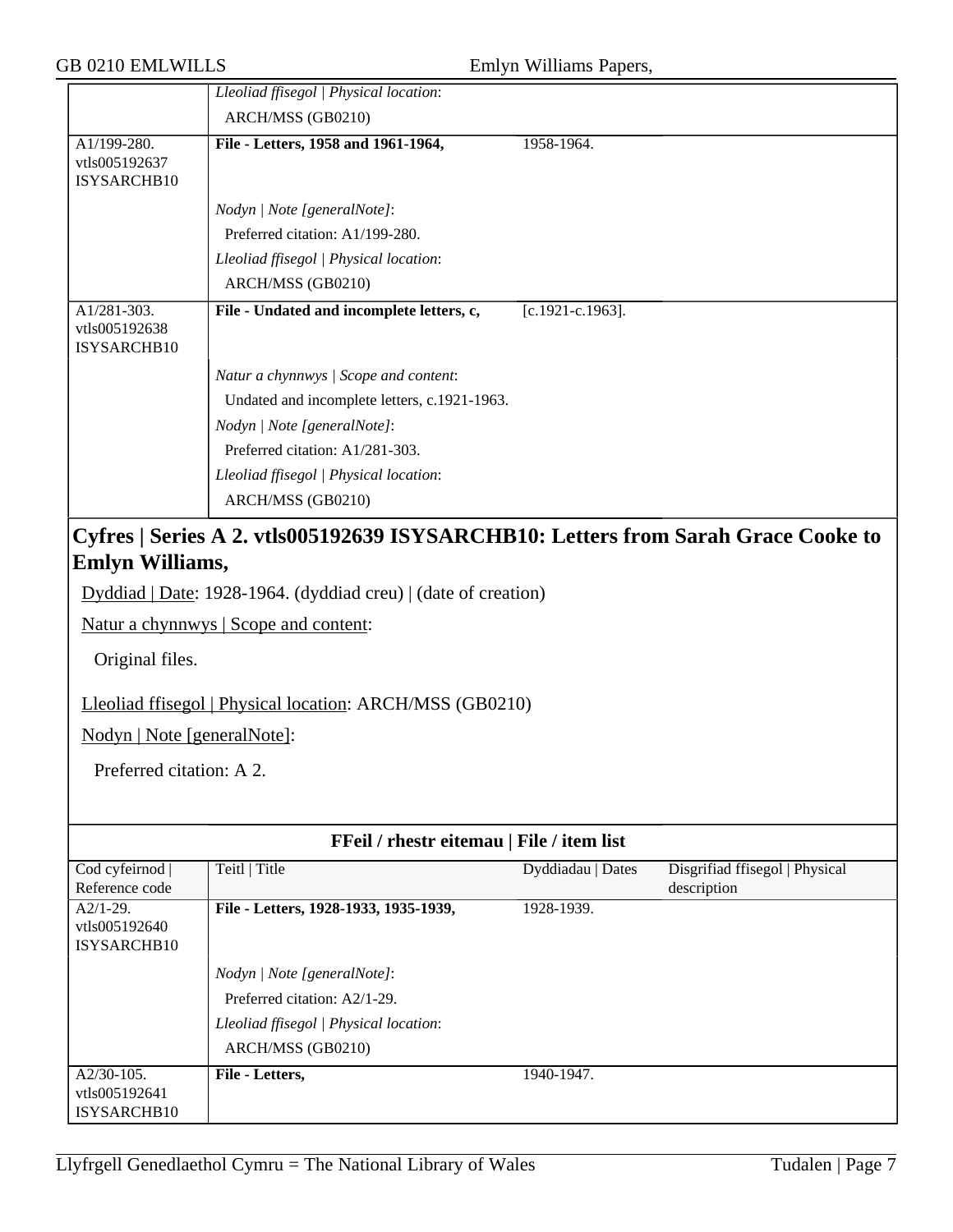|                                             | Natur a chynnwys / Scope and content:              |            |
|---------------------------------------------|----------------------------------------------------|------------|
|                                             | Letters, 1940-1947.<br>Nodyn   Note [generalNote]: |            |
|                                             | Preferred citation: A2/30-105.                     |            |
|                                             | Lleoliad ffisegol   Physical location:             |            |
|                                             | ARCH/MSS (GB0210)                                  |            |
| $A2/106-213.$                               | File - Letters,                                    | 1949-1954. |
| vtls005192642<br>ISYSARCHB10                |                                                    |            |
|                                             | Natur a chynnwys / Scope and content:              |            |
|                                             | Letters, 1949-1954.                                |            |
|                                             | Nodyn   Note [generalNote]:                        |            |
|                                             | Preferred citation: A2/106-213.                    |            |
|                                             | Lleoliad ffisegol   Physical location:             |            |
|                                             | ARCH/MSS (GB0210)                                  |            |
| A2/214-302.<br>vtls005192643<br>ISYSARCHB10 | File - Letters,                                    | 1955-1956. |
|                                             | Natur a chynnwys / Scope and content:              |            |
|                                             | Letters, 1955-1956.                                |            |
|                                             | Nodyn   Note [generalNote]:                        |            |
|                                             | Preferred citation: A2/214-302.                    |            |
|                                             | Lleoliad ffisegol   Physical location:             |            |
|                                             | ARCH/MSS (GB0210)                                  |            |
| A2/303-57.                                  | File - Letters,                                    | 1957-1959. |
| vtls005192644<br>ISYSARCHB10                |                                                    |            |
|                                             | Natur a chynnwys / Scope and content:              |            |
|                                             | Letters, 1957-1959.                                |            |
|                                             | Nodyn   Note [generalNote]:                        |            |
|                                             | Preferred citation: A2/303-57.                     |            |
|                                             | Lleoliad ffisegol   Physical location:             |            |
|                                             | ARCH/MSS (GB0210)                                  |            |
| A2/358-458.<br>vtls005192645<br>ISYSARCHB10 | File - Letters,                                    | 1960-1961. |
|                                             | Natur a chynnwys / Scope and content:              |            |
|                                             | Letters, 1960-1961.                                |            |
|                                             | Nodyn   Note [generalNote]:                        |            |
|                                             | Preferred citation: A2/358-458.                    |            |
|                                             | Lleoliad ffisegol   Physical location:             |            |
|                                             | ARCH/MSS (GB0210)                                  |            |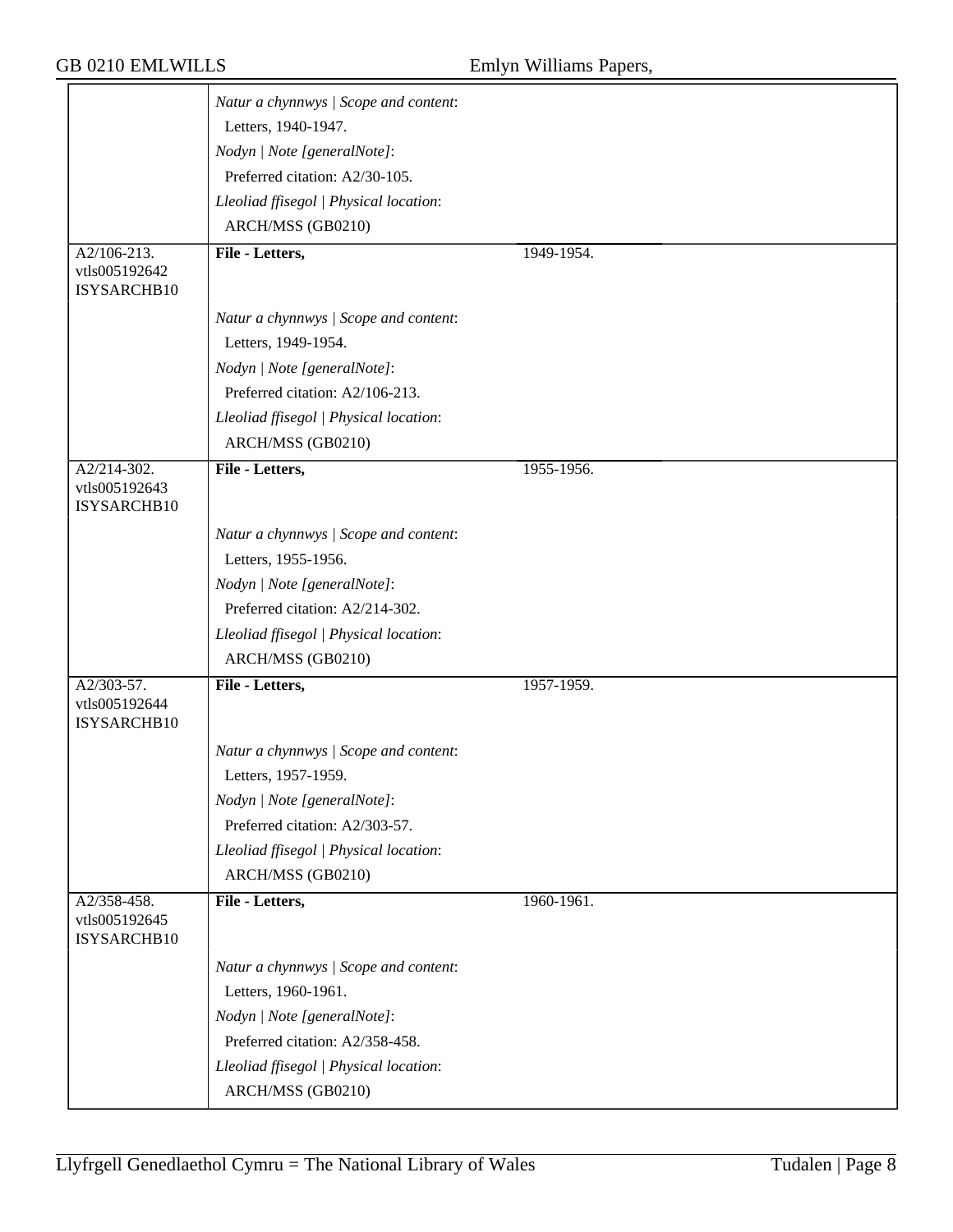### GB 0210 EMLWILLS

| Emlyn Williams Papers, |  |  |
|------------------------|--|--|
|                        |  |  |

| A2/459-591.                                 | File - Letters,                                                                 | 1962-1964.         |
|---------------------------------------------|---------------------------------------------------------------------------------|--------------------|
| vtls005192646                               |                                                                                 |                    |
| ISYSARCHB10                                 |                                                                                 |                    |
|                                             | Natur a chynnwys / Scope and content:                                           |                    |
|                                             | Letters, 1962-1964.                                                             |                    |
|                                             | Nodyn   Note [generalNote]:                                                     |                    |
|                                             | Preferred citation: A2/459-591.                                                 |                    |
|                                             | Lleoliad ffisegol   Physical location:                                          |                    |
|                                             | ARCH/MSS (GB0210)                                                               |                    |
| A2/592-647.<br>vtls005192647<br>ISYSARCHB10 | File - Incomplete and undated letters,<br>together with miscellaneous writings, | $[c.1930] - 1961.$ |
|                                             | Nodyn   Note [generalNote]:                                                     |                    |
|                                             | Preferred citation: A2/592-647.                                                 |                    |
|                                             | Lleoliad ffisegol   Physical location:<br>ARCH/MSS (GB0210)                     |                    |
| $\sim$ $\sim$                               |                                                                                 | .                  |

# **Cyfres | Series A 3. vtls005192648 ISYSARCHB10: Typescript transcripts of letters from Sarah Grace Cooke to Emlyn Williams,**

Dyddiad | Date: 1928-1964. (dyddiad creu) | (date of creation)

Natur a chynnwys | Scope and content:

Original files.

Lleoliad ffisegol | Physical location: ARCH/MSS (GB0210)

Nodyn | Note [generalNote]:

Preferred citation: A 3.

| <b>FFeil</b> / rhestr eitemau   File / item list                             |                                           |                   |                                |  |
|------------------------------------------------------------------------------|-------------------------------------------|-------------------|--------------------------------|--|
| Cod cyfeirnod                                                                | Teitl   Title                             | Dyddiadau   Dates | Disgrifiad ffisegol   Physical |  |
| Reference code                                                               |                                           |                   | description                    |  |
| $A3/1-48$ .                                                                  | File - With some gaps and duplicates, and | 1928-1964.        |                                |  |
| vtls005192649                                                                | including undated letters,                |                   |                                |  |
| ISYSARCHB10                                                                  |                                           |                   |                                |  |
|                                                                              | Nodyn   Note [generalNote]:               |                   |                                |  |
|                                                                              | Preferred citation: A3/1-48.              |                   |                                |  |
|                                                                              | Lleoliad ffisegol   Physical location:    |                   |                                |  |
|                                                                              | ARCH/MSS (GB0210)                         |                   |                                |  |
| Cyfres   Series A 4. vtls005192650 ISYSARCHB10: Correspondence between Sarah |                                           |                   |                                |  |
| <b>Grace Cooke and various correspondents,</b>                               |                                           |                   |                                |  |
| Dyddiad   Date: 1926-1964. (dyddiad creu)   (date of creation)               |                                           |                   |                                |  |

Lleoliad ffisegol | Physical location: ARCH/MSS (GB0210)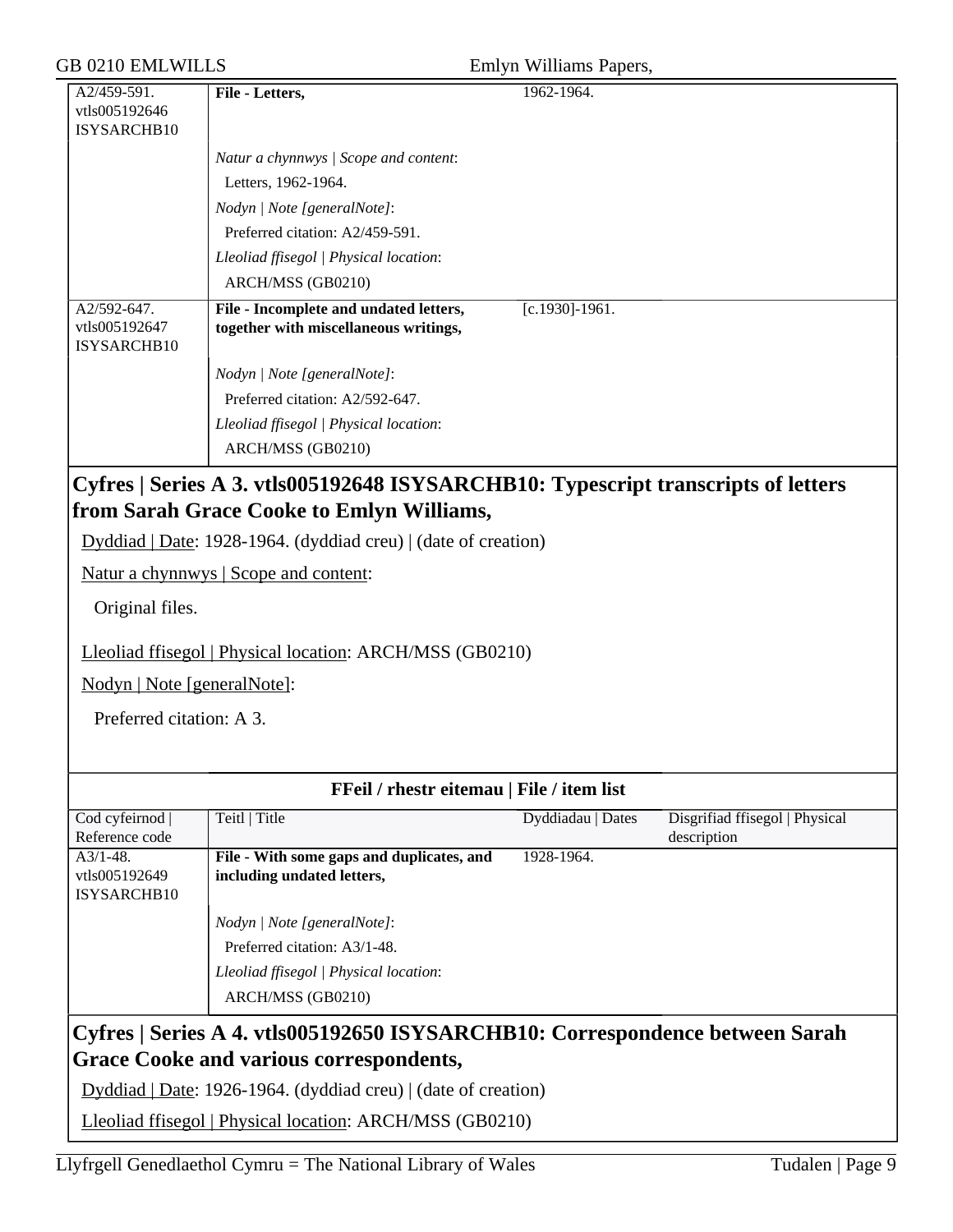# Nodyn | Note [generalNote]:

### Preferred citation: A 4.

| FFeil / rhestr eitemau   File / item list                                    |                                                                                                                                                                                                                 |                   |                                               |  |
|------------------------------------------------------------------------------|-----------------------------------------------------------------------------------------------------------------------------------------------------------------------------------------------------------------|-------------------|-----------------------------------------------|--|
| Cod cyfeirnod  <br>Reference code                                            | Teitl   Title                                                                                                                                                                                                   | Dyddiadau   Dates | Disgrifiad ffisegol   Physical<br>description |  |
| $A4/1-7.$<br>vtls005192651<br>ISYSARCHB10                                    | <b>File - Letters to Sarah Grace Cooke from</b><br>various correspondents, including F. A.<br>Taylor (Emlyn Williams's tutor at Oxford,<br>A4/1); Sybil T[horndike] ,                                           | 1926-1964.        |                                               |  |
|                                                                              | Natur a chynnwys / Scope and content:                                                                                                                                                                           |                   |                                               |  |
|                                                                              | Letters to Sarah Grace Cooke from various correspondents, including F. A. Taylor (Emlyn Williams's<br>tutor at Oxford, A4/1); Sybil T[horndike] (A4/2-3); Glen [?Byam Shaw] (A4/4); Molly [Williams]<br>(A4/7). |                   |                                               |  |
|                                                                              | Nodyn   Note [generalNote]:                                                                                                                                                                                     |                   |                                               |  |
|                                                                              | Preferred citation: A4/1-7.                                                                                                                                                                                     |                   |                                               |  |
|                                                                              | Lleoliad ffisegol   Physical location:                                                                                                                                                                          |                   |                                               |  |
|                                                                              | ARCH/MSS (GB0210)                                                                                                                                                                                               |                   |                                               |  |
| A4/8.<br>vtls005192652<br>ISYSARCHB10                                        | File - Transcript letters, the majority<br>between Sarah Grace Cooke and various<br>correspondents,                                                                                                             | 1928-1964.        |                                               |  |
|                                                                              | Nodyn   Note [generalNote]:                                                                                                                                                                                     |                   |                                               |  |
|                                                                              | Preferred citation: A4/8.                                                                                                                                                                                       |                   |                                               |  |
|                                                                              | Lleoliad ffisegol   Physical location:                                                                                                                                                                          |                   |                                               |  |
|                                                                              | ARCH/MSS (GB0210)                                                                                                                                                                                               |                   |                                               |  |
| Cyfres   Series A 5. vtls005192653 ISYSARCHB10: Correspondence between Emlyn |                                                                                                                                                                                                                 |                   |                                               |  |
|                                                                              | Williams and other teachers,                                                                                                                                                                                    |                   |                                               |  |
|                                                                              | Dyddiad   Date: 1921-1956. (dyddiad creu)   (date of creation)                                                                                                                                                  |                   |                                               |  |
|                                                                              | Lleoliad ffisegol   Physical location: ARCH/MSS (GB0210)                                                                                                                                                        |                   |                                               |  |
| Nodyn   Note [generalNote]:                                                  |                                                                                                                                                                                                                 |                   |                                               |  |
| Preferred citation: A 5.                                                     |                                                                                                                                                                                                                 |                   |                                               |  |
|                                                                              |                                                                                                                                                                                                                 |                   |                                               |  |
|                                                                              | FFeil / rhestr eitemau   File / item list                                                                                                                                                                       |                   |                                               |  |
| Cod cyfeirnod<br>Reference code                                              | Teitl   Title                                                                                                                                                                                                   | Dyddiadau   Dates | Disgrifiad ffisegol   Physical<br>description |  |

| Cod cyfeirnod  | Teitl   Title                               | Dyddiadau   Dates | Disgrifiad ffisegol   Physical |
|----------------|---------------------------------------------|-------------------|--------------------------------|
| Reference code |                                             |                   | description                    |
| $A5/1-30.$     | File - Letters, 1922-3, from Emlyn          | 1921-1956.        |                                |
| vtls005192654  | Williams to 'tante Hélène' [Hélène Daviet], |                   |                                |
| ISYSARCHB10    | together with letters, 1928, 1952-3, 1956   |                   |                                |
|                | (A5/21-30) from Hélène Daviet ,             |                   |                                |
|                | Natur a chynnwys / Scope and content:       |                   |                                |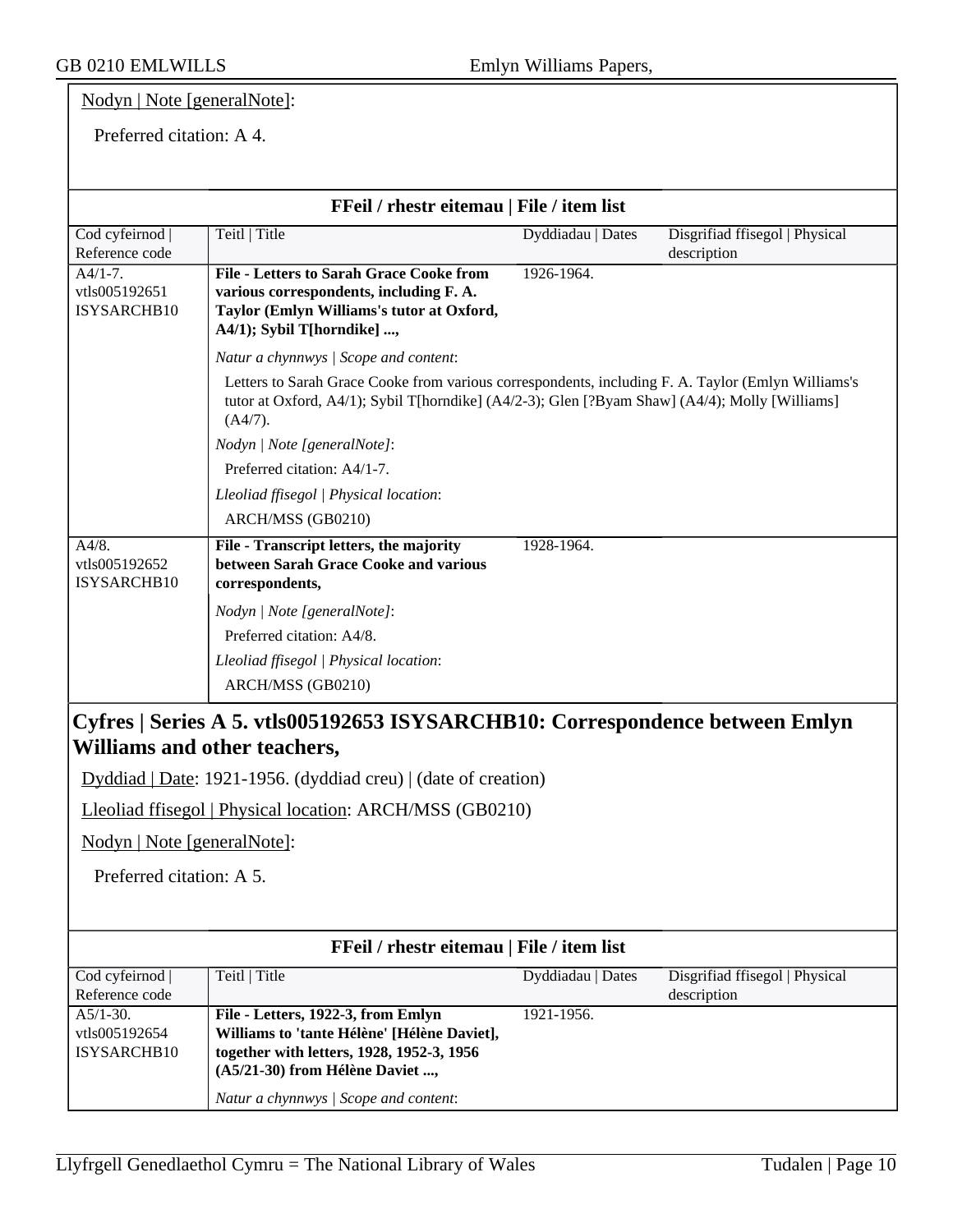|                                             | Letters, 1922-3, from Emlyn Williams to 'tante Hélène' [Hélène Daviet], together with letters, 1928,<br>1952-3, 1956 (A5/21-30) from Hélène Daviet to Emlyn Williams, and including one letter, 1921 (A5/1)<br>from Hélène Daviet to Sarah Grace Cooke. |  |  |  |
|---------------------------------------------|---------------------------------------------------------------------------------------------------------------------------------------------------------------------------------------------------------------------------------------------------------|--|--|--|
|                                             | Nodyn / Note [generalNote]:                                                                                                                                                                                                                             |  |  |  |
|                                             | Preferred citation: A5/1-30.                                                                                                                                                                                                                            |  |  |  |
|                                             | Lleoliad ffisegol   Physical location:                                                                                                                                                                                                                  |  |  |  |
|                                             | ARCH/MSS (GB0210)                                                                                                                                                                                                                                       |  |  |  |
| $A5/31-43.$<br>vtls005192655<br>ISYSARCHB10 | <b>File - Letters from Emlyn Williams to Miss</b><br>1923-1944.<br><b>Morris and Miss Swinnerton,</b>                                                                                                                                                   |  |  |  |
|                                             | Nodyn   Note [generalNote]:                                                                                                                                                                                                                             |  |  |  |
|                                             | Preferred citation: A5/31-43.                                                                                                                                                                                                                           |  |  |  |
|                                             | Lleoliad ffisegol   Physical location:<br>ARCH/MSS (GB0210)                                                                                                                                                                                             |  |  |  |

# **Cyfres | Series A 6. vtls005192656 ISYSARCHB10: Letters between Molly (Mary Marjorie) Williams and Emlyn Williams,**

Dyddiad | Date: 1940-1970. (dyddiad creu) | (date of creation)

Lleoliad ffisegol | Physical location: ARCH/MSS (GB0210)

Nodyn | Note [generalNote]:

Preferred citation: A 6.

| <b>FFeil</b> / rhestr eitemau   File / item list |                                                                                                                                                                                        |                   |                                               |  |
|--------------------------------------------------|----------------------------------------------------------------------------------------------------------------------------------------------------------------------------------------|-------------------|-----------------------------------------------|--|
| Cod cyfeirnod  <br>Reference code                | Teitl   Title                                                                                                                                                                          | Dyddiadau   Dates | Disgrifiad ffisegol   Physical<br>description |  |
| $A6/1-207$ .<br>vtls005192657<br>ISYSARCHB10     | <b>File - Letters from Emlyn Williams</b><br>to Molly Williams, 1944, 1953, 1955,<br>1957-1965, 1967-1970, and a few undated<br>letters,                                               | 1944-1970.        |                                               |  |
|                                                  | Nodyn   Note [generalNote]:<br>Preferred citation: A6/1-207.<br>Lleoliad ffisegol   Physical location:<br>ARCH/MSS (GB0210)                                                            |                   |                                               |  |
| A6/208.<br>vtls005192658<br>ISYSARCHB10          | File - A bound volume of typescript letters,<br>containing letters from Emlyn Williams in<br><b>England to Molly Williams and family in</b><br>the ,                                   | 1940-1941.        |                                               |  |
|                                                  | Natur a chynnwys / Scope and content:<br>A bound volume of typescript letters, containing letters from Emlyn Williams in England to Molly<br>Williams and family in the United States. |                   |                                               |  |
|                                                  | Nodyn   Note [generalNote]:                                                                                                                                                            |                   |                                               |  |
|                                                  | Preferred citation: A6/208.<br>Lleoliad ffisegol   Physical location:                                                                                                                  |                   |                                               |  |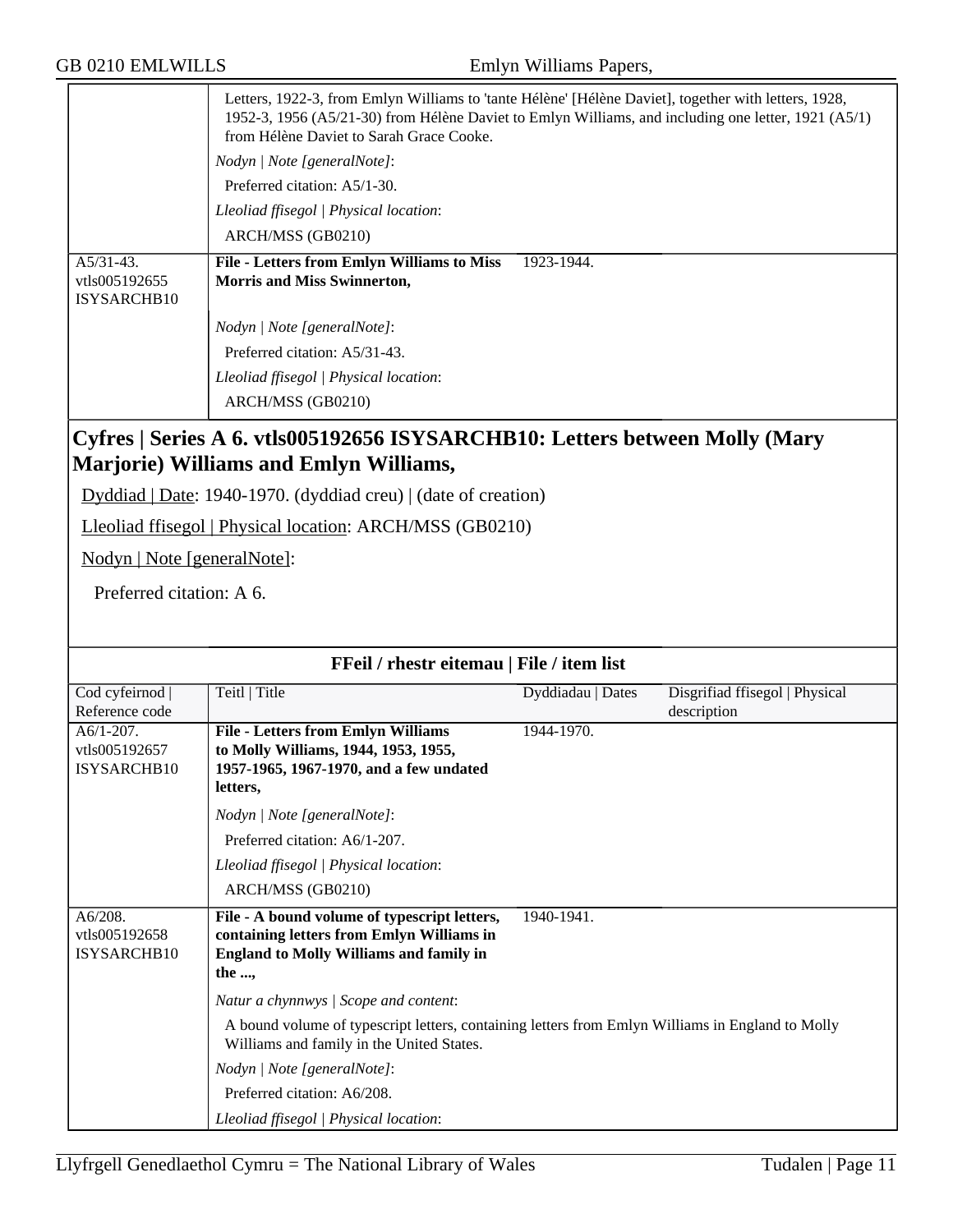|                          | ARCH/MSS (GB0210)                                                                                                                                                                                                                                                                                                                |
|--------------------------|----------------------------------------------------------------------------------------------------------------------------------------------------------------------------------------------------------------------------------------------------------------------------------------------------------------------------------|
| A6/209.<br>vtls005192659 | File - A bound volume of transcript letters,<br>1940-1946.<br>containing letters from Molly Williams in                                                                                                                                                                                                                          |
| ISYSARCHB10              | the United States to Emlyn Williams in                                                                                                                                                                                                                                                                                           |
|                          | England ,<br>Natur a chynnwys   Scope and content:                                                                                                                                                                                                                                                                               |
|                          | A bound volume of transcript letters, containing letters from Molly Williams in the United States to<br>Emlyn Williams in England, 1940-2, 1946; letters from Emlyn Williams in the Middle East to Molly<br>Williams in England, 1944, and letters from Molly Williams in England to Emlyn Williams in the Middle<br>East, 1944. |
|                          | Nodyn / Note [generalNote]:                                                                                                                                                                                                                                                                                                      |
|                          | Preferred citation: A6/209.                                                                                                                                                                                                                                                                                                      |
|                          | Lleoliad ffisegol   Physical location:<br>ARCH/MSS (GB0210)                                                                                                                                                                                                                                                                      |

# **Cyfres | Series A 7-11. vtls005192660 ISYSARCHB10: Miscellaneous correspondence,**

Dyddiad | Date: 1942-1989. (dyddiad creu) | (date of creation)

Lleoliad ffisegol | Physical location: ARCH/MSS (GB0210)

Nodyn | Note [generalNote]:

Preferred citation: A 7-11.

| FFeil / rhestr eitemau   File / item list    |                                                                                                                                                                                                                                                                                                                                                                                                                   |                   |                                               |
|----------------------------------------------|-------------------------------------------------------------------------------------------------------------------------------------------------------------------------------------------------------------------------------------------------------------------------------------------------------------------------------------------------------------------------------------------------------------------|-------------------|-----------------------------------------------|
| Cod cyfeirnod  <br>Reference code            | Teitl   Title                                                                                                                                                                                                                                                                                                                                                                                                     | Dyddiadau   Dates | Disgrifiad ffisegol   Physical<br>description |
| $A7/1-79.$<br>vtls005192661<br>ISYSARCHB10   | File - Family letters principally between<br>Alan and Brook Williams and their<br>parents, but including two letters, 1942<br>(A7/1-2) from Emlyn Williams's ,<br>Natur a chynnwys / Scope and content:                                                                                                                                                                                                           | 1942-1987.        |                                               |
|                                              | Family letters principally between Alan and Brook Williams and their parents, but including two letters,<br>1942 (A7/1-2) from Emlyn Williams's parents, and a few undated letters.                                                                                                                                                                                                                               |                   |                                               |
|                                              | Nodyn   Note [generalNote]:                                                                                                                                                                                                                                                                                                                                                                                       |                   |                                               |
|                                              | Preferred citation: A7/1-79.                                                                                                                                                                                                                                                                                                                                                                                      |                   |                                               |
|                                              | Lleoliad ffisegol   Physical location:                                                                                                                                                                                                                                                                                                                                                                            |                   |                                               |
|                                              | ARCH/MSS (GB0210)                                                                                                                                                                                                                                                                                                                                                                                                 |                   |                                               |
| $A8/1-301$ .<br>vtls005192662<br>ISYSARCHB10 | <b>File - Correspondence principally</b><br>addressed to Emlyn Williams, but<br>including a few letters to Molly Williams.<br>The correspondents include Florence<br>Thomas (mother ,                                                                                                                                                                                                                             | 1955-1989.        |                                               |
|                                              | Natur a chynnwys / Scope and content:                                                                                                                                                                                                                                                                                                                                                                             |                   |                                               |
|                                              | Correspondence principally addressed to Emlyn Williams, but including a few letters to Molly Williams.<br>The correspondents include Florence Thomas (mother of Dylan, A8/1-5); Larry [Laurence Olivier],<br>including some with Vivien Leigh (A8/6, A8/42, A8/56, A8/159); Lillian Gish (A8/11, A8/38, A8/96);<br>Lynn [Fontanne], including some with Alfred [Lunt] (A8/13, A8/15, A8/49, A8/126, A8/144); Kate |                   |                                               |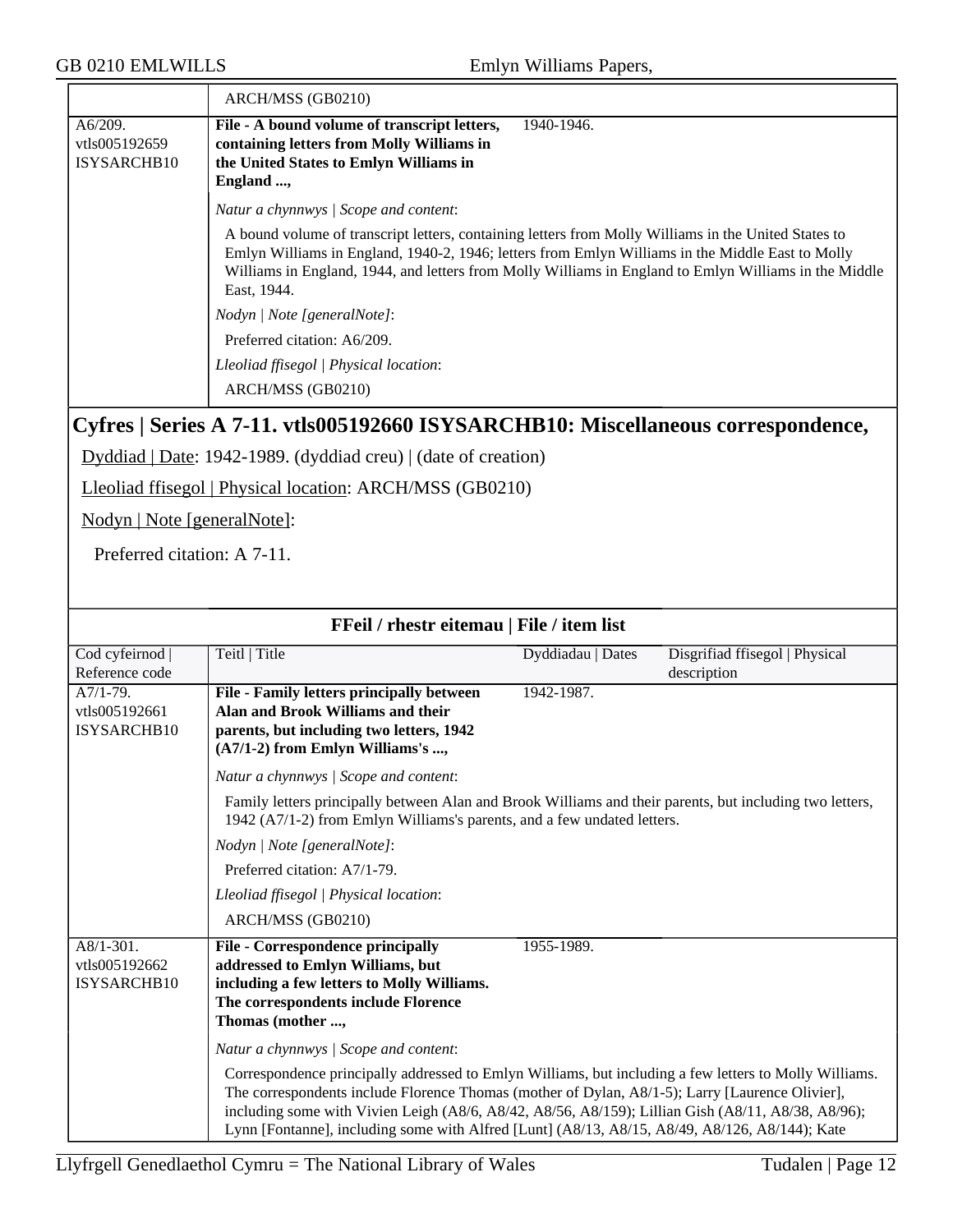|                                             | [Katherine] Hep[burn] (A8/14); Bob [Robert Bolt] (A8/19, A8/31); Compton Mackenzie (A8/26); Sybil<br>[Thorndike], including some with Lewis [Casson] (A8/35, A8/92, A8/100-1, A8/114, A8/125, A8/141,<br>A8/165); Richard [Burton], including some with Elizabeth [Taylor] (A8/41, A8/52, A8/69, A8/113,<br>A8/130, A8/136, A8/145); John [Gielgud] (A8/43, A8/140, A8/151, A8/164, A8/179); Ingrid [Bergman]<br>(A8/48, A8/53, A8/85); Noël [Coward] (A8/50, A8/158); Gladys [Cooper] (A8/55); Taylor Caldwell<br>(A8/65); Glen [Byam Shaw] (A8/79, A8/83); Alan Bennett (A8/99, A8/122); and Aeronwy Thomas<br>(A8/150). |
|---------------------------------------------|----------------------------------------------------------------------------------------------------------------------------------------------------------------------------------------------------------------------------------------------------------------------------------------------------------------------------------------------------------------------------------------------------------------------------------------------------------------------------------------------------------------------------------------------------------------------------------------------------------------------------|
|                                             | Nodyn   Note [generalNote]:                                                                                                                                                                                                                                                                                                                                                                                                                                                                                                                                                                                                |
|                                             | Preferred citation: A8/1-301.                                                                                                                                                                                                                                                                                                                                                                                                                                                                                                                                                                                              |
|                                             | Lleoliad ffisegol   Physical location:                                                                                                                                                                                                                                                                                                                                                                                                                                                                                                                                                                                     |
|                                             | ARCH/MSS (GB0210)                                                                                                                                                                                                                                                                                                                                                                                                                                                                                                                                                                                                          |
| A9/1-91.<br>vtls005192663<br>ISYSARCHB10    | 1962-1963.<br><b>File - Congratulatory letters and</b><br>telegrams, June 1962, to Emlyn Williams<br>on being awarded the CBE, with related<br>correspondence, 1962-3, and newspaper ,                                                                                                                                                                                                                                                                                                                                                                                                                                     |
|                                             | Natur a chynnwys / Scope and content:                                                                                                                                                                                                                                                                                                                                                                                                                                                                                                                                                                                      |
|                                             | Congratulatory letters and telegrams, June 1962, to Emlyn Williams on being awarded the CBE, with<br>related correspondence, 1962-3, and newspaper cuttings.                                                                                                                                                                                                                                                                                                                                                                                                                                                               |
|                                             | Nodyn   Note [generalNote]:                                                                                                                                                                                                                                                                                                                                                                                                                                                                                                                                                                                                |
|                                             | Preferred citation: A9/1-91.                                                                                                                                                                                                                                                                                                                                                                                                                                                                                                                                                                                               |
|                                             | Lleoliad ffisegol   Physical location:                                                                                                                                                                                                                                                                                                                                                                                                                                                                                                                                                                                     |
|                                             | ARCH/MSS (GB0210)                                                                                                                                                                                                                                                                                                                                                                                                                                                                                                                                                                                                          |
| $A10/1-10.$<br>vtls005192664<br>ISYSARCHB10 | 1970-1971.<br>File - Letters of condolence to Emlyn<br>Williams on the death of his wife. The<br>correspondents include Richard [Burton]<br>and Elizabeth [Taylor] ,                                                                                                                                                                                                                                                                                                                                                                                                                                                       |
|                                             | Natur a chynnwys / Scope and content:                                                                                                                                                                                                                                                                                                                                                                                                                                                                                                                                                                                      |
|                                             | Letters of condolence to Emlyn Williams on the death of his wife. The correspondents include Richard<br>[Burton] and Elizabeth [Taylor] (A10/1); Noël [Coward] (A10/3); Sonny Heseltine (A10/4); Larry<br>[Laurence Olivier] (A10/6); Lillian [Gish] (A10/7-8); Lynn [Fontanne] (A10/9); Helen Hayes (A10/10).                                                                                                                                                                                                                                                                                                             |
|                                             | Nodyn   Note [generalNote]:                                                                                                                                                                                                                                                                                                                                                                                                                                                                                                                                                                                                |
|                                             | Preferred citation: A10/1-10.                                                                                                                                                                                                                                                                                                                                                                                                                                                                                                                                                                                              |
|                                             | Lleoliad ffisegol   Physical location:                                                                                                                                                                                                                                                                                                                                                                                                                                                                                                                                                                                     |
|                                             | ARCH/MSS (GB0210)                                                                                                                                                                                                                                                                                                                                                                                                                                                                                                                                                                                                          |
| A11.<br>vtls005192665<br>ISYSARCHB10        | File - Undated correspondence and<br>$[c.1946-1984]$ .<br>miscellaneous papers,                                                                                                                                                                                                                                                                                                                                                                                                                                                                                                                                            |
|                                             | Nodyn   Note [generalNote]:                                                                                                                                                                                                                                                                                                                                                                                                                                                                                                                                                                                                |
|                                             | Preferred citation: A11.                                                                                                                                                                                                                                                                                                                                                                                                                                                                                                                                                                                                   |
|                                             | Lleoliad ffisegol   Physical location:                                                                                                                                                                                                                                                                                                                                                                                                                                                                                                                                                                                     |
|                                             | ARCH/MSS (GB0210)                                                                                                                                                                                                                                                                                                                                                                                                                                                                                                                                                                                                          |
|                                             | Is-fonds   Subfonds B. vtls005192666 ISYSARCHB10: Family and personal,                                                                                                                                                                                                                                                                                                                                                                                                                                                                                                                                                     |
|                                             | Dyddiad   Date: 1919-1987. (dyddiad creu)   (date of creation)                                                                                                                                                                                                                                                                                                                                                                                                                                                                                                                                                             |
|                                             | Lleoliad ffisegol   Physical location: ARCH/MSS (GB0210)                                                                                                                                                                                                                                                                                                                                                                                                                                                                                                                                                                   |
| Nodyn   Note [generalNote]:                 |                                                                                                                                                                                                                                                                                                                                                                                                                                                                                                                                                                                                                            |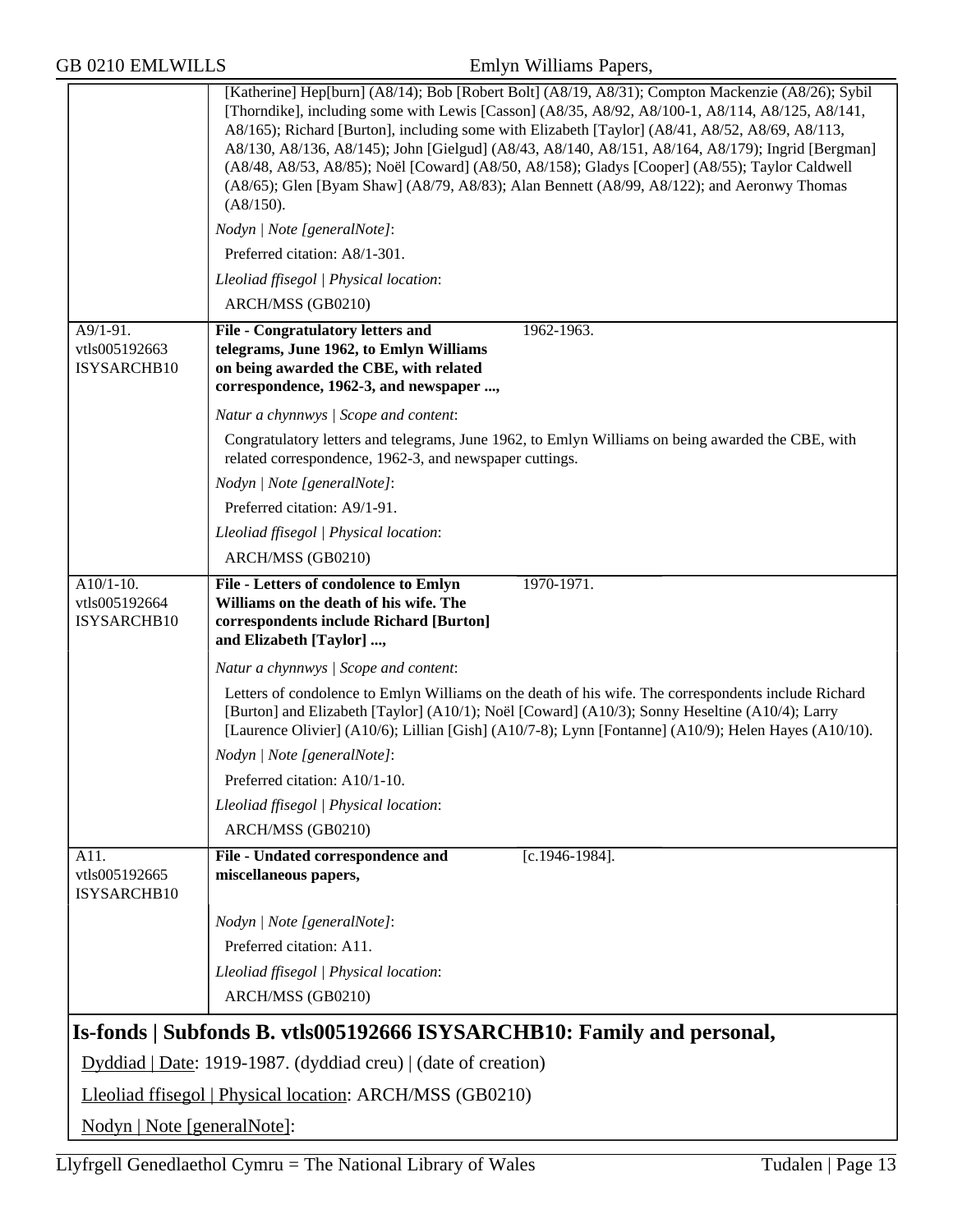Preferred citation: B.

| FFeil / rhestr eitemau   File / item list |                                                                                                                                                                                                                                      |                            |                                               |
|-------------------------------------------|--------------------------------------------------------------------------------------------------------------------------------------------------------------------------------------------------------------------------------------|----------------------------|-----------------------------------------------|
| Cod cyfeirnod  <br>Reference code         | Teitl   Title                                                                                                                                                                                                                        | Dyddiadau   Dates          | Disgrifiad ffisegol   Physical<br>description |
| $B1-20.$<br>vtls005192667<br>ISYSARCHB10  | File - Material principally relating to<br><b>Emlyn Williams's education, including</b><br>school, university and general notebooks,<br>1919, 1922-1928, 1932, 1944, 1951 and<br>1959 ,                                              | 1919-1959.                 |                                               |
|                                           | Natur a chynnwys / Scope and content:                                                                                                                                                                                                |                            |                                               |
|                                           | Material principally relating to Emlyn Williams's education, including school, university and general<br>notebooks, 1919, 1922-1928, 1932, 1944, 1951 and 1959. B1 includes notes used for the writing of 'The<br>Mists of Babylon'. |                            |                                               |
|                                           | Nodyn   Note [generalNote]:                                                                                                                                                                                                          |                            |                                               |
|                                           | Preferred citation: B1-20.                                                                                                                                                                                                           |                            |                                               |
|                                           | Lleoliad ffisegol   Physical location:                                                                                                                                                                                               |                            |                                               |
|                                           | ARCH/MSS (GB0210)                                                                                                                                                                                                                    |                            |                                               |
| B21-22.<br>vtls005192668<br>ISYSARCHB10   | File - Address books of Emlyn Williams,<br>1951 and 1967,                                                                                                                                                                            | 1951-1967.                 |                                               |
|                                           | Nodyn   Note [generalNote]:                                                                                                                                                                                                          |                            |                                               |
|                                           | Preferred citation: B21-22.                                                                                                                                                                                                          |                            |                                               |
|                                           | Lleoliad ffisegol   Physical location:                                                                                                                                                                                               |                            |                                               |
|                                           | ARCH/MSS (GB0210)                                                                                                                                                                                                                    |                            |                                               |
| B23-47.<br>vtls005192669<br>ISYSARCHB10   | File - Pocket diaries of Emlyn Williams,<br>1962-1976 (B23-38); 1978 (B39); 1980-1987<br>$(B40-47),$                                                                                                                                 | 1962-1987.                 |                                               |
|                                           | Nodyn   Note [generalNote]:                                                                                                                                                                                                          |                            |                                               |
|                                           | Preferred citation: B23-47.                                                                                                                                                                                                          |                            |                                               |
|                                           | Lleoliad ffisegol   Physical location:                                                                                                                                                                                               |                            |                                               |
|                                           | ARCH/MSS (GB0210)                                                                                                                                                                                                                    |                            |                                               |
| B48-51.<br>vtls005192670<br>ISYSARCHB10   | File - School notebooks of Brook Williams,                                                                                                                                                                                           | $[c.1952]$ .               |                                               |
|                                           | Nodyn   Note [generalNote]:                                                                                                                                                                                                          |                            |                                               |
|                                           | Preferred citation: B48-51.                                                                                                                                                                                                          |                            |                                               |
|                                           | Lleoliad ffisegol   Physical location:                                                                                                                                                                                               |                            |                                               |
|                                           | ARCH/MSS (GB0210)                                                                                                                                                                                                                    |                            |                                               |
| B52.<br>vtls005192671<br>ISYSARCHB10      | File - Papers, c.1968-1982, relating to<br><b>Emlyn Williams and Molly Williams:</b><br>including an album of playbills and<br>photographs, 1927-56, which was<br>presented ,                                                        | $[1\overline{927}]$ -1982. |                                               |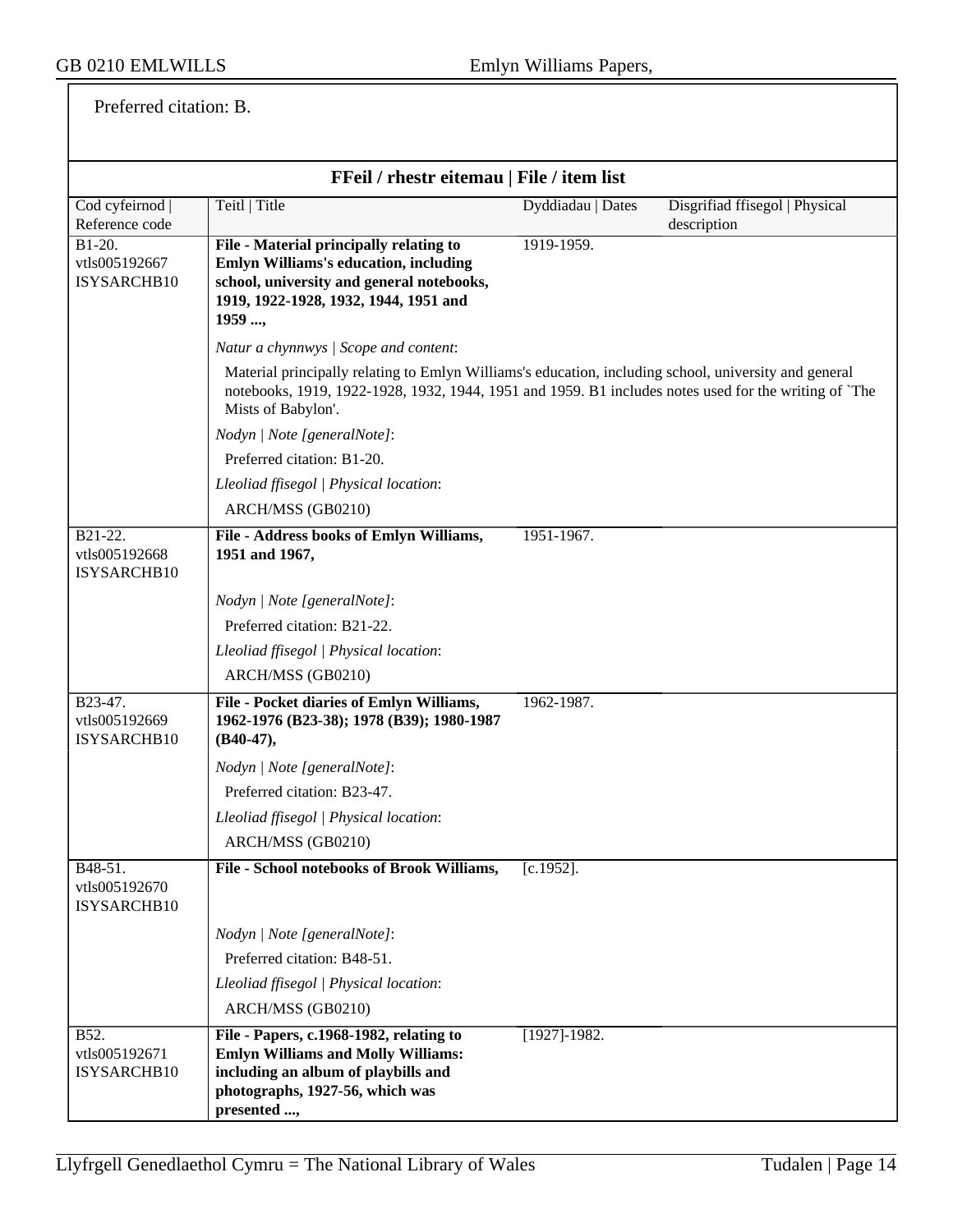| Papers, c.1968-1982, relating to Emlyn Williams and Molly Williams: including an album of playbills<br>and photographs, 1927-56, which was presented to Emlyn Williams on his birthday; a bibliography of<br>Emlyn Williams's works by Sandra Lindley, 1979; and newspaper extracts, 1982, concerning Emlyn    |
|----------------------------------------------------------------------------------------------------------------------------------------------------------------------------------------------------------------------------------------------------------------------------------------------------------------|
|                                                                                                                                                                                                                                                                                                                |
|                                                                                                                                                                                                                                                                                                                |
|                                                                                                                                                                                                                                                                                                                |
|                                                                                                                                                                                                                                                                                                                |
|                                                                                                                                                                                                                                                                                                                |
|                                                                                                                                                                                                                                                                                                                |
| Papers relating to the Williams family genealogy, including correspondence, 1973-1985, principally<br>from Emlyn Williams's nephew, David Emlyn Williams; photocopies and transcripts of documents,<br>1658-1921, including a transcript of the will of Thomas Pennant, 1658, with related papers; a photocopy |
|                                                                                                                                                                                                                                                                                                                |
|                                                                                                                                                                                                                                                                                                                |
|                                                                                                                                                                                                                                                                                                                |
|                                                                                                                                                                                                                                                                                                                |
|                                                                                                                                                                                                                                                                                                                |
|                                                                                                                                                                                                                                                                                                                |
| Newspaper cuttings relating to the presentation by Emlyn Williams of the manuscript of The Corn is                                                                                                                                                                                                             |
|                                                                                                                                                                                                                                                                                                                |
|                                                                                                                                                                                                                                                                                                                |
|                                                                                                                                                                                                                                                                                                                |
|                                                                                                                                                                                                                                                                                                                |
| and transcript of the will of Edward Williams, 1693; photocopies of wills of other members of the                                                                                                                                                                                                              |

# **Is-fonds | Subfonds C. vtls005192674 ISYSARCHB10: Scrap-books,**

Dyddiad | Date: 1869-1961. (dyddiad creu) | (date of creation)

Natur a chynnwys | Scope and content:

The scrap-books include correspondence, playbills, press cuttings and photographs, relating to Emlyn Williams, his family and friends. Newspaper extracts relating to current affairs are also included. A large quantity of material has been tipped in between the pages of the scrap-books. However to facilitate reference, only the scrap-book pages have been foliated. Thus a folio number can refer to the tipped in material, as well as to the scrap-book folio. This is a selective index, fan mail has not usually been indexed unless written by correspondents of note, and letters from Miss Cooke and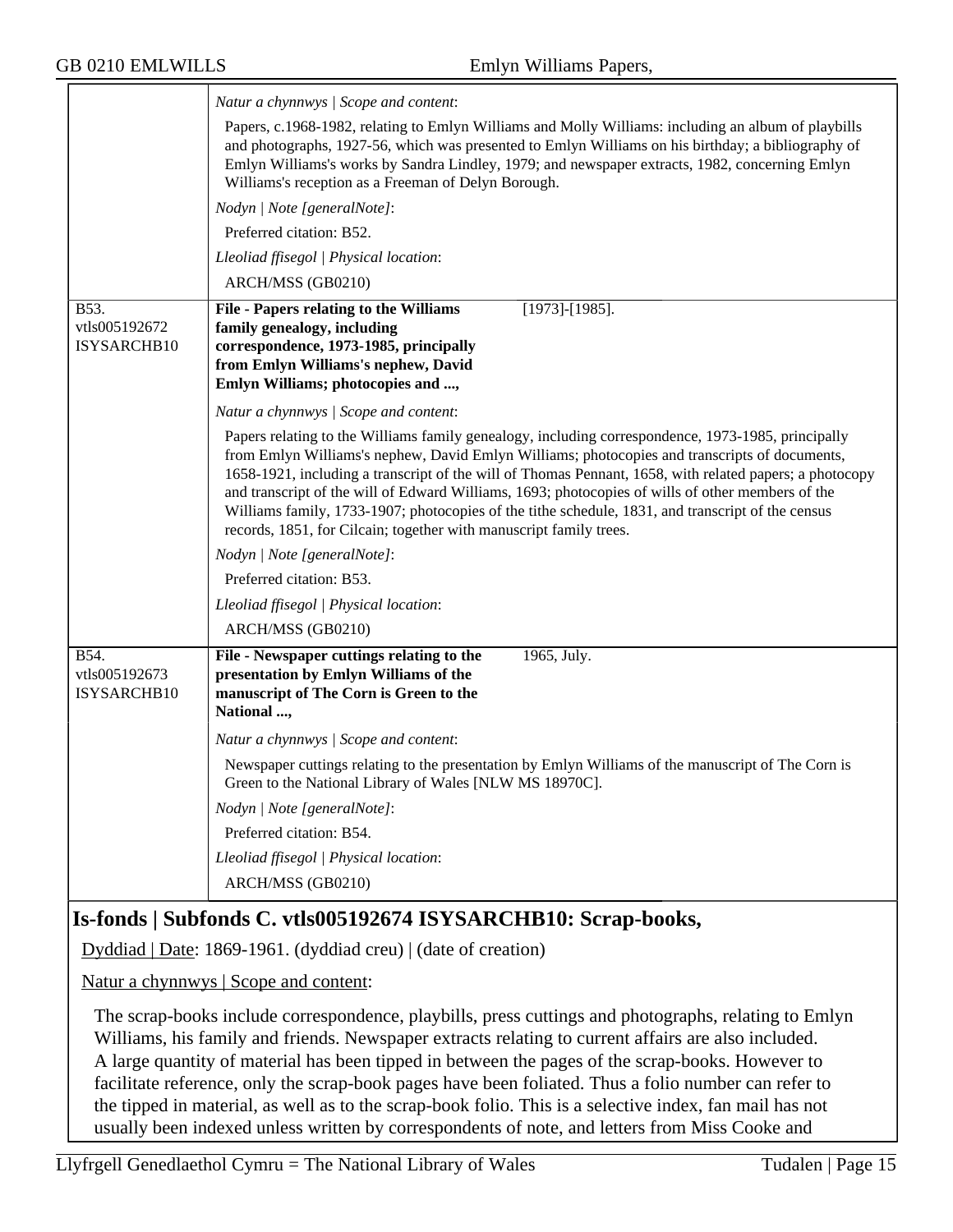family correspondence have not been indexed. The names of the correspondents are listed as they appear in the scrap-books. Most of the material refers to stage appearances by Emlyn Williams. The names of the authors of works not written by Emlyn Williams have been noted.

Lleoliad ffisegol | Physical location: ARCH/MSS (GB0210)

Nodyn | Note [generalNote]:

Preferred citation: C.

| FFeil / rhestr eitemau   File / item list |                                                                                                                                                                                                                                                                                                                                                                                                                                                                                                                                                                                                                                                                                                                                                                            |                   |                                               |
|-------------------------------------------|----------------------------------------------------------------------------------------------------------------------------------------------------------------------------------------------------------------------------------------------------------------------------------------------------------------------------------------------------------------------------------------------------------------------------------------------------------------------------------------------------------------------------------------------------------------------------------------------------------------------------------------------------------------------------------------------------------------------------------------------------------------------------|-------------------|-----------------------------------------------|
| Cod cyfeirnod  <br>Reference code         | Teitl   Title                                                                                                                                                                                                                                                                                                                                                                                                                                                                                                                                                                                                                                                                                                                                                              | Dyddiadau   Dates | Disgrifiad ffisegol   Physical<br>description |
| C1. vtls005192675<br>ISYSARCHB10          | File - Scrap-book,                                                                                                                                                                                                                                                                                                                                                                                                                                                                                                                                                                                                                                                                                                                                                         | 1869-1932.        |                                               |
|                                           | Natur a chynnwys / Scope and content:                                                                                                                                                                                                                                                                                                                                                                                                                                                                                                                                                                                                                                                                                                                                      |                   |                                               |
|                                           | Scrap-book, 1869-1932. Including: material on family history (ff. 1-11); school days (ff. 13-18); Oxford<br>(ff. 18v-28); Vigil (f. 26); Full Moon (ff. 27-8, 38v-9v); And So To Bed (ff. 28v-9v); Glamour (ff. 31-8);<br>On The Spot (ff. $46v-52v$ ); A Murder has been Arranged (ff. 53-4v, 57-63); The Case of the Frightened<br>Lady by Edgar Wallace (ff. 67v-70v); Port Said, 1931 (ff. 71-3v); and including family correspondence.                                                                                                                                                                                                                                                                                                                                |                   |                                               |
|                                           | Nodyn   Note [generalNote]:                                                                                                                                                                                                                                                                                                                                                                                                                                                                                                                                                                                                                                                                                                                                                |                   |                                               |
|                                           | Preferred citation: C1.                                                                                                                                                                                                                                                                                                                                                                                                                                                                                                                                                                                                                                                                                                                                                    |                   |                                               |
|                                           | Lleoliad ffisegol   Physical location:                                                                                                                                                                                                                                                                                                                                                                                                                                                                                                                                                                                                                                                                                                                                     |                   |                                               |
|                                           | ARCH/MSS (GB0210)                                                                                                                                                                                                                                                                                                                                                                                                                                                                                                                                                                                                                                                                                                                                                          |                   |                                               |
| C2. vtls005192676<br>ISYSARCHB10          | File - Scrap-book,                                                                                                                                                                                                                                                                                                                                                                                                                                                                                                                                                                                                                                                                                                                                                         | 1932-1937.        |                                               |
|                                           | Natur a chynnwys / Scope and content:                                                                                                                                                                                                                                                                                                                                                                                                                                                                                                                                                                                                                                                                                                                                      |                   |                                               |
|                                           | Scrap-book, 1932-1937. Including: material on the film `The Frightened Lady' (ff. 2v-3); Criminal at<br>Large by Edgar Wallace (ff. 5-13v); Spring, 1600 (ff. 22v-6v); Night Must Fall (ff. 34v-63, 68v-76,<br>89-93); the film `Broken Blossoms' (ff. 63v-66); He Was Born Gay (ff. 81v-8); and including letters from<br>Margaret Epstein (f. 18); Jacob Epstein (f. 21v); Margaret Lloyd George (f. 39v); [Noël] Coward (f. 44v);<br>Hugh Walpole (f. 45); Charles B. Cochran (f. 47v); Megan [Lloyd George] (f. 61); and Monty Shearman<br>(f. 62).                                                                                                                                                                                                                    |                   |                                               |
|                                           | Nodyn   Note [generalNote]:                                                                                                                                                                                                                                                                                                                                                                                                                                                                                                                                                                                                                                                                                                                                                |                   |                                               |
|                                           | Preferred citation: C2.                                                                                                                                                                                                                                                                                                                                                                                                                                                                                                                                                                                                                                                                                                                                                    |                   |                                               |
|                                           | Lleoliad ffisegol   Physical location:                                                                                                                                                                                                                                                                                                                                                                                                                                                                                                                                                                                                                                                                                                                                     |                   |                                               |
|                                           | ARCH/MSS (GB0210)                                                                                                                                                                                                                                                                                                                                                                                                                                                                                                                                                                                                                                                                                                                                                          |                   |                                               |
| C3. vtls005192677<br>ISYSARCHB10          | File - Scrap-book,                                                                                                                                                                                                                                                                                                                                                                                                                                                                                                                                                                                                                                                                                                                                                         | 1937-1943.        |                                               |
|                                           | Natur a chynnwys / Scope and content:                                                                                                                                                                                                                                                                                                                                                                                                                                                                                                                                                                                                                                                                                                                                      |                   |                                               |
|                                           | Scrap-book, 1937-1943. Including: material on Shakespeare's Richard III (ff. 3-6v); Night Must Fall (ff.<br>7-10v); The Corn is Green (ff. 17-50v, 78-89v and passim); the film of They Drive by Night from the<br>novel by James Curtis (ff. 41-2, passim); The Light of Heart (ff. 53v-62, passim); The Morning Star (ff.<br>123-142); and including letters from John Gielgud (f. 13); Sybil [Thorndike] (f. 17); J. P. [Mitchelhill]<br>(f. 17); Vera Caspary, addressed to Thomas Jones, CH (f. 35); C[harlotte] F[rances] Shaw (f. 37); Mary<br>T[empest] (f. 47); Harley Granville Barker (f. 52v); Charles B. Cochran (f. 52v); Augustus John (f. 73v);<br>Rudolf Besier (f. 74); Flora [Robson] (copy letter to Eric Barker, f. 77); and Gladys Cooper (f. 131v). |                   |                                               |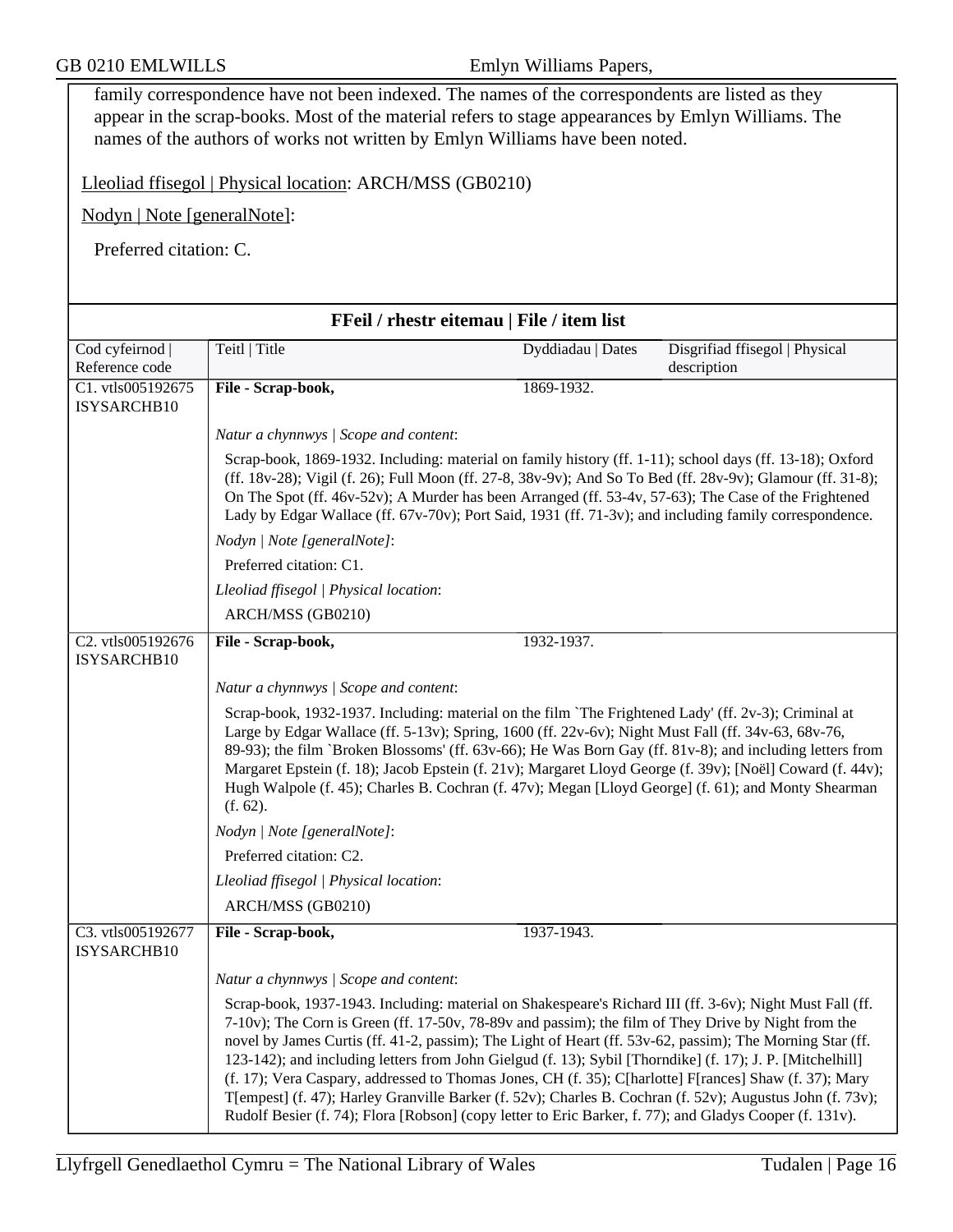|                                  | Nodyn   Note [generalNote]:                                                                                                                                                                                                                                                                                                                                                                                                                                                                                                                                                                                                                                                                                                                                                                              |
|----------------------------------|----------------------------------------------------------------------------------------------------------------------------------------------------------------------------------------------------------------------------------------------------------------------------------------------------------------------------------------------------------------------------------------------------------------------------------------------------------------------------------------------------------------------------------------------------------------------------------------------------------------------------------------------------------------------------------------------------------------------------------------------------------------------------------------------------------|
|                                  | Preferred citation: C3.                                                                                                                                                                                                                                                                                                                                                                                                                                                                                                                                                                                                                                                                                                                                                                                  |
|                                  | Lleoliad ffisegol   Physical location:                                                                                                                                                                                                                                                                                                                                                                                                                                                                                                                                                                                                                                                                                                                                                                   |
|                                  | ARCH/MSS (GB0210)                                                                                                                                                                                                                                                                                                                                                                                                                                                                                                                                                                                                                                                                                                                                                                                        |
| C4. vtls005192678<br>ISYSARCHB10 | File - Scrap-book,<br>1943-1949.                                                                                                                                                                                                                                                                                                                                                                                                                                                                                                                                                                                                                                                                                                                                                                         |
|                                  | Natur a chynnwys / Scope and content:                                                                                                                                                                                                                                                                                                                                                                                                                                                                                                                                                                                                                                                                                                                                                                    |
|                                  | Scrap-book, 1943-1939. Including: material on The Wind of Heaven (ff. 19v-42v, 50-1); Spring, 1600<br>(ff. 43-6); The Winslow Boy by Terence Rattigan (ff. $51v-62v$ ); Trespass (ff. 63-95v); the film 'The<br>Last Days of Dolwyn' (ff. 101v-12, 119v-24v); and including letters from Sydney [Northcote] (f. 2);<br>Tony [Tyrone] Guthrie (f. 2); Alfred [Lunt] (f. 3, 142v); Josh[ua] Logan (f. 7); F[rancoise Rosay] (f. 19);<br>Herman Shumlin (f. 24); Rev. Eric S. Loveday (f. 29v); J. D. Caswell, KC (f. 59v); Paul Soskin (f. 60v);<br>Terry [Terence Rattigan] (f. 69); Donald Medford (f. 94); D. Emrys Evans (f. 113); and Eric Evans (f.<br>116).                                                                                                                                         |
|                                  | Nodyn   Note [generalNote]:                                                                                                                                                                                                                                                                                                                                                                                                                                                                                                                                                                                                                                                                                                                                                                              |
|                                  | Preferred citation: C4.                                                                                                                                                                                                                                                                                                                                                                                                                                                                                                                                                                                                                                                                                                                                                                                  |
|                                  | Lleoliad ffisegol   Physical location:                                                                                                                                                                                                                                                                                                                                                                                                                                                                                                                                                                                                                                                                                                                                                                   |
|                                  | ARCH/MSS (GB0210)                                                                                                                                                                                                                                                                                                                                                                                                                                                                                                                                                                                                                                                                                                                                                                                        |
| C5. vtls005192679<br>ISYSARCHB10 | File - Scrap-book,<br>1949-1952.                                                                                                                                                                                                                                                                                                                                                                                                                                                                                                                                                                                                                                                                                                                                                                         |
|                                  | Natur a chynnwys / Scope and content:                                                                                                                                                                                                                                                                                                                                                                                                                                                                                                                                                                                                                                                                                                                                                                    |
|                                  | Scrap-book, 1949-1952. Including: material on Montserrat by Emmanuel Robles (ff. 7v-31), Hollywood<br>life (ff. 36-57); Accolade (ff. 64v-80); Dickens tour (ff. 84-132, passim); and including letters from Mary<br>Martin (ff. 12v, 91); Lynn [Fontanne] (f. 23); Vera Caspary (f. 28); Diana [Wynyard] (f. 40); Oliver<br>[Messel] (to Alan Williams, f. 52); Glen [Byam Shaw] (ff. 70, 72); Douglas Fairbanks (ff. 72, 81v); Allan<br>Aynesworth (f. 76); Benjamin Britten (f. 79v); Orson [Welles] (ff. 82, 107v); Noël [Coward] (ff. 84, 88,<br>91v, 113); Alison Uttley (f. 87v); James Marchant (f. 93v); Monica Dickens (f. 99); Gracie Fields (f.<br>100); Bette [Davis] (ff. 101, 107); Eric Portman (f. 109); Larry [Laurence Olivier] (ff. 111, 133); and<br>Tallulah [?Bankhead] (f. 127). |
|                                  | Nodyn   Note [generalNote]:                                                                                                                                                                                                                                                                                                                                                                                                                                                                                                                                                                                                                                                                                                                                                                              |
|                                  | Preferred citation: C5.                                                                                                                                                                                                                                                                                                                                                                                                                                                                                                                                                                                                                                                                                                                                                                                  |
|                                  | Lleoliad ffisegol   Physical location:                                                                                                                                                                                                                                                                                                                                                                                                                                                                                                                                                                                                                                                                                                                                                                   |
|                                  | ARCH/MSS (GB0210)                                                                                                                                                                                                                                                                                                                                                                                                                                                                                                                                                                                                                                                                                                                                                                                        |
| C6. vtls005192680<br>ISYSARCHB10 | 1952-1957.<br>File - Scrap-book,                                                                                                                                                                                                                                                                                                                                                                                                                                                                                                                                                                                                                                                                                                                                                                         |
|                                  | Natur a chynnwys / Scope and content:                                                                                                                                                                                                                                                                                                                                                                                                                                                                                                                                                                                                                                                                                                                                                                    |
|                                  | Scrap-book, 1952-1957. Including; material on the Dickens and Dylan Thomas tours (passim); Someone<br>Waiting (ff. 30-9); Ibsen's The Wild Duck (ff. 68-75); and letters from Janet Beveridge (f. 3); G[erald]<br>C. Dickens (f. 6); Richard C[harles] D[ickens] Shuckburgh, (f. 8); Nedda and Josh Logan (ff. 14v, 34v);<br>Richard [Burton] (ff. 49, 56); Larry [Laurence Olivier] and Viv[ien Leigh] (ff. 50, 56); Sinéad de Valera<br>(f. 50); Florence Thomas (mother of Dylan, ff. 51v, 89); Yehudi Menuhin (f. 56); Yvonne [Arnaud]<br>(f. 63); Flora [Robson] (f. 72); W. Angus MacLeod (f. 84); Tony [Guthrie] (f. 86v); Kate [Katherine]<br>Hep[burn] (f. 88); Victor Borge (f. 116v); and John [Gielgud] (ff. 56, 132v).                                                                      |
|                                  | Nodyn   Note [generalNote]:                                                                                                                                                                                                                                                                                                                                                                                                                                                                                                                                                                                                                                                                                                                                                                              |
|                                  | Preferred citation: C6.                                                                                                                                                                                                                                                                                                                                                                                                                                                                                                                                                                                                                                                                                                                                                                                  |
|                                  | Lleoliad ffisegol   Physical location:                                                                                                                                                                                                                                                                                                                                                                                                                                                                                                                                                                                                                                                                                                                                                                   |
|                                  | ARCH/MSS (GB0210)                                                                                                                                                                                                                                                                                                                                                                                                                                                                                                                                                                                                                                                                                                                                                                                        |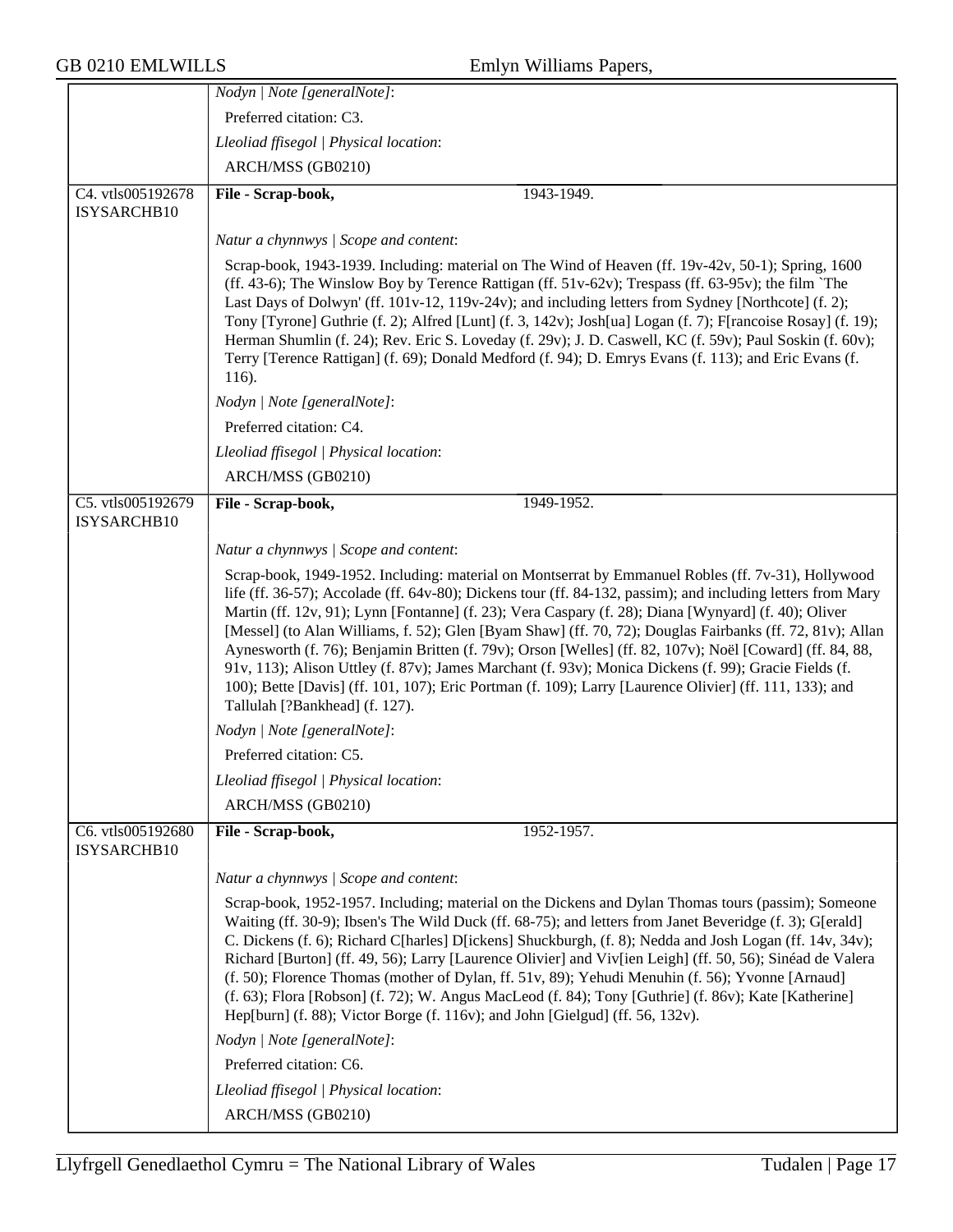|  | Emlyn Williams Papers, |  |
|--|------------------------|--|
|--|------------------------|--|

| C7. vtls005192681                                                     | File - Scrap-book,<br>1957-1961.                                                                                                                                                                                          |  |
|-----------------------------------------------------------------------|---------------------------------------------------------------------------------------------------------------------------------------------------------------------------------------------------------------------------|--|
| ISYSARCHB10                                                           |                                                                                                                                                                                                                           |  |
|                                                                       | Natur a chynnwys / Scope and content:                                                                                                                                                                                     |  |
|                                                                       | Scrap-book, 1957-1961. Including: material on the Dylan Thomas and Charles Dickens tours, (ff. 1-12,                                                                                                                      |  |
|                                                                       | 28-50v, 53-61, 71-90, 93-113); Beth (ff. 18v-37); Shadow of Heroes by Robert Ardrey (ff. 61v-8); and                                                                                                                      |  |
|                                                                       | including letters from Harold [Rome] (f. 3); Moss [Hart] (f. 3); Basil Rathbone (f. 4); Ellen Huxley (f. 5);<br>David J. Grimes (f. 8); Alec [?Guinness] (f. 15v); Walter Prude (f. 23v); Sybil [Thorndike] (ff. 25v, 55, |  |
|                                                                       | 61v, 72); Stephen [Mitchell] (f. 37); Edna [Ferber] (f. 51v); Aneurin Bevan (f. 53); Ralph [Richardson]                                                                                                                   |  |
|                                                                       | (f. 54v); Richard Burton (ff. 57, 116v); Bransby W[illiams] (f. 57); Dodie [Smith] (f. 58); Peter Sellers (f.                                                                                                             |  |
|                                                                       | 61v); Peter [Hall] (f. 61v); David [Davies] (f. 65v); E. D. Jones (f. 66); John Cecil-Williams (f. 66); Lord<br>Devonport [Gerald Chester] (f. 66v); Gwilym [Lloyd George] (ff. 66v, 113); Larry [Laurence Olivier] (ff.  |  |
|                                                                       | 61v, 79, 96); Greer Garson (f. 81v); Nedda and Josh Logan (f. 82v); Mrs Vincent Astor (f. 85); Vivien                                                                                                                     |  |
|                                                                       | Leigh (f. 91v); Binkie [Hugh Beaumont] (f. 92); Megan [Lloyd George] (f. 92); Jack [Jones, Rhiwbina]                                                                                                                      |  |
|                                                                       | (f. 103v); Tony [Anthony Armstrong-Jones] (ff. 111v, 115); and Claud Dickens (great-grandson of                                                                                                                           |  |
|                                                                       | Charles Dickens, f. 113).                                                                                                                                                                                                 |  |
|                                                                       | Nodyn   Note [generalNote]:                                                                                                                                                                                               |  |
|                                                                       | Preferred citation: C7.                                                                                                                                                                                                   |  |
|                                                                       | Lleoliad ffisegol   Physical location:                                                                                                                                                                                    |  |
|                                                                       | ARCH/MSS (GB0210)                                                                                                                                                                                                         |  |
| C8. vtls005192682<br>ISYSARCHB10                                      | File - Scrap-book,<br>1961.                                                                                                                                                                                               |  |
|                                                                       | Natur a chynnwys / Scope and content:                                                                                                                                                                                     |  |
|                                                                       | Scrap-book, 1961. Including; material on George and letters from Eliot Hodgkin (f. 2); Alfred [Lunt]                                                                                                                      |  |
|                                                                       | (f. 2v); Richard [Burton] (f. 4); Sybil [Thorndike] (f. 6); Blanche Yurka (f. 7); B. S. Fidler (f. 9); Noël<br>[Coward] (f. 9); and Lillian [Gish] (f. 11), together with letters and cards from Miss Cooke, Noël         |  |
|                                                                       | [Coward], Bette [Davis], Edith [Evans], Winifred [Clemence Dane], John [Gielgud] and Hilda Morris,                                                                                                                        |  |
|                                                                       | which were loose in the volume and which have been placed in an envelope attached to folio 12. There                                                                                                                      |  |
|                                                                       | are many loose photographs and newspaper cuttings in this volume.                                                                                                                                                         |  |
|                                                                       | Nodyn   Note [generalNote]:                                                                                                                                                                                               |  |
|                                                                       | Preferred citation: C8.                                                                                                                                                                                                   |  |
|                                                                       | Lleoliad ffisegol   Physical location:                                                                                                                                                                                    |  |
|                                                                       | ARCH/MSS (GB0210)                                                                                                                                                                                                         |  |
|                                                                       | Is-fonds   Subfonds D. vtls005192683 ISYSARCHB10: Staged plays,                                                                                                                                                           |  |
|                                                                       | Dyddiad   Date: 1927-1986. (dyddiad creu)   (date of creation)                                                                                                                                                            |  |
|                                                                       | Natur a chynnwys   Scope and content:                                                                                                                                                                                     |  |
| The date of the original production of the play is given in brackets. |                                                                                                                                                                                                                           |  |
| Lleoliad ffisegol   Physical location: ARCH/MSS (GB0210)              |                                                                                                                                                                                                                           |  |
| Nodyn   Note [generalNote]:                                           |                                                                                                                                                                                                                           |  |
| Preferred citation: D.                                                |                                                                                                                                                                                                                           |  |
|                                                                       |                                                                                                                                                                                                                           |  |
|                                                                       | FFeil / rhestr eitemau   File / item list                                                                                                                                                                                 |  |
| Cod cyfeirnod                                                         | Teitl   Title<br>Dyddiadau   Dates<br>Disgrifiad ffisegol   Physical                                                                                                                                                      |  |
| Reference code                                                        | description                                                                                                                                                                                                               |  |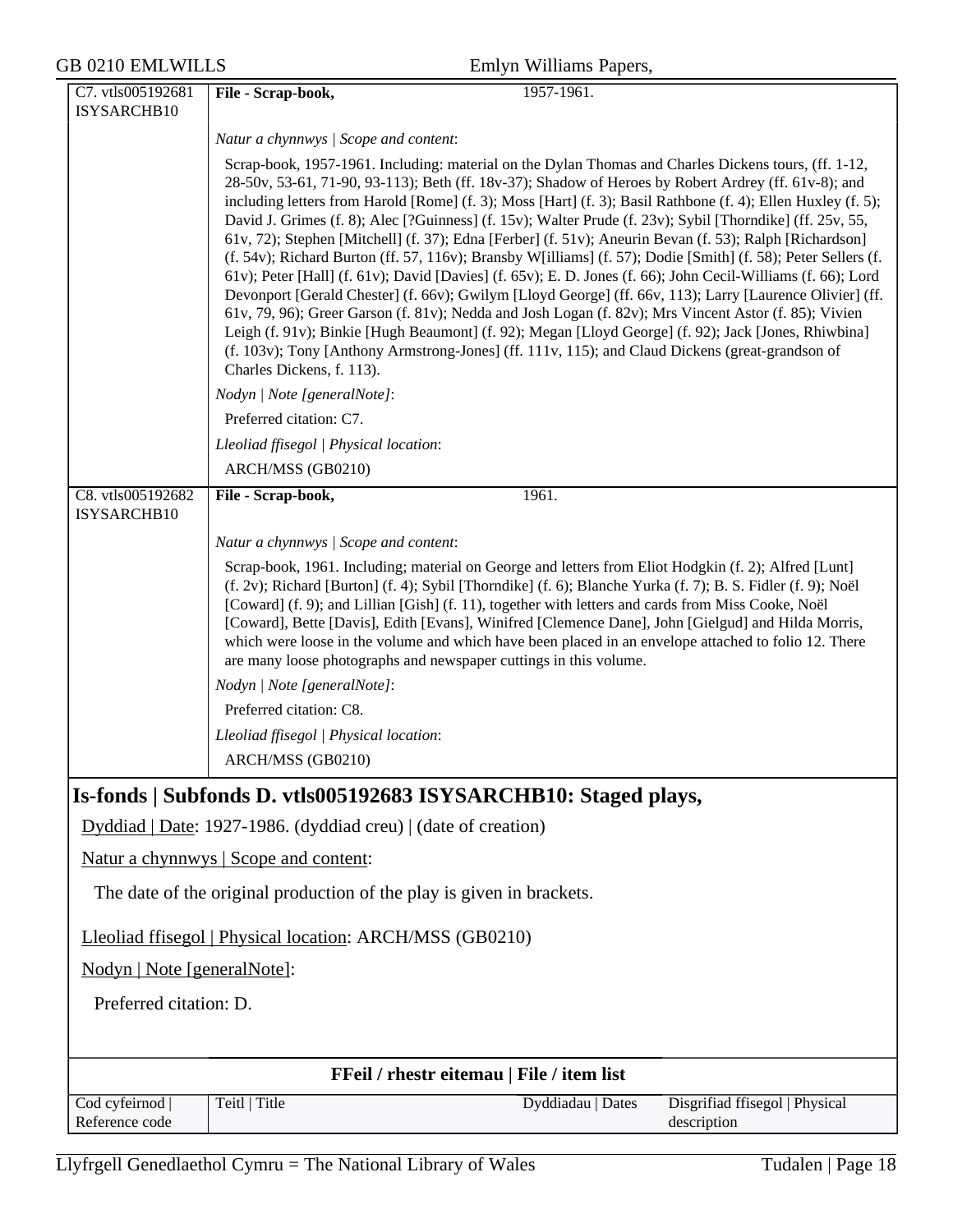|  | Emlyn Williams Papers, |
|--|------------------------|

| Emlyn Williams Papers |  |
|-----------------------|--|
|                       |  |

| $\overline{D1/1-3}$ .            | File - Vigil (1926),<br>1926-1939.                                                                                            |
|----------------------------------|-------------------------------------------------------------------------------------------------------------------------------|
| vtls005192684                    |                                                                                                                               |
| ISYSARCHB10                      |                                                                                                                               |
|                                  |                                                                                                                               |
|                                  | Natur a chynnwys / Scope and content:                                                                                         |
|                                  | Published copy in The Oxford Outlook, 1926; typescript, 1939; and an undated typescript marked 'a radio                       |
|                                  | play'.                                                                                                                        |
|                                  | Nodyn   Note [generalNote]:                                                                                                   |
|                                  | Preferred citation: D1/1-3.                                                                                                   |
|                                  | Lleoliad ffisegol   Physical location:                                                                                        |
|                                  | ARCH/MSS (GB0210)                                                                                                             |
| $D2/1-2.$                        | File - `Glamour' (1928),<br>1928.                                                                                             |
| vtls005192685                    |                                                                                                                               |
| ISYSARCHB10                      |                                                                                                                               |
|                                  | Natur a chynnwys / Scope and content:                                                                                         |
|                                  | Two typescripts, 1928, one marked `new version', the other with manuscript revision.                                          |
|                                  | Nodyn   Note [generalNote]:                                                                                                   |
|                                  | Preferred citation: D2/1-2.                                                                                                   |
|                                  | Lleoliad ffisegol   Physical location:                                                                                        |
|                                  |                                                                                                                               |
|                                  | ARCH/MSS (GB0210)                                                                                                             |
| D3. vtls005192686<br>ISYSARCHB10 | File - `Full Moon' (1929),<br>1929.                                                                                           |
|                                  | Natur a chynnwys / Scope and content:                                                                                         |
|                                  | Typescript with manuscript revision, 1929.                                                                                    |
|                                  | Nodyn   Note [generalNote]:                                                                                                   |
|                                  | Preferred citation: D3.                                                                                                       |
|                                  | Lleoliad ffisegol   Physical location:                                                                                        |
|                                  |                                                                                                                               |
|                                  | ARCH/MSS (GB0210)                                                                                                             |
| $D4/1-2.$                        | File - A Murder has been Arranged (1930),<br>1927-1931.                                                                       |
| vtls005192687<br>ISYSARCHB10     |                                                                                                                               |
|                                  |                                                                                                                               |
|                                  | Natur a chynnwys / Scope and content:                                                                                         |
|                                  | Typescript 1927, marked `first version', with some manuscript revision; and draft typescript of an<br>unfinished novel, 1931. |
|                                  | Nodyn   Note [generalNote]:                                                                                                   |
|                                  | Preferred citation: D4/1-2.                                                                                                   |
|                                  | Lleoliad ffisegol   Physical location:                                                                                        |
|                                  | ARCH/MSS (GB0210)                                                                                                             |
| D5. vtls005192688                | File - `Vessels Departing' (1933),<br>$[c.1933]$ .                                                                            |
| ISYSARCHB10                      |                                                                                                                               |
|                                  | Natur a chynnwys / Scope and content:                                                                                         |
|                                  | Typescript, c. 1933.                                                                                                          |
|                                  | Nodyn   Note [generalNote]:                                                                                                   |
|                                  | Preferred citation: D5.                                                                                                       |
|                                  | Lleoliad ffisegol   Physical location:                                                                                        |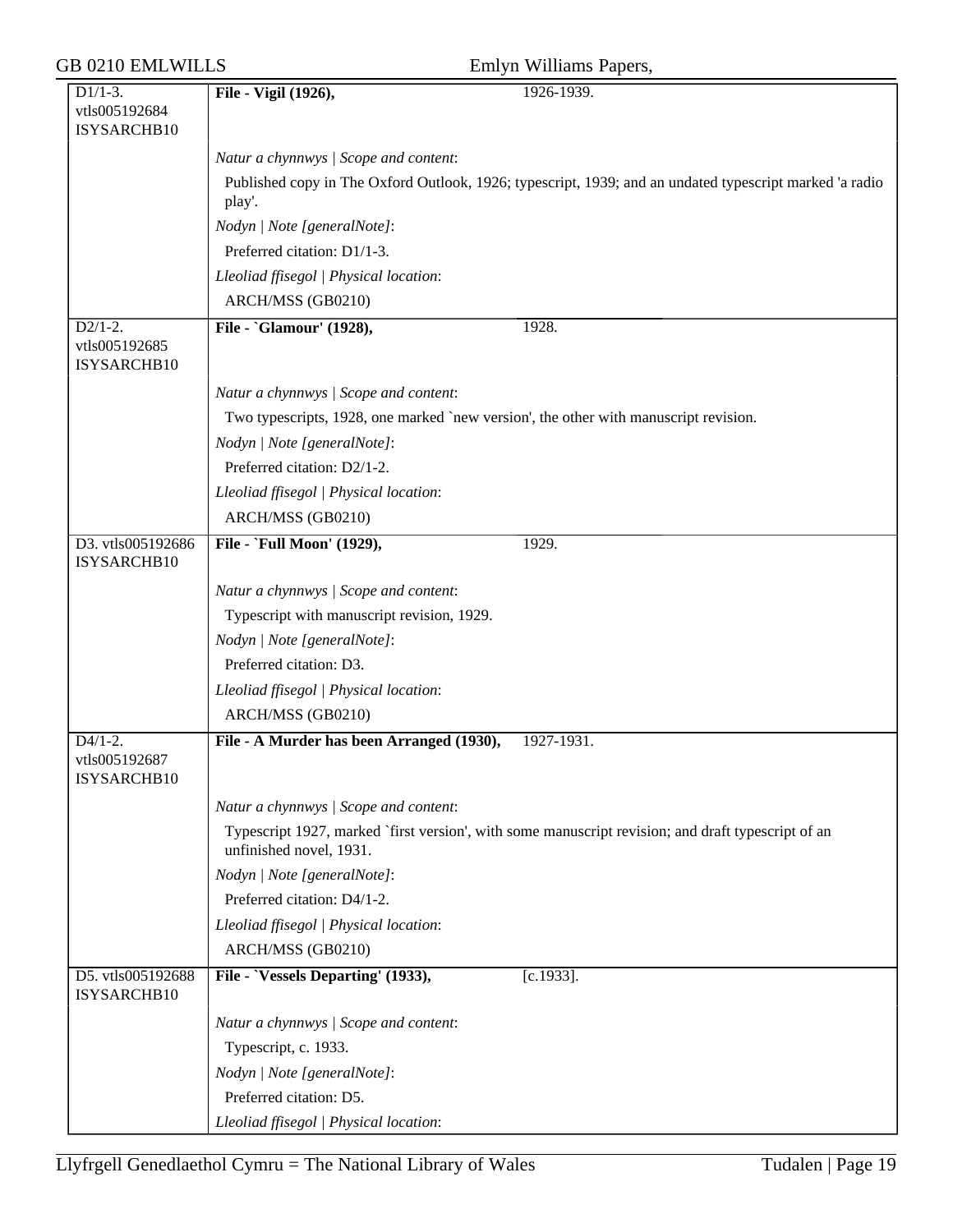|                                            | ARCH/MSS (GB0210)                                                                                                                                                                                                                                                                      |
|--------------------------------------------|----------------------------------------------------------------------------------------------------------------------------------------------------------------------------------------------------------------------------------------------------------------------------------------|
| D6. vtls005192689<br>ISYSARCHB10           | File - Spring, 1600 (1934),<br>1945.                                                                                                                                                                                                                                                   |
|                                            | Natur a chynnwys / Scope and content:                                                                                                                                                                                                                                                  |
|                                            | Typescript version in German, 1945.                                                                                                                                                                                                                                                    |
|                                            | Nodyn   Note [generalNote]:                                                                                                                                                                                                                                                            |
|                                            | Preferred citation: D6.                                                                                                                                                                                                                                                                |
|                                            | Lleoliad ffisegol   Physical location:                                                                                                                                                                                                                                                 |
|                                            | ARCH/MSS (GB0210)                                                                                                                                                                                                                                                                      |
| $D7/1-7.$                                  | File - Night Must Fall (1935),<br>1935-1986.                                                                                                                                                                                                                                           |
| vtls005192690<br>ISYSARCHB10               |                                                                                                                                                                                                                                                                                        |
|                                            | Natur a chynnwys / Scope and content:                                                                                                                                                                                                                                                  |
|                                            | Published copy (London: Heinemann, 1979); typescript in Welsh, 1983, translated by Garry Nicholas;<br>four typescript copies, one undated, three marked `definitive text'; published copy of the play by Gollancz<br>Ltd, 1935, including manuscript revisions, 1986, on loose sheets. |
|                                            | Nodyn   Note [generalNote]:                                                                                                                                                                                                                                                            |
|                                            | Preferred citation: D7/1-7.                                                                                                                                                                                                                                                            |
|                                            | Lleoliad ffisegol   Physical location:                                                                                                                                                                                                                                                 |
|                                            | ARCH/MSS (GB0210)                                                                                                                                                                                                                                                                      |
| $D8/1-4.$<br>vtls005192691<br>ISYSARCHB10  | 1976-1984.<br>File - The Corn is Green (1938),                                                                                                                                                                                                                                         |
|                                            | Natur a chynnwys / Scope and content:                                                                                                                                                                                                                                                  |
|                                            | Typescript 1976, marked `Straight Play Black Version'; two typescripts, 1984; and correspondence and<br>reviews, 1982-3, concerning Cicely Tyson's performance as Miss Moffat.                                                                                                         |
|                                            | Nodyn   Note [generalNote]:                                                                                                                                                                                                                                                            |
|                                            | Preferred citation: D8/1-4.                                                                                                                                                                                                                                                            |
|                                            | Lleoliad ffisegol   Physical location:                                                                                                                                                                                                                                                 |
|                                            | ARCH/MSS (GB0210)                                                                                                                                                                                                                                                                      |
| D9. vtls005192692<br>ISYSARCHB10           | File - The Light of Heart (1940),<br>1939.                                                                                                                                                                                                                                             |
|                                            | Natur a chynnwys / Scope and content:                                                                                                                                                                                                                                                  |
|                                            | Typescript, 1939, with manuscript revision, marked `original'.                                                                                                                                                                                                                         |
|                                            | Nodyn   Note [generalNote]:                                                                                                                                                                                                                                                            |
|                                            | Preferred citation: D9.                                                                                                                                                                                                                                                                |
|                                            | Lleoliad ffisegol   Physical location:                                                                                                                                                                                                                                                 |
|                                            | ARCH/MSS (GB0210)                                                                                                                                                                                                                                                                      |
| $D10/1-5.$<br>vtls005192693<br>ISYSARCHB10 | File - `Pen Don' (1943),<br>1943-1954.                                                                                                                                                                                                                                                 |
|                                            |                                                                                                                                                                                                                                                                                        |
|                                            | Natur a chynnwys / Scope and content:                                                                                                                                                                                                                                                  |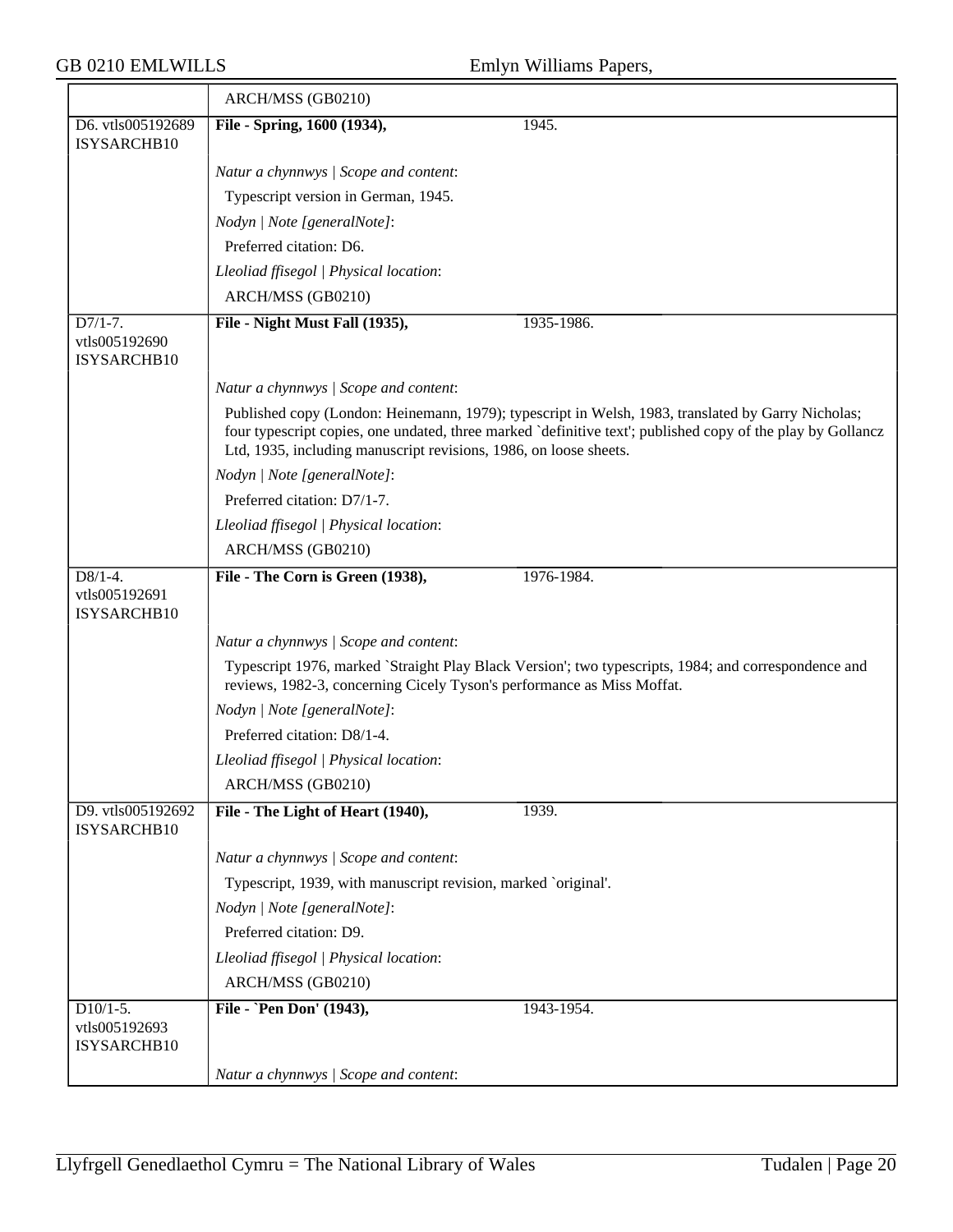|                                             | Typescript with manuscript revision, 1943, marked `original'; typescript with manuscript revision, 1954,<br>for the Tyrone Guthrie production, Swansea; two manuscript musical scores by Sydney Northcote, 1954,<br>a stage play licence for the Royal Institution Theatre, Swansea, 1954; and an undated later typescript. |  |  |
|---------------------------------------------|-----------------------------------------------------------------------------------------------------------------------------------------------------------------------------------------------------------------------------------------------------------------------------------------------------------------------------|--|--|
|                                             | Nodyn   Note [generalNote]:                                                                                                                                                                                                                                                                                                 |  |  |
|                                             | Preferred citation: D10/1-5.                                                                                                                                                                                                                                                                                                |  |  |
|                                             | Lleoliad ffisegol   Physical location:                                                                                                                                                                                                                                                                                      |  |  |
|                                             | ARCH/MSS (GB0210)                                                                                                                                                                                                                                                                                                           |  |  |
| $D11/1-4.$<br>vtls005192694<br>ISYSARCHB10  | File - The Wind of Heaven (1945),<br>1945-1962.                                                                                                                                                                                                                                                                             |  |  |
|                                             | Natur a chynnwys / Scope and content:                                                                                                                                                                                                                                                                                       |  |  |
|                                             | Published copies, (Exmouth: Raleigh Press, 1945) and (London: Heinemann, 1945) the first marked `To<br>Omar with love from Emlyn, 1947'; and two typescripts, one dated 1962.                                                                                                                                               |  |  |
|                                             | Nodyn   Note [generalNote]:                                                                                                                                                                                                                                                                                                 |  |  |
|                                             | Preferred citation: D11/1-4.                                                                                                                                                                                                                                                                                                |  |  |
|                                             | Lleoliad ffisegol   Physical location:                                                                                                                                                                                                                                                                                      |  |  |
|                                             | ARCH/MSS (GB0210)                                                                                                                                                                                                                                                                                                           |  |  |
| D12.<br>vtls005192695<br>ISYSARCHB10        | File - Trespass (1947),<br>[post 1947].                                                                                                                                                                                                                                                                                     |  |  |
|                                             | Natur a chynnwys / Scope and content:                                                                                                                                                                                                                                                                                       |  |  |
|                                             | Undated adaptation for television by Donald Wilson.                                                                                                                                                                                                                                                                         |  |  |
|                                             | Nodyn   Note [generalNote]:                                                                                                                                                                                                                                                                                                 |  |  |
|                                             | Preferred citation: D12.                                                                                                                                                                                                                                                                                                    |  |  |
|                                             | Lleoliad ffisegol   Physical location:                                                                                                                                                                                                                                                                                      |  |  |
|                                             | ARCH/MSS (GB0210)                                                                                                                                                                                                                                                                                                           |  |  |
| D13.                                        | File - Accolade (1950),<br>1950.                                                                                                                                                                                                                                                                                            |  |  |
| vtls005192696<br>ISYSARCHB10                |                                                                                                                                                                                                                                                                                                                             |  |  |
|                                             | Natur a chynnwys / Scope and content:                                                                                                                                                                                                                                                                                       |  |  |
|                                             | Typescript, 1950, with manuscript revision.                                                                                                                                                                                                                                                                                 |  |  |
|                                             | Nodyn   Note [generalNote]:                                                                                                                                                                                                                                                                                                 |  |  |
|                                             | Preferred citation: D13.                                                                                                                                                                                                                                                                                                    |  |  |
|                                             | Lleoliad ffisegol   Physical location:                                                                                                                                                                                                                                                                                      |  |  |
|                                             | ARCH/MSS (GB0210)                                                                                                                                                                                                                                                                                                           |  |  |
| $D14/1-16.$<br>vtls005192697<br>ISYSARCHB10 | File - Someone Waiting (1953),<br>1955-1984.                                                                                                                                                                                                                                                                                |  |  |
|                                             | Natur a chynnwys / Scope and content:                                                                                                                                                                                                                                                                                       |  |  |
|                                             | French published version, adapted by André Roussin, 1955; six typescripts, 1984, together with related<br>correspondence and papers, including letters to and from Tom Courtenay (D14/9-10); a letter from Peter<br>Barkworth (D14/12); and a copy letter from Emlyn Williams to Anthony Hopkins (D14/13).                  |  |  |
|                                             | Nodyn   Note [generalNote]:                                                                                                                                                                                                                                                                                                 |  |  |
|                                             | Preferred citation: D14/1-16.                                                                                                                                                                                                                                                                                               |  |  |
|                                             | Lleoliad ffisegol   Physical location:                                                                                                                                                                                                                                                                                      |  |  |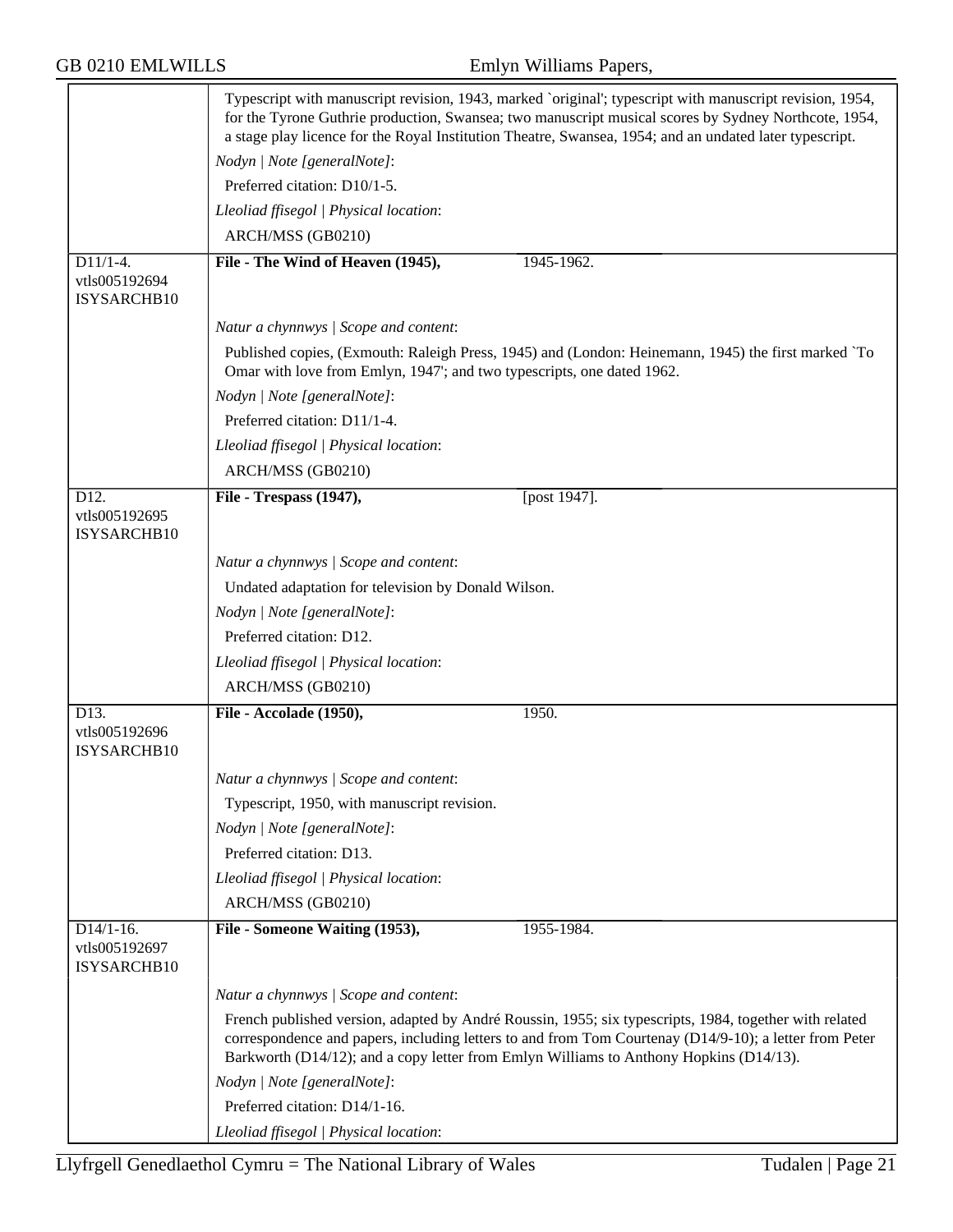| <b>GB 0210 EMLWILLS</b><br>Emlyn Williams Papers,       |                                                                                                                                                                                                                                                                                                                                                |                                           |                                               |
|---------------------------------------------------------|------------------------------------------------------------------------------------------------------------------------------------------------------------------------------------------------------------------------------------------------------------------------------------------------------------------------------------------------|-------------------------------------------|-----------------------------------------------|
|                                                         | ARCH/MSS (GB0210)                                                                                                                                                                                                                                                                                                                              |                                           |                                               |
| $D15/1-6.$<br>vtls005192698<br>ISYSARCHB10              | File - `Miss Moffat' (1974),                                                                                                                                                                                                                                                                                                                   | 1972-1983.                                |                                               |
|                                                         | Natur a chynnwys / Scope and content:                                                                                                                                                                                                                                                                                                          |                                           |                                               |
|                                                         | Musical play based on The Corn is Green with music by Albert Hague and lyrics by Emlyn Williams:<br>typescript of the lyrics, May 1973, together with a file of draft lyrics, c. 1972-3; manuscript music score,<br>1974; correspondence, 1972-83, the majority being from Joshua Logan; and a typescript marked `final<br>version Oct. 1974'. |                                           |                                               |
|                                                         | Nodyn   Note [generalNote]:                                                                                                                                                                                                                                                                                                                    |                                           |                                               |
|                                                         | Preferred citation: D15/1-6.                                                                                                                                                                                                                                                                                                                   |                                           |                                               |
|                                                         | Lleoliad ffisegol   Physical location:                                                                                                                                                                                                                                                                                                         |                                           |                                               |
|                                                         | ARCH/MSS (GB0210)                                                                                                                                                                                                                                                                                                                              |                                           |                                               |
| $\overline{D16/1-23}$ .<br>vtls005192699<br>ISYSARCHB10 | File - Cuckoo (1986),                                                                                                                                                                                                                                                                                                                          | 1985-1986.                                |                                               |
|                                                         | Natur a chynnwys / Scope and content:                                                                                                                                                                                                                                                                                                          |                                           |                                               |
|                                                         | Rewriting of Beth: four typescripts 1986, one marked `key copy'; together with related correspondence,<br>1985-6, including letters from Joan Plowright (D16/5); Michael Redington (D16/6-8, D16/14, D16/16,<br>D16/18-23); Dorothy Tutin (D16/11) and Patricia Routledge (D16/13).                                                            |                                           |                                               |
|                                                         | Nodyn   Note [generalNote]:                                                                                                                                                                                                                                                                                                                    |                                           |                                               |
|                                                         | Preferred citation: D16/1-23.                                                                                                                                                                                                                                                                                                                  |                                           |                                               |
|                                                         | Lleoliad ffisegol   Physical location:                                                                                                                                                                                                                                                                                                         |                                           |                                               |
|                                                         | ARCH/MSS (GB0210)                                                                                                                                                                                                                                                                                                                              |                                           |                                               |
| miscellaneous writings,                                 | Is-fonds   Subfonds E. vtls005192700 ISYSARCHB10: Unpublished works and                                                                                                                                                                                                                                                                        |                                           |                                               |
|                                                         | Dyddiad   Date: 1919-1987. (dyddiad creu)   (date of creation)                                                                                                                                                                                                                                                                                 |                                           |                                               |
|                                                         | Lleoliad ffisegol   Physical location: ARCH/MSS (GB0210)                                                                                                                                                                                                                                                                                       |                                           |                                               |
| Nodyn   Note [generalNote]:                             |                                                                                                                                                                                                                                                                                                                                                |                                           |                                               |
|                                                         |                                                                                                                                                                                                                                                                                                                                                |                                           |                                               |
| Preferred citation: E.                                  |                                                                                                                                                                                                                                                                                                                                                |                                           |                                               |
|                                                         |                                                                                                                                                                                                                                                                                                                                                | FFeil / rhestr eitemau   File / item list |                                               |
| Cod cyfeirnod<br>Reference code                         | Teitl   Title                                                                                                                                                                                                                                                                                                                                  | Dyddiadau   Dates                         | Disgrifiad ffisegol   Physical<br>description |
| $E1/1-3.$<br>vtls005192701<br>ISYSARCHB10               | File - `The Tombs of Terror',                                                                                                                                                                                                                                                                                                                  | 1919.                                     |                                               |
|                                                         | Natur a chynnwys / Scope and content:                                                                                                                                                                                                                                                                                                          |                                           |                                               |
|                                                         | Unfinished novel, manuscript version and two typescripts, 1919.                                                                                                                                                                                                                                                                                |                                           |                                               |
|                                                         | Nodyn   Note [generalNote]:                                                                                                                                                                                                                                                                                                                    |                                           |                                               |
|                                                         | Preferred citation: E1/1-3.                                                                                                                                                                                                                                                                                                                    |                                           |                                               |

*Lleoliad ffisegol | Physical location*: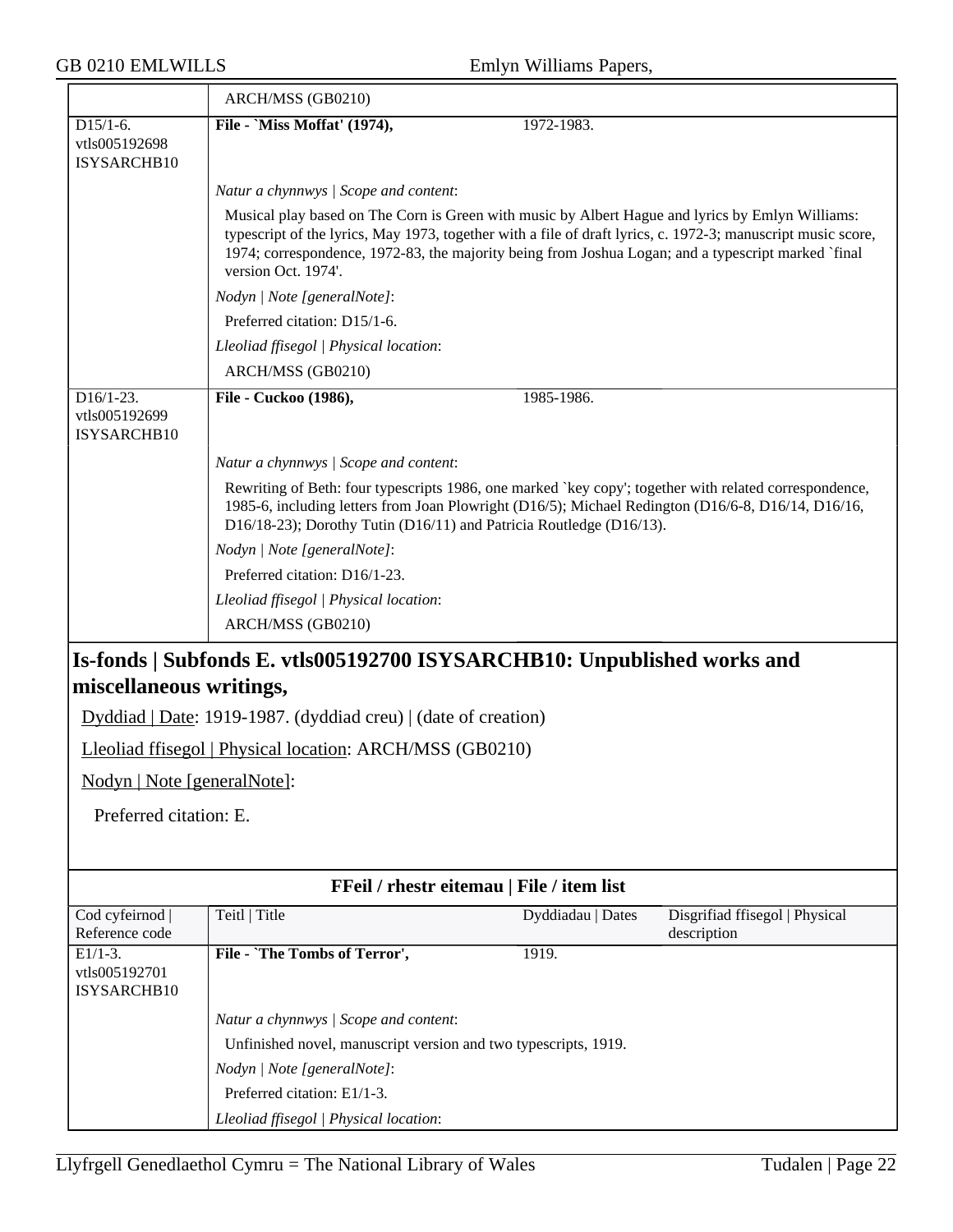|                                  | ARCH/MSS (GB0210)                      |                                                                                                 |
|----------------------------------|----------------------------------------|-------------------------------------------------------------------------------------------------|
| $E2/1-2$ .                       | File - `The Mists of Babylon',         | 1920-1921.                                                                                      |
| vtls005192702<br>ISYSARCHB10     |                                        |                                                                                                 |
|                                  | Natur a chynnwys / Scope and content:  |                                                                                                 |
|                                  |                                        | Unfinished novel, typescript with manuscript revision, 1920-1, and incomplete manuscript draft. |
|                                  | Nodyn   Note [generalNote]:            |                                                                                                 |
|                                  | Preferred citation: E2/1-2.            |                                                                                                 |
|                                  | Lleoliad ffisegol   Physical location: |                                                                                                 |
|                                  | ARCH/MSS (GB0210)                      |                                                                                                 |
| $E3/1-2.$                        | File - `Poems',                        | 1921-1926.                                                                                      |
| vtls005192703<br>ISYSARCHB10     |                                        |                                                                                                 |
|                                  | Natur a chynnwys / Scope and content:  |                                                                                                 |
|                                  | Typescripts, 1921-6.                   |                                                                                                 |
|                                  | Nodyn   Note [generalNote]:            |                                                                                                 |
|                                  | Preferred citation: E3/1-2.            |                                                                                                 |
|                                  | Lleoliad ffisegol   Physical location: |                                                                                                 |
|                                  | ARCH/MSS (GB0210)                      |                                                                                                 |
| E4. vtls005192704<br>ISYSARCHB10 | File - `Cinderella',                   | 1924.                                                                                           |
|                                  | Natur a chynnwys / Scope and content:  |                                                                                                 |
|                                  | Play, typescript, 1924.                |                                                                                                 |
|                                  | Nodyn   Note [generalNote]:            |                                                                                                 |
|                                  | Preferred citation: E4.                |                                                                                                 |
|                                  | Lleoliad ffisegol   Physical location: |                                                                                                 |
|                                  | ARCH/MSS (GB0210)                      |                                                                                                 |
| E5. vtls005192705<br>ISYSARCHB10 | File - `The Long Vacation',            | $[c.1928]$ .                                                                                    |
|                                  | Natur a chynnwys / Scope and content:  |                                                                                                 |
|                                  | Short story, typescript, c.1928.       |                                                                                                 |
|                                  | Nodyn   Note [generalNote]:            |                                                                                                 |
|                                  | Preferred citation: E5.                |                                                                                                 |
|                                  | Lleoliad ffisegol   Physical location: |                                                                                                 |
|                                  | ARCH/MSS (GB0210)                      |                                                                                                 |
| E6. vtls005192706<br>ISYSARCHB10 | File - `Patrick's Mother',             | 1929.                                                                                           |
|                                  | Natur a chynnwys / Scope and content:  |                                                                                                 |
|                                  | Comedy play, typescript, 1929.         |                                                                                                 |
|                                  | Nodyn   Note [generalNote]:            |                                                                                                 |
|                                  | Preferred citation: E6.                |                                                                                                 |
|                                  | Lleoliad ffisegol   Physical location: |                                                                                                 |
|                                  | ARCH/MSS (GB0210)                      |                                                                                                 |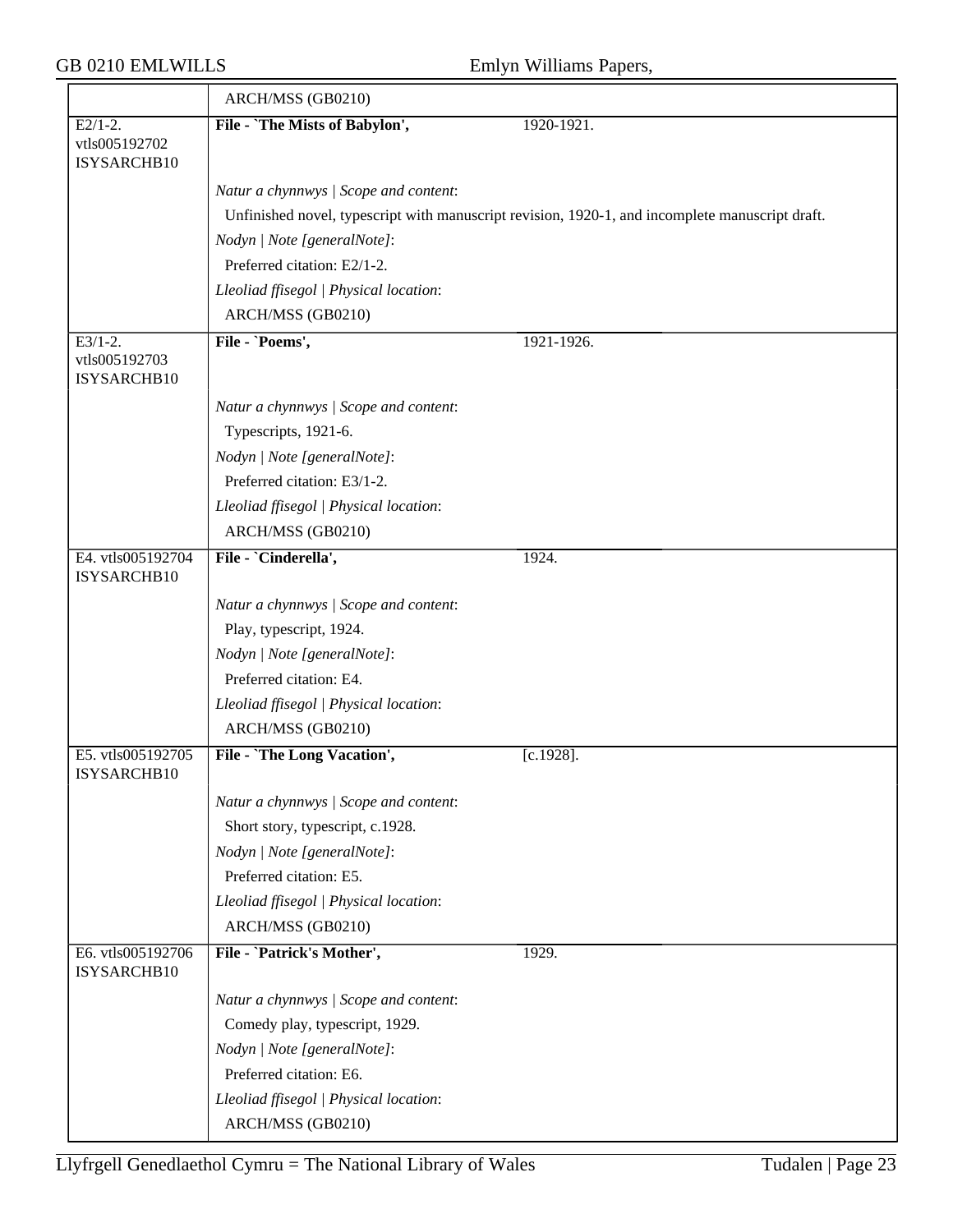### GB 0210 EMLWILLS

|  | Emlyn Williams Papers, |  |
|--|------------------------|--|
|--|------------------------|--|

|                                      |                                                                    | $\cdots$ |
|--------------------------------------|--------------------------------------------------------------------|----------|
| E7. vtls005192707<br>ISYSARCHB10     | File - `Tom',                                                      | 1929.    |
|                                      | Natur a chynnwys / Scope and content:                              |          |
|                                      | Comedy play, typescript, 1929.                                     |          |
|                                      | Nodyn   Note [generalNote]:                                        |          |
|                                      | Preferred citation: E7.                                            |          |
|                                      | Lleoliad ffisegol   Physical location:                             |          |
|                                      | ARCH/MSS (GB0210)                                                  |          |
| E8. vtls005192708<br>ISYSARCHB10     | File - `Shocking Fatality',                                        | 1933.    |
|                                      | Natur a chynnwys / Scope and content:                              |          |
|                                      | Play, typescript with manuscript revision, 1933.                   |          |
|                                      | Nodyn   Note [generalNote]:                                        |          |
|                                      | Preferred citation: E8.                                            |          |
|                                      | Lleoliad ffisegol   Physical location:                             |          |
|                                      | ARCH/MSS (GB0210)                                                  |          |
| E9. vtls005192709<br>ISYSARCHB10     | File - `Up At Cardinal',                                           | 1933.    |
|                                      | Natur a chynnwys / Scope and content:                              |          |
|                                      | Play, typescript with manuscript revision, 1933.                   |          |
|                                      | Nodyn   Note [generalNote]:                                        |          |
|                                      | Preferred citation: E9.                                            |          |
|                                      | Lleoliad ffisegol   Physical location:                             |          |
|                                      | ARCH/MSS (GB0210)                                                  |          |
| E10.<br>vtls005192710<br>ISYSARCHB10 | File - `Celebrity',                                                | 1934.    |
|                                      | Natur a chynnwys / Scope and content:                              |          |
|                                      | Unfinished comedy play, typescript with manuscript revision, 1934. |          |
|                                      | Nodyn   Note [generalNote]:                                        |          |
|                                      | Preferred citation: E10.                                           |          |
|                                      | Lleoliad ffisegol   Physical location:                             |          |
|                                      | ARCH/MSS (GB0210)                                                  |          |
| E11.<br>vtls005192711<br>ISYSARCHB10 | File - `Peg Leg',                                                  | 1938.    |
|                                      | Natur a chynnwys / Scope and content:                              |          |
|                                      | Unfinished film script, typescript with manuscript revision, 1938. |          |
|                                      | Nodyn   Note [generalNote]:                                        |          |
|                                      | Preferred citation: E11.                                           |          |
|                                      | Lleoliad ffisegol   Physical location:                             |          |
|                                      | ARCH/MSS (GB0210)                                                  |          |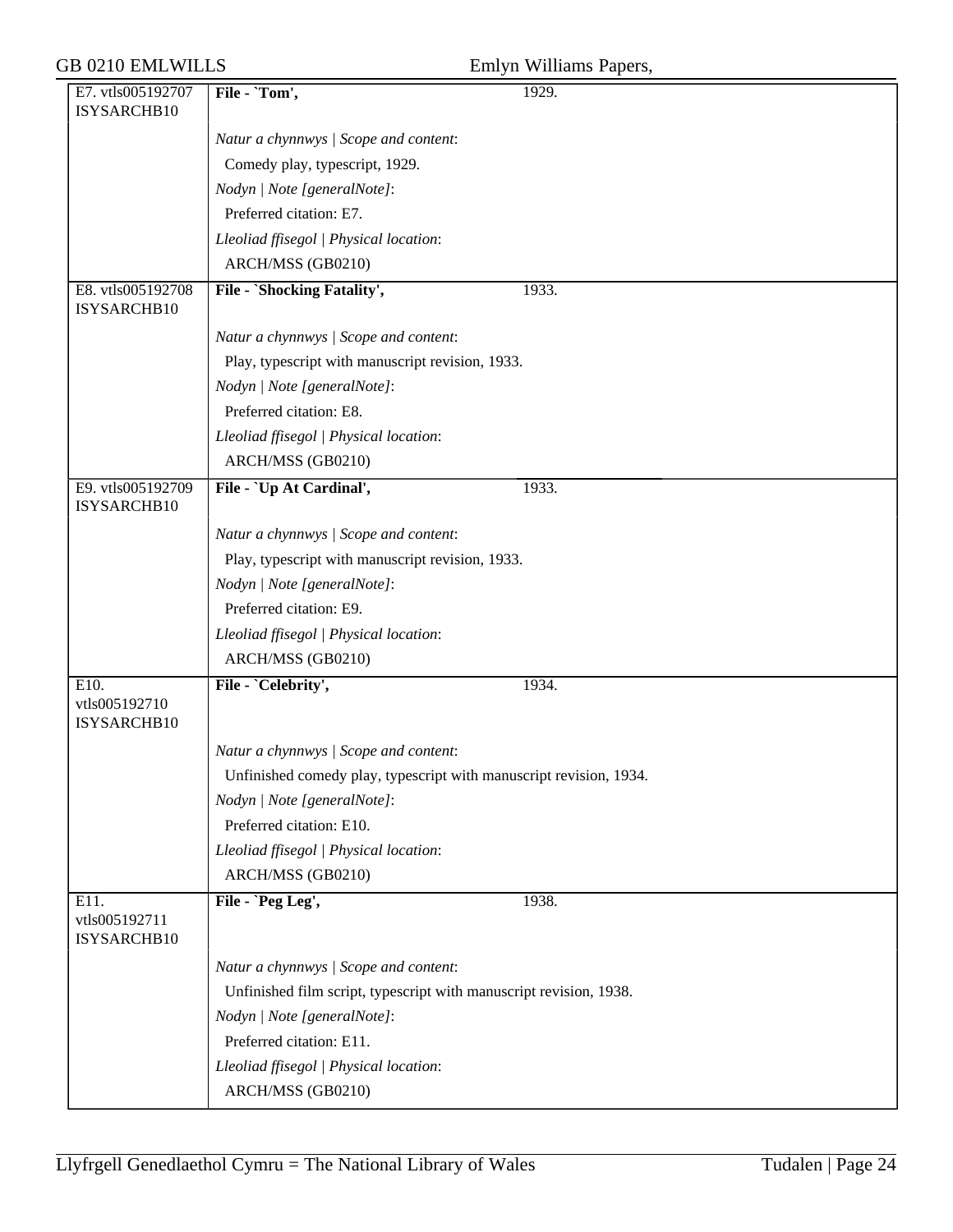| <b>GB 0210 EMLWILLS</b>                    |                                                                       | Emlyn Williams Papers,                                                                          |
|--------------------------------------------|-----------------------------------------------------------------------|-------------------------------------------------------------------------------------------------|
| E12.<br>vtls005192712<br>ISYSARCHB10       | File - `The Last Days of Dolwyn',                                     | 1948.                                                                                           |
|                                            | Natur a chynnwys / Scope and content:                                 |                                                                                                 |
|                                            | Screenplay, typescript with manuscript revision, 1948.                |                                                                                                 |
|                                            | Nodyn   Note [generalNote]:                                           |                                                                                                 |
|                                            | Preferred citation: E12.                                              |                                                                                                 |
|                                            | Lleoliad ffisegol   Physical location:                                |                                                                                                 |
|                                            | ARCH/MSS (GB0210)                                                     |                                                                                                 |
| $E13/1-2.$<br>vtls005192713<br>ISYSARCHB10 | File - `Strange Summer',                                              | 1949.                                                                                           |
|                                            | Natur a chynnwys / Scope and content:                                 |                                                                                                 |
|                                            | Screenplay, two shooting scripts, 1949.                               |                                                                                                 |
|                                            | Nodyn   Note [generalNote]:                                           |                                                                                                 |
|                                            | Preferred citation: E13/1-2.                                          |                                                                                                 |
|                                            | Lleoliad ffisegol   Physical location:                                |                                                                                                 |
|                                            | ARCH/MSS (GB0210)                                                     |                                                                                                 |
| $E14/1-3.$<br>vtls005192714<br>ISYSARCHB10 | File - `The Sound of Horses',                                         | 1957.                                                                                           |
|                                            | Natur a chynnwys / Scope and content:                                 |                                                                                                 |
|                                            | Play, three typescripts, 1957.                                        |                                                                                                 |
|                                            | Nodyn   Note [generalNote]:                                           |                                                                                                 |
|                                            | Preferred citation: E14/1-3.                                          |                                                                                                 |
|                                            | Lleoliad ffisegol   Physical location:                                |                                                                                                 |
|                                            | ARCH/MSS (GB0210)                                                     |                                                                                                 |
| $E15/1-2.$<br>vtls005192715<br>ISYSARCHB10 | File - `Headlong',                                                    | 1959.                                                                                           |
|                                            | Natur a chynnwys / Scope and content:                                 |                                                                                                 |
|                                            | Play, two unfinished typescripts, 1959, one with manuscript revision. |                                                                                                 |
|                                            | Nodyn   Note [generalNote]:                                           |                                                                                                 |
|                                            | Preferred citation: E15/1-2.                                          |                                                                                                 |
|                                            | Lleoliad ffisegol   Physical location:                                |                                                                                                 |
|                                            | ARCH/MSS (GB0210)                                                     |                                                                                                 |
| $E16/1-2.$<br>vtls005192716<br>ISYSARCHB10 | File - `Gala Night',                                                  | $[c.1960]$ .                                                                                    |
|                                            | Natur a chynnwys / Scope and content:                                 |                                                                                                 |
|                                            | c.1960.                                                               | Television play based on The Terror by Arthur Machen, two typescripts with manuscript revision, |
|                                            | Nodyn   Note [generalNote]:                                           |                                                                                                 |
|                                            | Preferred citation: E16/1-2.                                          |                                                                                                 |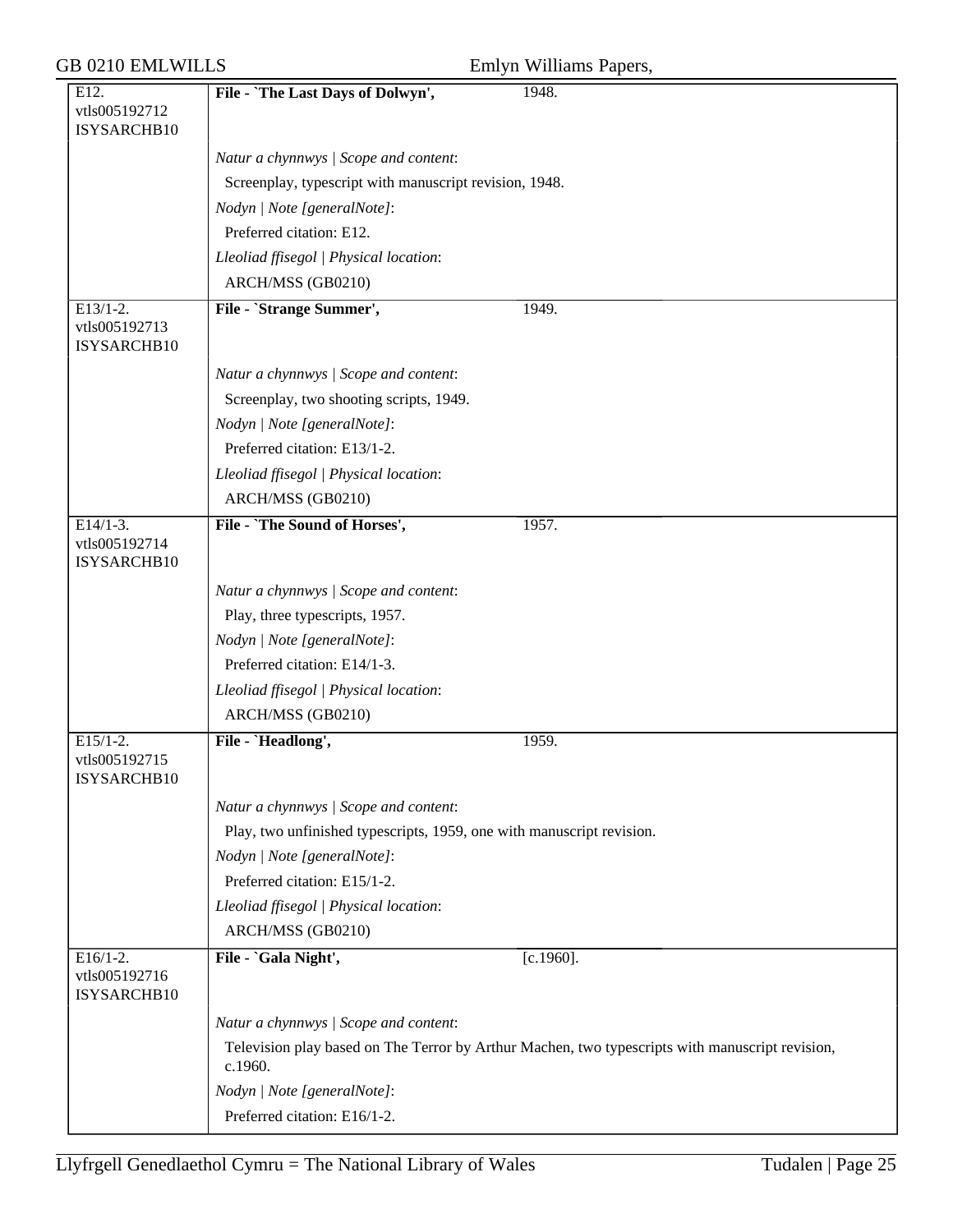| <b>GB 0210 EMLWILLS</b>                      | Emlyn Williams Papers,                                                                                                                                                                                                   |
|----------------------------------------------|--------------------------------------------------------------------------------------------------------------------------------------------------------------------------------------------------------------------------|
|                                              | Lleoliad ffisegol   Physical location:                                                                                                                                                                                   |
|                                              | ARCH/MSS (GB0210)                                                                                                                                                                                                        |
| $E17/1-2.$<br>vtls005192717<br>ISYSARCHB10   | 1963.<br>File - `Memory Lane',                                                                                                                                                                                           |
|                                              | Natur a chynnwys / Scope and content:                                                                                                                                                                                    |
|                                              | Short story, two typescripts, one with manuscript revision, 1963.                                                                                                                                                        |
|                                              | Nodyn   Note [generalNote]:                                                                                                                                                                                              |
|                                              | Preferred citation: E17/1-2.                                                                                                                                                                                             |
|                                              | Lleoliad ffisegol   Physical location:                                                                                                                                                                                   |
|                                              | ARCH/MSS (GB0210)                                                                                                                                                                                                        |
| $E18/1-4.$<br>vtls005192718<br>ISYSARCHB10   | File - `Spring!',<br>1973-1977.                                                                                                                                                                                          |
|                                              | Natur a chynnwys / Scope and content:                                                                                                                                                                                    |
|                                              | Musical adaptation of Spring, 1600, with music by Thomas Attlee, two typescripts with manuscript<br>revision, 1973-1976; typescript, 1976-1977, and correspondence with revised typescripts of the lyrics,<br>1974-1976. |
|                                              | Nodyn   Note [generalNote]:                                                                                                                                                                                              |
|                                              | Preferred citation: E18/1-4.                                                                                                                                                                                             |
|                                              | Lleoliad ffisegol   Physical location:                                                                                                                                                                                   |
|                                              | ARCH/MSS (GB0210)                                                                                                                                                                                                        |
| $E19/1-2.$<br>vtls005192719<br>ISYSARCHB10   | File - `Money',<br>1976-1977.                                                                                                                                                                                            |
|                                              | Natur a chynnwys / Scope and content:                                                                                                                                                                                    |
|                                              | Play, typescript draft with manuscript revision marked `original', 1976; and typescript, 1977.                                                                                                                           |
|                                              | Nodyn   Note [generalNote]:                                                                                                                                                                                              |
|                                              | Preferred citation: E19/1-2.                                                                                                                                                                                             |
|                                              | Lleoliad ffisegol   Physical location:                                                                                                                                                                                   |
|                                              | ARCH/MSS (GB0210)                                                                                                                                                                                                        |
| $E20/1-10$ .<br>vtls005192720<br>ISYSARCHB10 | File - 'Transformation Scene',<br>1980.                                                                                                                                                                                  |
|                                              | Natur a chynnwys / Scope and content:                                                                                                                                                                                    |
|                                              | Play, typescript draft with manuscript revision marked `original', 1980; two typescripts, 1980;<br>correspondence, 1980, including letters to and from Richard Briers (E 20/4-6).                                        |
|                                              | Nodyn   Note [generalNote]:                                                                                                                                                                                              |
|                                              | Preferred citation: E20/1-10.                                                                                                                                                                                            |
|                                              | Lleoliad ffisegol   Physical location:                                                                                                                                                                                   |
|                                              | ARCH/MSS (GB0210)                                                                                                                                                                                                        |
| $E21/1-100.$                                 | File - Various typescripts, many with<br>$[c.1922] - 1987.$                                                                                                                                                              |
| vtls005192721<br>ISYSARCHB10                 | manuscript revision, of articles and<br>writings in Welsh and English principally<br>by Emlyn Williams: including a ,                                                                                                    |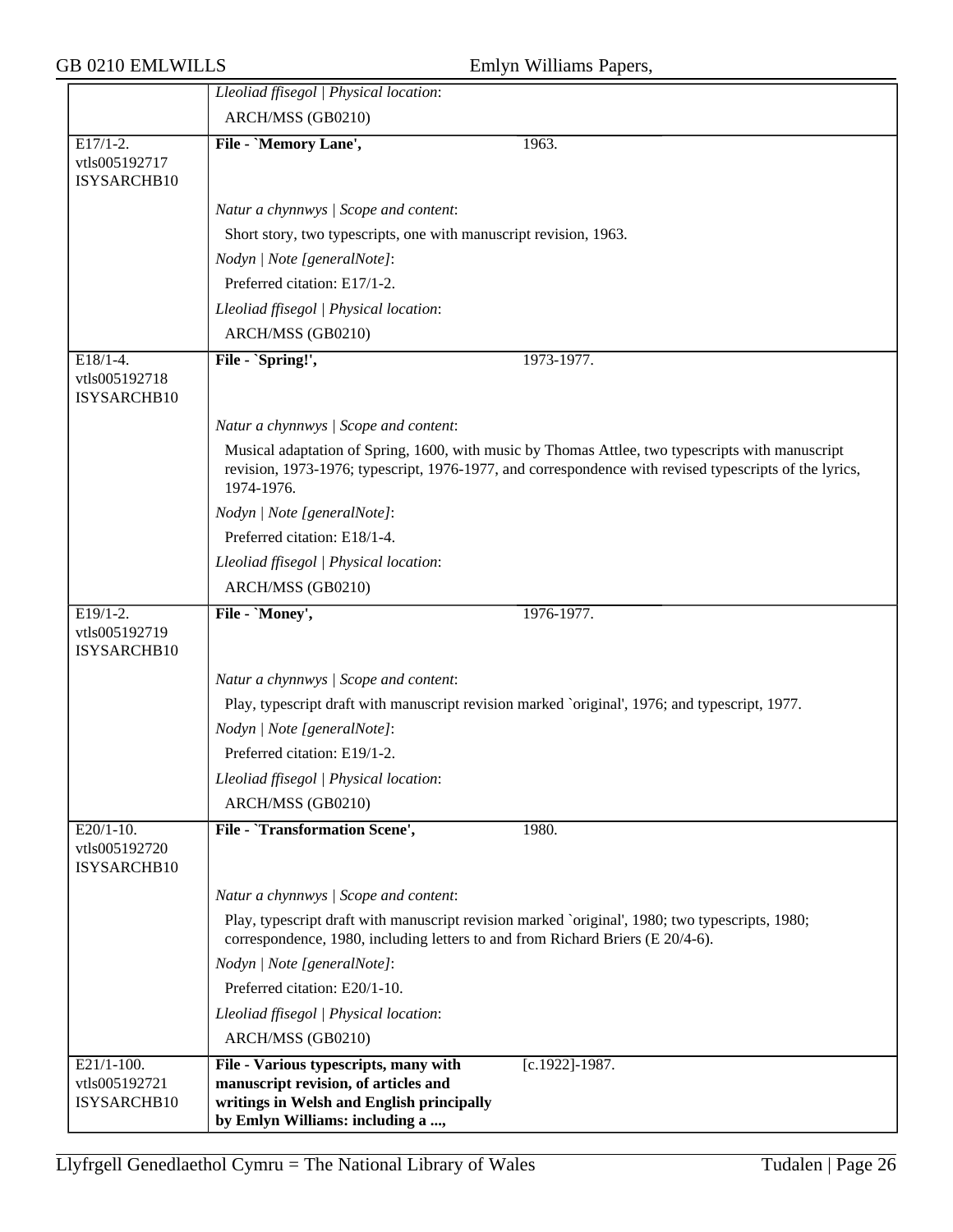|                                                        | Natur a chynnwys / Scope and content:                                                                                                                                                                                                                                                                                                                                                                                                                                                                                                                                                                                                                                                                                                     |                   |                                               |  |  |
|--------------------------------------------------------|-------------------------------------------------------------------------------------------------------------------------------------------------------------------------------------------------------------------------------------------------------------------------------------------------------------------------------------------------------------------------------------------------------------------------------------------------------------------------------------------------------------------------------------------------------------------------------------------------------------------------------------------------------------------------------------------------------------------------------------------|-------------------|-----------------------------------------------|--|--|
|                                                        | Various typescripts, many with manuscript revision, of articles and writings in Welsh and English<br>principally by Emlyn Williams: including a manuscript of 'The Diggories', c.1922, which Emlyn<br>Williams adapted from Les Femmes Savantes by Molière (E 21/84); typescript, 1926, of the OUDS<br>production of `Country Life' marked `a musical comedy', 1926 (E 21/85); together with a few undated<br>and incomplete works.                                                                                                                                                                                                                                                                                                       |                   |                                               |  |  |
|                                                        | Nodyn   Note [generalNote]:                                                                                                                                                                                                                                                                                                                                                                                                                                                                                                                                                                                                                                                                                                               |                   |                                               |  |  |
|                                                        | Preferred citation: E21/1-100.                                                                                                                                                                                                                                                                                                                                                                                                                                                                                                                                                                                                                                                                                                            |                   |                                               |  |  |
|                                                        | Lleoliad ffisegol   Physical location:                                                                                                                                                                                                                                                                                                                                                                                                                                                                                                                                                                                                                                                                                                    |                   |                                               |  |  |
|                                                        | ARCH/MSS (GB0210)                                                                                                                                                                                                                                                                                                                                                                                                                                                                                                                                                                                                                                                                                                                         |                   |                                               |  |  |
| E22.<br>vtls005192722<br>ISYSARCHB10                   | File - A bound file of articles, broadcasts<br>1941-1978.<br>and writings by Emlyn Williams, including<br>duplicates of some of the articles included<br>in ,                                                                                                                                                                                                                                                                                                                                                                                                                                                                                                                                                                             |                   |                                               |  |  |
|                                                        | Natur a chynnwys / Scope and content:                                                                                                                                                                                                                                                                                                                                                                                                                                                                                                                                                                                                                                                                                                     |                   |                                               |  |  |
|                                                        | A bound file of articles, broadcasts and writings by Emlyn Williams, including duplicates of some of<br>the articles included in E 21; typescripts for radio and television plays including 'The Power of Dawn',<br>1978; typescripts of the `Radio Postscript' broadcasts, and published copies of Pepper and Sand (London:<br>Deane, 1948) and Thinking Aloud (London: French, 1946).                                                                                                                                                                                                                                                                                                                                                   |                   |                                               |  |  |
|                                                        | Nodyn   Note [generalNote]:                                                                                                                                                                                                                                                                                                                                                                                                                                                                                                                                                                                                                                                                                                               |                   |                                               |  |  |
|                                                        | Preferred citation: E22.                                                                                                                                                                                                                                                                                                                                                                                                                                                                                                                                                                                                                                                                                                                  |                   |                                               |  |  |
|                                                        | Lleoliad ffisegol   Physical location:                                                                                                                                                                                                                                                                                                                                                                                                                                                                                                                                                                                                                                                                                                    |                   |                                               |  |  |
|                                                        | ARCH/MSS (GB0210)                                                                                                                                                                                                                                                                                                                                                                                                                                                                                                                                                                                                                                                                                                                         |                   |                                               |  |  |
|                                                        | Is-fonds   Subfonds F. vtls005192723 ISYSARCHB10: Solo Performances,                                                                                                                                                                                                                                                                                                                                                                                                                                                                                                                                                                                                                                                                      |                   |                                               |  |  |
|                                                        | Dyddiad   Date: 1951-1992. (dyddiad creu)   (date of creation)                                                                                                                                                                                                                                                                                                                                                                                                                                                                                                                                                                                                                                                                            |                   |                                               |  |  |
|                                                        | Lleoliad ffisegol   Physical location: ARCH/MSS (GB0210)                                                                                                                                                                                                                                                                                                                                                                                                                                                                                                                                                                                                                                                                                  |                   |                                               |  |  |
| Nodyn   Note [generalNote]:                            |                                                                                                                                                                                                                                                                                                                                                                                                                                                                                                                                                                                                                                                                                                                                           |                   |                                               |  |  |
| Preferred citation: F.                                 |                                                                                                                                                                                                                                                                                                                                                                                                                                                                                                                                                                                                                                                                                                                                           |                   |                                               |  |  |
|                                                        |                                                                                                                                                                                                                                                                                                                                                                                                                                                                                                                                                                                                                                                                                                                                           |                   |                                               |  |  |
|                                                        | FFeil / rhestr eitemau   File / item list                                                                                                                                                                                                                                                                                                                                                                                                                                                                                                                                                                                                                                                                                                 |                   |                                               |  |  |
| Cod cyfeirnod  <br>Reference code                      | Teitl   Title                                                                                                                                                                                                                                                                                                                                                                                                                                                                                                                                                                                                                                                                                                                             | Dyddiadau   Dates | Disgrifiad ffisegol   Physical<br>description |  |  |
| $\overline{F1/1-25}$ .<br>vtls005192724<br>ISYSARCHB10 | File - `Charles Dickens',                                                                                                                                                                                                                                                                                                                                                                                                                                                                                                                                                                                                                                                                                                                 | 1951-1992.        |                                               |  |  |
|                                                        | Natur a chynnwys / Scope and content:                                                                                                                                                                                                                                                                                                                                                                                                                                                                                                                                                                                                                                                                                                     |                   |                                               |  |  |
|                                                        | Adaptations of stories by Dickens, performed between 1951-1986. Six volumes of European history,<br>over the pages of which have been stuck the revised typescripts of the Dickens text; two typescripts, with<br>manuscript revision, marked `only correct script, April 1981'; notebooks, 1951-75, 1951-85 and 1951-86,<br>recording the number of Dickens, Dylan Thomas and Saki performances, (F1/9-10, F1/12); together<br>with letters and papers, 1981-92, sent to Dr James Harding by John H. deLannoy, Emlyn Williams's<br>manager, (F1/11-24), concerning the Dickens tour, and including letters from Emlyn Williams to John H.<br>deLannoy; together with related papers, including stage and lighting instructions, (F1/25). |                   |                                               |  |  |
|                                                        | Nodyn   Note [generalNote]:                                                                                                                                                                                                                                                                                                                                                                                                                                                                                                                                                                                                                                                                                                               |                   |                                               |  |  |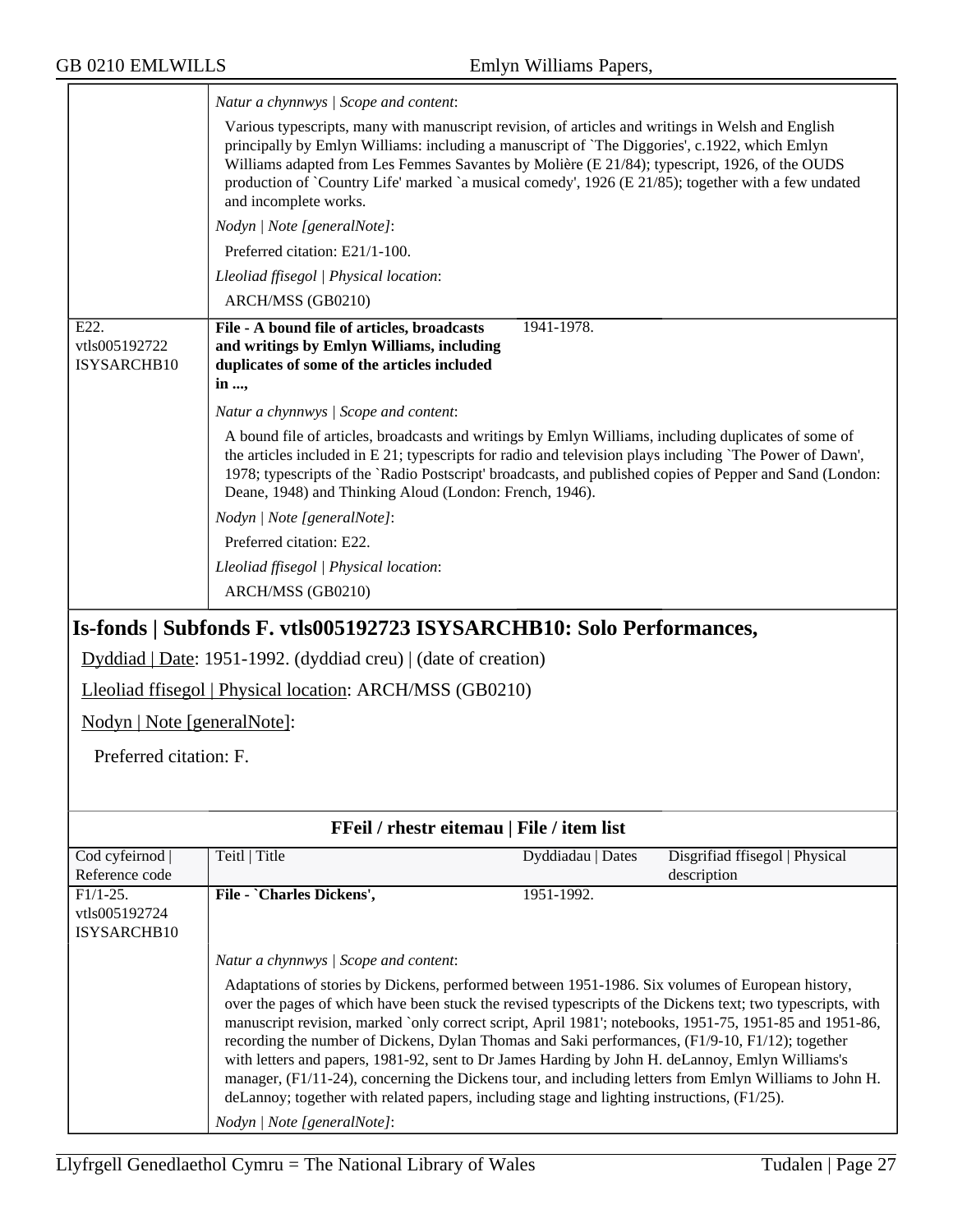|                                                                         | Preferred citation: F1/1-25.                                                                                                                                                                                                                                                                                                                        |                   |                                               |  |
|-------------------------------------------------------------------------|-----------------------------------------------------------------------------------------------------------------------------------------------------------------------------------------------------------------------------------------------------------------------------------------------------------------------------------------------------|-------------------|-----------------------------------------------|--|
|                                                                         | Lleoliad ffisegol   Physical location:                                                                                                                                                                                                                                                                                                              |                   |                                               |  |
|                                                                         | ARCH/MSS (GB0210)                                                                                                                                                                                                                                                                                                                                   |                   |                                               |  |
| $F2/1-4.$                                                               | File - `Dylan Thomas Growing Up',                                                                                                                                                                                                                                                                                                                   | 1976-1985.        |                                               |  |
| vtls005192725                                                           |                                                                                                                                                                                                                                                                                                                                                     |                   |                                               |  |
| ISYSARCHB10                                                             |                                                                                                                                                                                                                                                                                                                                                     |                   |                                               |  |
|                                                                         | Natur a chynnwys / Scope and content:                                                                                                                                                                                                                                                                                                               |                   |                                               |  |
|                                                                         | An adaptation of Dylan Thomas's autobiographical writings, performed between 1955-1986. Typescript,<br>1976-9, with manuscript revision stuck over the pages of a volume on European history; typescript,<br>1977-81, with manuscript revision, including adjustments for America; typescript marked `correct copy,<br>1977', and reviews, 1976-85. |                   |                                               |  |
|                                                                         | Nodyn   Note [generalNote]:                                                                                                                                                                                                                                                                                                                         |                   |                                               |  |
|                                                                         | Preferred citation: F2/1-4.                                                                                                                                                                                                                                                                                                                         |                   |                                               |  |
|                                                                         | Lleoliad ffisegol   Physical location:                                                                                                                                                                                                                                                                                                              |                   |                                               |  |
|                                                                         | ARCH/MSS (GB0210)                                                                                                                                                                                                                                                                                                                                   |                   |                                               |  |
| $F3/1-3.$                                                               | File - `The Playboy of the Weekend                                                                                                                                                                                                                                                                                                                  | 1977-1987.        |                                               |  |
| vtls005192726<br>ISYSARCHB10                                            | World',                                                                                                                                                                                                                                                                                                                                             |                   |                                               |  |
|                                                                         | Natur a chynnwys / Scope and content:                                                                                                                                                                                                                                                                                                               |                   |                                               |  |
|                                                                         | Adaptations of the stories of Saki [H. H. Munro], performed between 1977-1978. Two typescripts with<br>manuscript revision, 1977-8, 1987; and a typescript of `Super-Beasts', also adapted from the stories of<br>Saki.                                                                                                                             |                   |                                               |  |
|                                                                         | Nodyn   Note [generalNote]:                                                                                                                                                                                                                                                                                                                         |                   |                                               |  |
|                                                                         | Preferred citation: F3/1-3.                                                                                                                                                                                                                                                                                                                         |                   |                                               |  |
|                                                                         | Lleoliad ffisegol   Physical location:                                                                                                                                                                                                                                                                                                              |                   |                                               |  |
|                                                                         | ARCH/MSS (GB0210)                                                                                                                                                                                                                                                                                                                                   |                   |                                               |  |
| Is-fonds   Subfonds G. vtls005192727 ISYSARCHB10: Adaptations and stage |                                                                                                                                                                                                                                                                                                                                                     |                   |                                               |  |
| appearances,                                                            |                                                                                                                                                                                                                                                                                                                                                     |                   |                                               |  |
|                                                                         | Dyddiad   Date: 1943-1986. (dyddiad creu)   (date of creation)                                                                                                                                                                                                                                                                                      |                   |                                               |  |
|                                                                         | Lleoliad ffisegol   Physical location: ARCH/MSS (GB0210)                                                                                                                                                                                                                                                                                            |                   |                                               |  |
| Nodyn   Note [generalNote]:                                             |                                                                                                                                                                                                                                                                                                                                                     |                   |                                               |  |
| Preferred citation: G.                                                  |                                                                                                                                                                                                                                                                                                                                                     |                   |                                               |  |
|                                                                         |                                                                                                                                                                                                                                                                                                                                                     |                   |                                               |  |
|                                                                         | FFeil / rhestr eitemau   File / item list                                                                                                                                                                                                                                                                                                           |                   |                                               |  |
| Cod cyfeirnod<br>Reference code                                         | Teitl   Title                                                                                                                                                                                                                                                                                                                                       | Dyddiadau   Dates | Disgrifiad ffisegol   Physical<br>description |  |
| $G1/1-2.$                                                               | File - Gwyliwch y Paent by T. Rowland                                                                                                                                                                                                                                                                                                               | $[1935x1987]$ .   |                                               |  |
| vtls005192728<br>ISYSARCHB10                                            | Hughes (Samuel French, 1935) being<br>a translation into Welsh of The Late<br>Christopher Bean ,                                                                                                                                                                                                                                                    |                   |                                               |  |
|                                                                         | Natur a chynnwys / Scope and content:                                                                                                                                                                                                                                                                                                               |                   |                                               |  |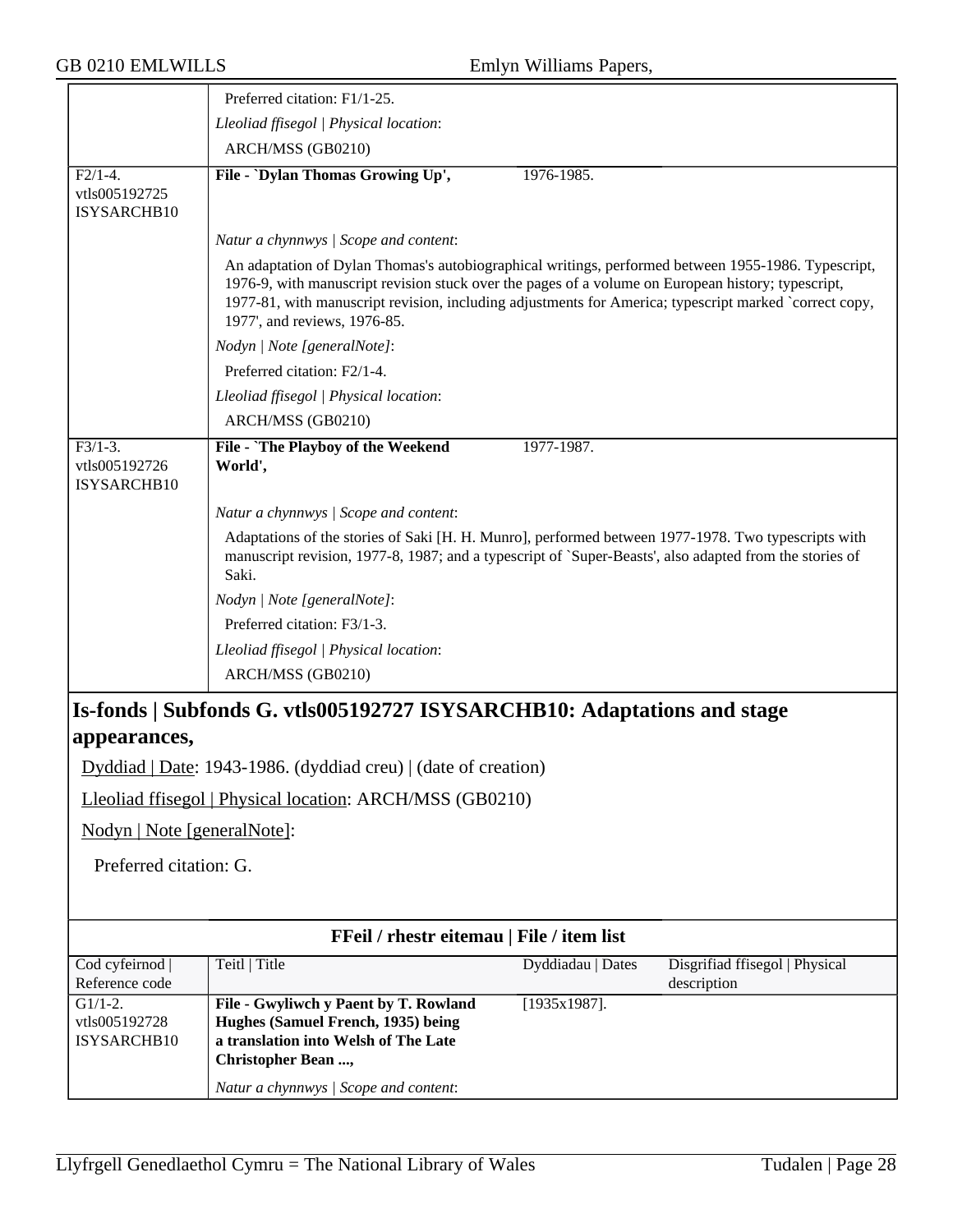|                                            | Gwyliwch y Paent by T. Rowland Hughes (Samuel French, 1935) being a translation into Welsh of The<br>Late Christopher Bean, Emlyn Williams's adaptation of Prenez Garde à la Peinture by René Fauchois.                                                             |
|--------------------------------------------|---------------------------------------------------------------------------------------------------------------------------------------------------------------------------------------------------------------------------------------------------------------------|
|                                            | Nodyn   Note [generalNote]:                                                                                                                                                                                                                                         |
|                                            | Preferred citation: G1/1-2.                                                                                                                                                                                                                                         |
|                                            | Lleoliad ffisegol   Physical location:                                                                                                                                                                                                                              |
|                                            | ARCH/MSS (GB0210)                                                                                                                                                                                                                                                   |
| $G2/1-3$ .<br>vtls005192729<br>ISYSARCHB10 | File - A Month in the Country by Ivan<br>1943-1965.<br>Turgenev, two published copies of the play,<br>(Heinemann, 1943; Samuel French, 1957)<br>adapted ,                                                                                                           |
|                                            | Natur a chynnwys / Scope and content:                                                                                                                                                                                                                               |
|                                            | A Month in the Country by Ivan Turgenev, two published copies of the play, (Heinemann, 1943; Samuel<br>French, 1957) adapted into English by Emlyn Williams, together with a typescript copy of the play, 1965,<br>with manuscript revision and production details. |
|                                            | Nodyn   Note [generalNote]:                                                                                                                                                                                                                                         |
|                                            | Preferred citation: G2/1-3.                                                                                                                                                                                                                                         |
|                                            | Lleoliad ffisegol   Physical location:                                                                                                                                                                                                                              |
|                                            | ARCH/MSS (GB0210)                                                                                                                                                                                                                                                   |
| $G3/1-2.$                                  | File - The Master Builder by Henrik Ibsen,<br>1961.                                                                                                                                                                                                                 |
| vtls005192730<br>ISYSARCHB10               | typescript versions by Emlyn Williams,                                                                                                                                                                                                                              |
|                                            | Natur a chynnwys / Scope and content:                                                                                                                                                                                                                               |
|                                            | The Master Builder by Henrik Ibsen, typescript versions by Emlyn Williams, 1961.                                                                                                                                                                                    |
|                                            | Nodyn   Note [generalNote]:                                                                                                                                                                                                                                         |
|                                            | Preferred citation: G3/1-2.                                                                                                                                                                                                                                         |
|                                            | Lleoliad ffisegol   Physical location:                                                                                                                                                                                                                              |
|                                            | ARCH/MSS (GB0210)                                                                                                                                                                                                                                                   |
| G4. vtls005192731                          | File - A Man For All Seasons by Robert<br>$[c.1962]$ .                                                                                                                                                                                                              |
| ISYSARCHB10                                | Bolt, typescript with manuscript revision,                                                                                                                                                                                                                          |
|                                            | c,                                                                                                                                                                                                                                                                  |
|                                            | Natur a chynnwys / Scope and content:                                                                                                                                                                                                                               |
|                                            | A Man For All Seasons by Robert Bolt, typescript with manuscript revision, c.1962.                                                                                                                                                                                  |
|                                            | Nodyn   Note [generalNote]:                                                                                                                                                                                                                                         |
|                                            | Preferred citation: G4.                                                                                                                                                                                                                                             |
|                                            | Lleoliad ffisegol   Physical location:                                                                                                                                                                                                                              |
|                                            | ARCH/MSS (GB0210)                                                                                                                                                                                                                                                   |
| G5. vtls005192732<br>ISYSARCHB10           | File - Eight Women adapted from the<br>1963.<br>French of Robert Thomas, typescript,                                                                                                                                                                                |
|                                            | Natur a chynnwys / Scope and content:                                                                                                                                                                                                                               |
|                                            | Eight Women adapted from the French of Robert Thomas, typescript, 1963.                                                                                                                                                                                             |
|                                            | Nodyn   Note [generalNote]:                                                                                                                                                                                                                                         |
|                                            | Preferred citation: G5.                                                                                                                                                                                                                                             |
|                                            | Lleoliad ffisegol   Physical location:                                                                                                                                                                                                                              |
|                                            | ARCH/MSS (GB0210)                                                                                                                                                                                                                                                   |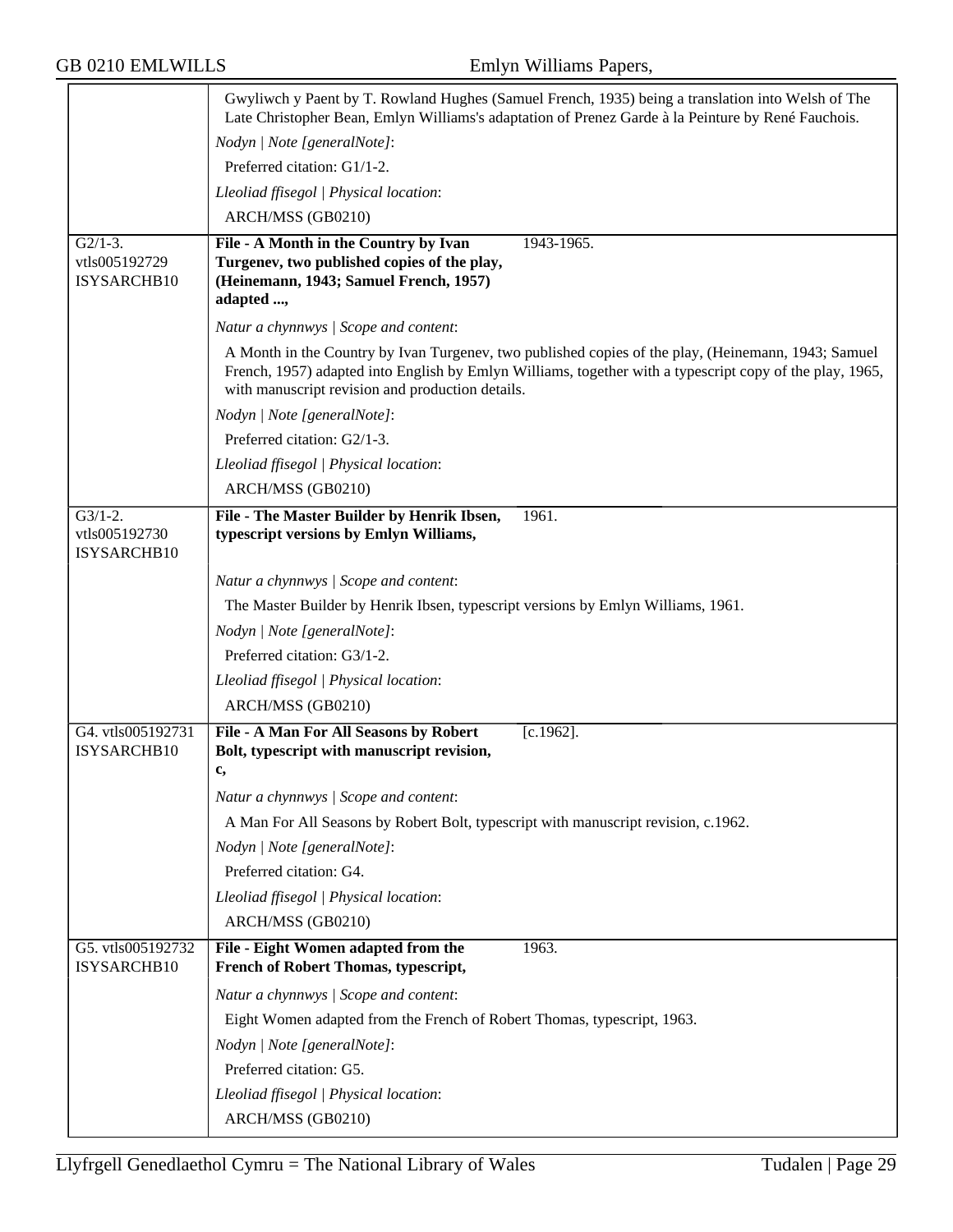| <b>GB 0210 EMLWILLS</b>                                                        |                                                                                                                                                                                                                                                                                                             | Emlyn Williams Papers, |                                               |  |
|--------------------------------------------------------------------------------|-------------------------------------------------------------------------------------------------------------------------------------------------------------------------------------------------------------------------------------------------------------------------------------------------------------|------------------------|-----------------------------------------------|--|
| G6. vtls005192733<br>ISYSARCHB10                                               | File - The Doctor's Dilemma by G. B.<br>Shaw, typescript with manuscript revision,                                                                                                                                                                                                                          | 1984.                  |                                               |  |
|                                                                                | Natur a chynnwys / Scope and content:                                                                                                                                                                                                                                                                       |                        |                                               |  |
| The Doctor's Dilemma by G. B. Shaw, typescript with manuscript revision, 1984. |                                                                                                                                                                                                                                                                                                             |                        |                                               |  |
|                                                                                | Nodyn   Note [generalNote]:                                                                                                                                                                                                                                                                                 |                        |                                               |  |
|                                                                                | Preferred citation: G6.                                                                                                                                                                                                                                                                                     |                        |                                               |  |
|                                                                                | Lleoliad ffisegol   Physical location:                                                                                                                                                                                                                                                                      |                        |                                               |  |
|                                                                                | ARCH/MSS (GB0210)                                                                                                                                                                                                                                                                                           |                        |                                               |  |
| G7. vtls005192734<br>ISYSARCHB10                                               | File - Love and Punishment by Jean<br>1986.<br>Anouilh, adapted into English by Emlyn<br>Williams, typescript,                                                                                                                                                                                              |                        |                                               |  |
|                                                                                | Natur a chynnwys / Scope and content:                                                                                                                                                                                                                                                                       |                        |                                               |  |
|                                                                                | Love and Punishment by Jean Anouilh, adapted into English by Emlyn Williams, typescript, 1986.                                                                                                                                                                                                              |                        |                                               |  |
|                                                                                | Nodyn   Note [generalNote]:                                                                                                                                                                                                                                                                                 |                        |                                               |  |
|                                                                                | Preferred citation: G7.                                                                                                                                                                                                                                                                                     |                        |                                               |  |
|                                                                                | Lleoliad ffisegol   Physical location:                                                                                                                                                                                                                                                                      |                        |                                               |  |
|                                                                                | ARCH/MSS (GB0210)                                                                                                                                                                                                                                                                                           |                        |                                               |  |
|                                                                                | Is-fonds   Subfonds H. vtls005192735 ISYSARCHB10: Reviews,                                                                                                                                                                                                                                                  |                        |                                               |  |
|                                                                                | Dyddiad   Date: 1961-1970. (dyddiad creu)   (date of creation)                                                                                                                                                                                                                                              |                        |                                               |  |
|                                                                                | Natur a chynnwys   Scope and content:                                                                                                                                                                                                                                                                       |                        |                                               |  |
| material.                                                                      | This group, consisting principally of newspaper cuttings, correspondence and papers, had been<br>arranged prior to its arrival at the Library. This arrangement has not been substantially altered,<br>even though it does not always maintain a strict chronological order. Class I2 includes some similar |                        |                                               |  |
|                                                                                | Lleoliad ffisegol   Physical location: ARCH/MSS (GB0210)                                                                                                                                                                                                                                                    |                        |                                               |  |
| Nodyn   Note [generalNote]:                                                    |                                                                                                                                                                                                                                                                                                             |                        |                                               |  |
| Preferred citation: H.                                                         |                                                                                                                                                                                                                                                                                                             |                        |                                               |  |
|                                                                                |                                                                                                                                                                                                                                                                                                             |                        |                                               |  |
|                                                                                | FFeil / rhestr eitemau   File / item list                                                                                                                                                                                                                                                                   |                        |                                               |  |
| Cod cyfeirnod<br>Reference code                                                | Teitl   Title                                                                                                                                                                                                                                                                                               | Dyddiadau   Dates      | Disgrifiad ffisegol   Physical<br>description |  |
| H1. vtls005192736<br>ISYSARCHB10                                               | <b>File - Reviews of Daughter of Silence</b><br>by Morris L. West, performed at The<br>Music Box, New York, in which Emlyn<br>Williams ,                                                                                                                                                                    | 1961.                  |                                               |  |
|                                                                                | Natur a chynnwys / Scope and content:                                                                                                                                                                                                                                                                       |                        |                                               |  |
|                                                                                | Reviews of Daughter of Silence by Morris L. West, performed at The Music Box, New York, in which<br>Emlyn Williams played Ascolini.                                                                                                                                                                         |                        |                                               |  |
|                                                                                | Nodyn   Note [generalNote]:                                                                                                                                                                                                                                                                                 |                        |                                               |  |
|                                                                                | Preferred citation: H1.                                                                                                                                                                                                                                                                                     |                        |                                               |  |
|                                                                                | Lleoliad ffisegol   Physical location:                                                                                                                                                                                                                                                                      |                        |                                               |  |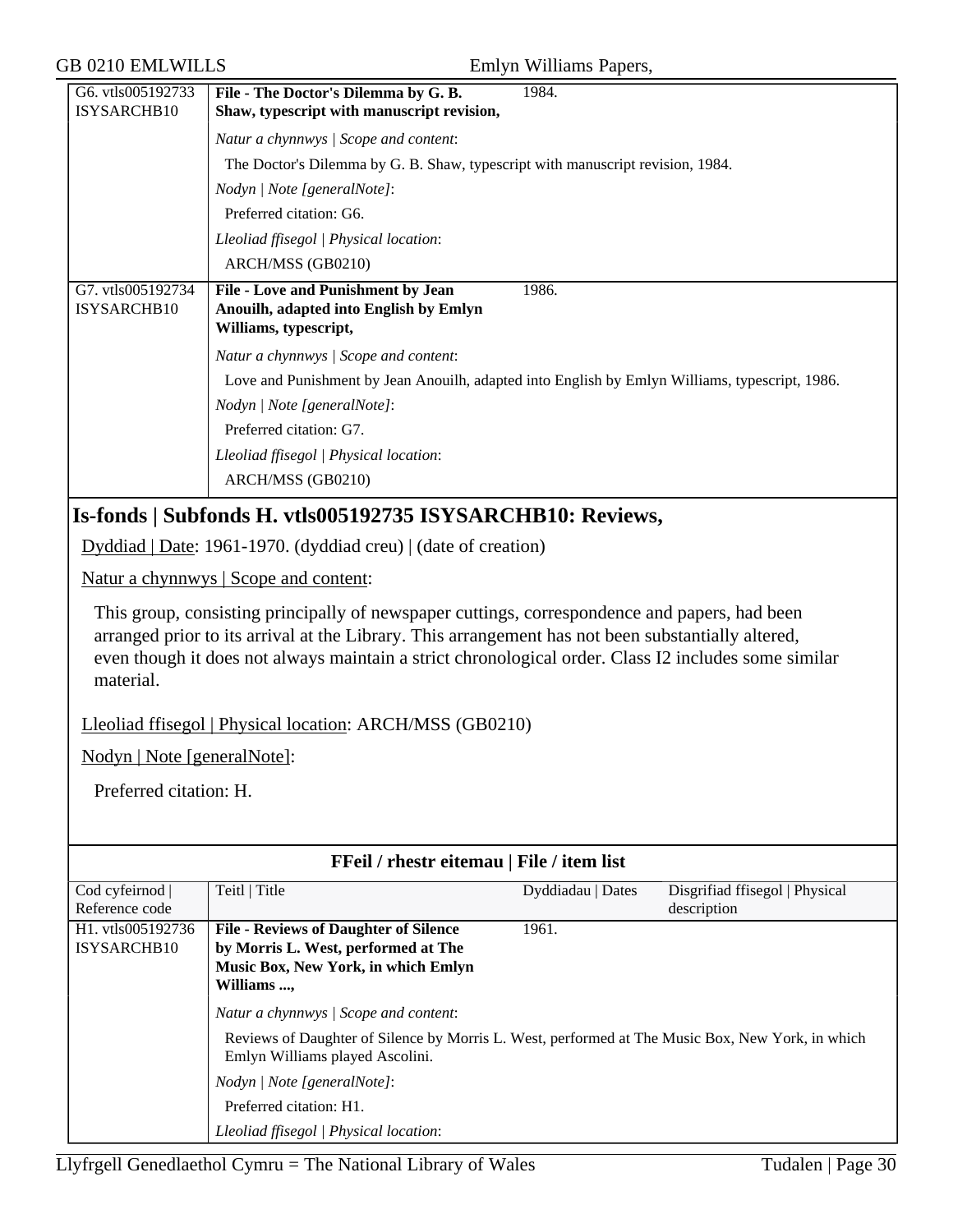|                                  | ARCH/MSS (GB0210)                                                                                                                                                                                                                                                 |
|----------------------------------|-------------------------------------------------------------------------------------------------------------------------------------------------------------------------------------------------------------------------------------------------------------------|
| H2. vtls005192737<br>ISYSARCHB10 | File - Reviews and papers, principally<br>1962.<br>relating to the film of the L-Shaped Room,                                                                                                                                                                     |
|                                  | from a novel by Lynne Reid-Banks, in<br>which ,                                                                                                                                                                                                                   |
|                                  | Natur a chynnwys / Scope and content:                                                                                                                                                                                                                             |
|                                  | Reviews and papers, principally relating to the film of the L-Shaped Room, from a novel by Lynne Reid-                                                                                                                                                            |
|                                  | Banks, in which Emlyn Williams performed with Leslie Caron, and to Emlyn Williams's introduction to<br>The Collected Plays of Emlyn Williams (Random House, 1962).                                                                                                |
|                                  | Nodyn   Note [generalNote]:                                                                                                                                                                                                                                       |
|                                  | Preferred citation: H2.                                                                                                                                                                                                                                           |
|                                  | Lleoliad ffisegol   Physical location:                                                                                                                                                                                                                            |
|                                  | ARCH/MSS (GB0210)                                                                                                                                                                                                                                                 |
| H3. vtls005192738<br>ISYSARCHB10 | 1962.<br>File - Reviews and papers, principally<br>relating to Dame Flora Robson's<br>performance as 'Miss Moffat' in The Corn<br>is Green,                                                                                                                       |
|                                  | Nodyn   Note [generalNote]:                                                                                                                                                                                                                                       |
|                                  | Preferred citation: H3.                                                                                                                                                                                                                                           |
|                                  | Lleoliad ffisegol   Physical location:                                                                                                                                                                                                                            |
|                                  | ARCH/MSS (GB0210)                                                                                                                                                                                                                                                 |
| H4. vtls005192739<br>ISYSARCHB10 | 1962.<br>File - Reviews, correspondence and papers,<br>principally relating to Emlyn Williams's<br>performance as Sir Thomas More in<br>Robert Bolt's play, A Man ,                                                                                               |
|                                  | Natur a chynnwys / Scope and content:                                                                                                                                                                                                                             |
|                                  | Reviews, correspondence and papers, principally relating to Emlyn Williams's performance as Sir<br>Thomas More in Robert Bolt's play, A Man for all Seasons, together with correspondence relating to the<br>presentation of The Hopkins Medal to Emlyn Williams. |
|                                  | Nodyn   Note [generalNote]:                                                                                                                                                                                                                                       |
|                                  | Preferred citation: H4.                                                                                                                                                                                                                                           |
|                                  | Lleoliad ffisegol   Physical location:                                                                                                                                                                                                                            |
|                                  | ARCH/MSS (GB0210)                                                                                                                                                                                                                                                 |
| H5. vtls005192740<br>ISYSARCHB10 | File - Reviews and papers, principally<br>1962.<br>relating to the novel the Long Run South<br>(Blond, 1962) by Alan Williams, and to<br>Brook ,                                                                                                                  |
|                                  | Natur a chynnwys / Scope and content:                                                                                                                                                                                                                             |
|                                  | Reviews and papers, principally relating to the novel the Long Run South (Blond, 1962) by Alan<br>Williams, and to Brook Williams's performance in the play 'Miss Pell Is Missing'.                                                                               |
|                                  | Nodyn   Note [generalNote]:                                                                                                                                                                                                                                       |
|                                  | Preferred citation: H5.                                                                                                                                                                                                                                           |
|                                  | Lleoliad ffisegol   Physical location:                                                                                                                                                                                                                            |
|                                  | ARCH/MSS (GB0210)                                                                                                                                                                                                                                                 |
| H6. vtls005192741<br>ISYSARCHB10 | File - Reviews of the play The Deputy<br>1964.<br>by Hochhuth, performed at the Brooks                                                                                                                                                                            |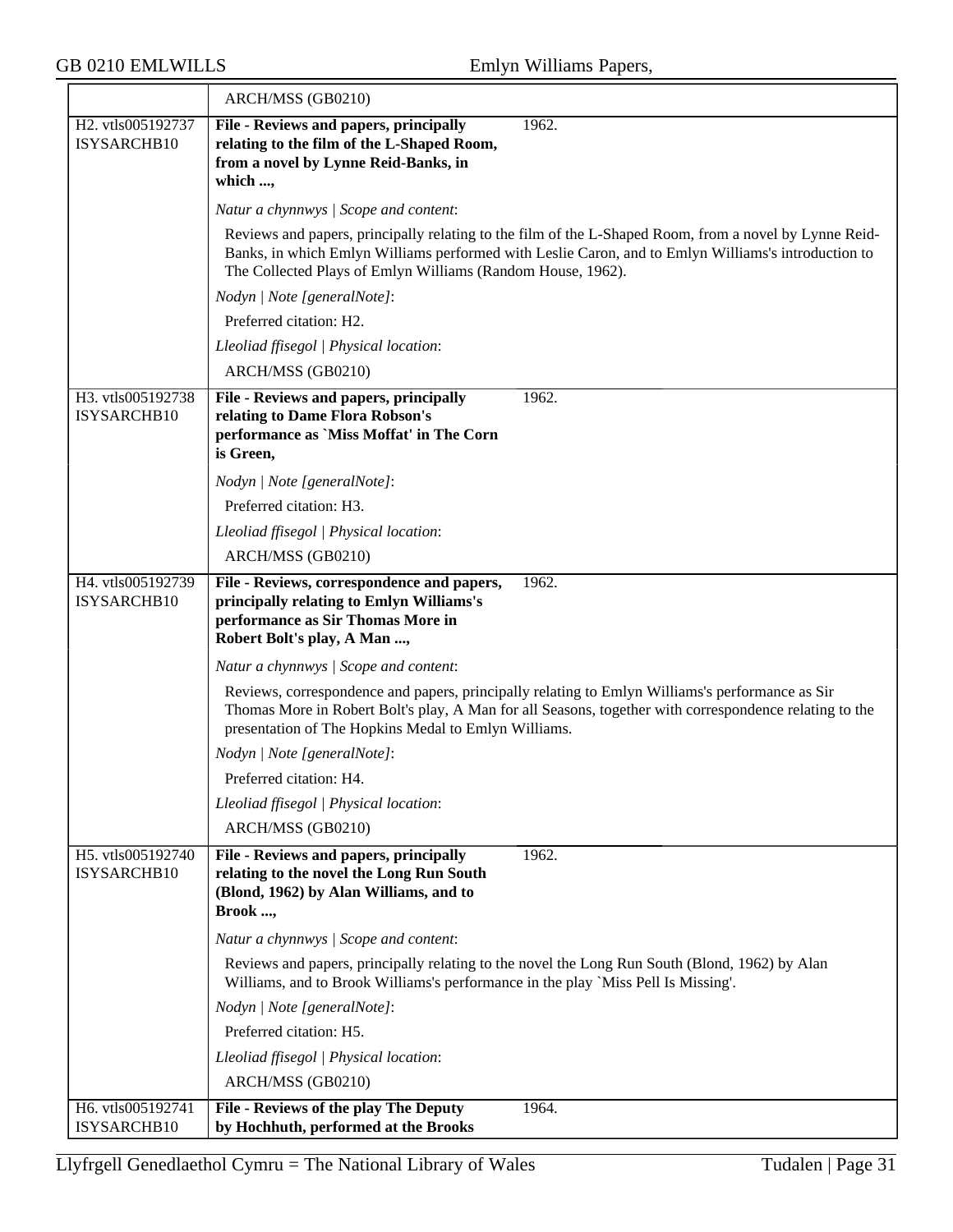|                                      | <b>Atkinson Theatre, New York, in which</b><br>Emlyn Williams ,                                                                                                                  |
|--------------------------------------|----------------------------------------------------------------------------------------------------------------------------------------------------------------------------------|
|                                      | Natur a chynnwys / Scope and content:                                                                                                                                            |
|                                      | Reviews of the play The Deputy by Hochhuth, performed at the Brooks Atkinson Theatre, New York, in<br>which Emlyn Williams played Pope Pius XII.                                 |
|                                      | Nodyn   Note [generalNote]:                                                                                                                                                      |
|                                      | Preferred citation: H6.                                                                                                                                                          |
|                                      | Lleoliad ffisegol   Physical location:                                                                                                                                           |
|                                      | ARCH/MSS (GB0210)                                                                                                                                                                |
| H7. vtls005192742<br>ISYSARCHB10     | File - Reviews of the film of Night Must<br>1964.<br><b>Fall starring Albert Finney and Susan</b><br>Hampshire,                                                                  |
|                                      | Nodyn   Note [generalNote]:                                                                                                                                                      |
|                                      | Preferred citation: H7.                                                                                                                                                          |
|                                      | Lleoliad ffisegol   Physical location:                                                                                                                                           |
|                                      | ARCH/MSS (GB0210)                                                                                                                                                                |
| H8. vtls005192743<br>ISYSARCHB10     | <b>File - Reviews of The National Theatre's</b><br>1964, June.<br>production of Ibsen's The Master Builder<br>adapted by Emlyn Williams, and including<br>a letter to ,          |
|                                      | Natur a chynnwys / Scope and content:                                                                                                                                            |
|                                      | Reviews of The National Theatre's production of Ibsen's The Master Builder adapted by Emlyn Williams,<br>and including a letter to Emlyn Williams from Larry [Laurence Olivier]. |
|                                      | Nodyn   Note [generalNote]:                                                                                                                                                      |
|                                      | Preferred citation: H8.                                                                                                                                                          |
|                                      | Lleoliad ffisegol   Physical location:                                                                                                                                           |
|                                      | ARCH/MSS (GB0210)                                                                                                                                                                |
| H9. vtls005192744<br>ISYSARCHB10     | <b>File - Reviews of Brook Williams's</b><br>1964.<br>performance in The Corn is Green at the<br>Hampstead Theatre Club and to the novel<br>Barbouze ,                           |
|                                      | Natur a chynnwys / Scope and content:                                                                                                                                            |
|                                      | Reviews of Brook Williams's performance in The Corn is Green at the Hampstead Theatre Club and to<br>the novel Barbouze (Blond, 1964) by Alan Williams.                          |
|                                      | Nodyn   Note [generalNote]:                                                                                                                                                      |
|                                      | Preferred citation: H9.                                                                                                                                                          |
|                                      | Lleoliad ffisegol   Physical location:                                                                                                                                           |
|                                      | ARCH/MSS (GB0210)                                                                                                                                                                |
| H10.<br>vtls005192745<br>ISYSARCHB10 | <b>File - Reviews of Emlyn Williams's Dickens</b><br>1965.<br>tour of America,                                                                                                   |
|                                      | Nodyn   Note [generalNote]:                                                                                                                                                      |
|                                      | Preferred citation: H10.                                                                                                                                                         |
|                                      | Lleoliad ffisegol   Physical location:                                                                                                                                           |
|                                      | ARCH/MSS (GB0210)                                                                                                                                                                |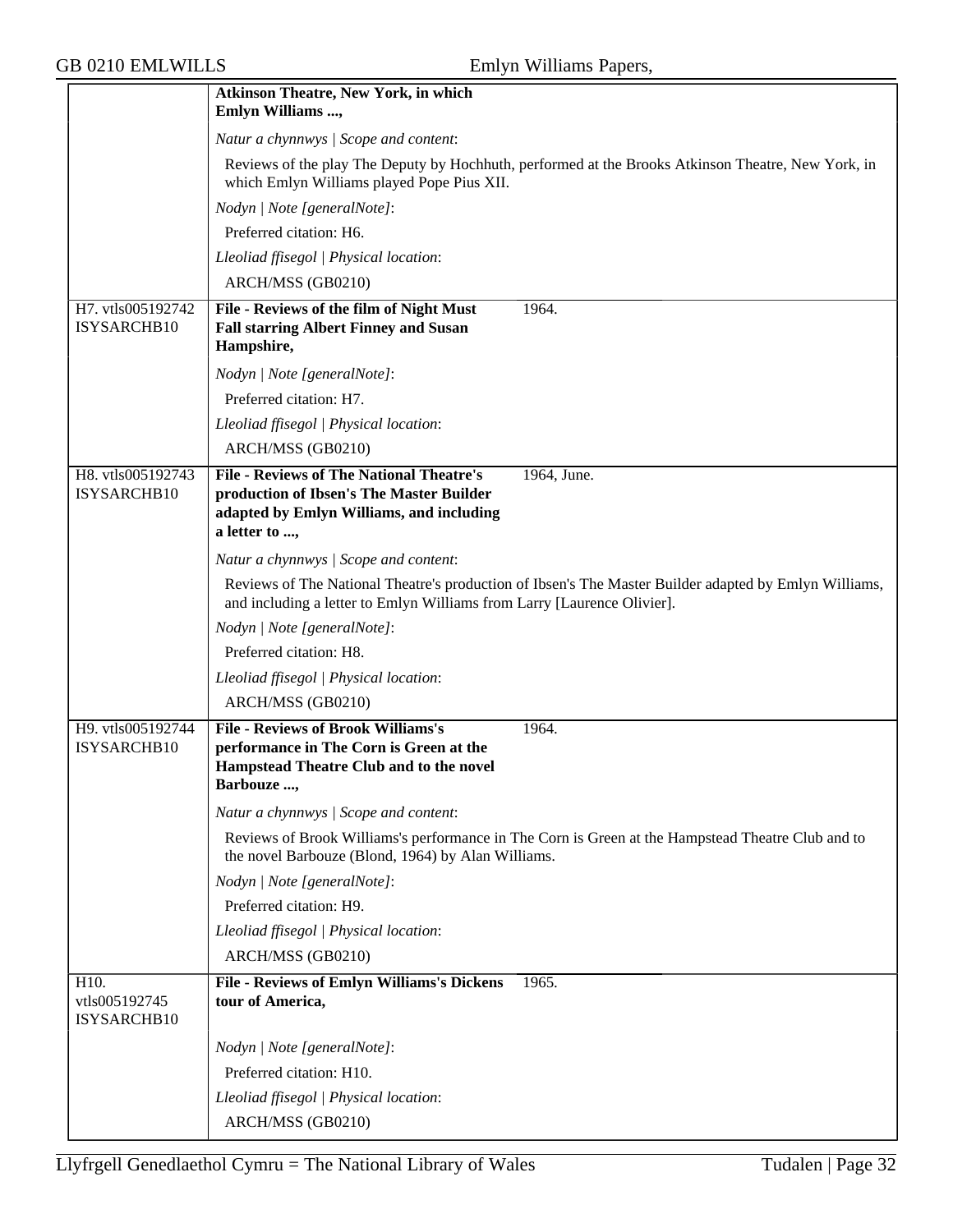| H11.                                 | File - Reviews, correspondence and                                                                                        | 1965, April-June.                                                                             |
|--------------------------------------|---------------------------------------------------------------------------------------------------------------------------|-----------------------------------------------------------------------------------------------|
| vtls005192746                        | photographs relating to Emlyn Williams's                                                                                  |                                                                                               |
| ISYSARCHB10                          | Dickens tour of the Middle and Far East,                                                                                  |                                                                                               |
|                                      | Nodyn   Note [generalNote]:                                                                                               |                                                                                               |
|                                      | Preferred citation: H11.                                                                                                  |                                                                                               |
|                                      | Lleoliad ffisegol   Physical location:                                                                                    |                                                                                               |
|                                      | ARCH/MSS (GB0210)                                                                                                         |                                                                                               |
| H12.<br>vtls005192747<br>ISYSARCHB10 | <b>File - Reviews of Emlyn Williams as</b><br>Dickens, at the Globe Theatre, London,                                      | 1965, Aug.                                                                                    |
|                                      | Nodyn   Note [generalNote]:                                                                                               |                                                                                               |
|                                      | Preferred citation: H12.                                                                                                  |                                                                                               |
|                                      | Lleoliad ffisegol   Physical location:                                                                                    |                                                                                               |
|                                      | ARCH/MSS (GB0210)                                                                                                         |                                                                                               |
| H13.                                 | File - Reviews of A Month in the Country                                                                                  | 1965, Sept.                                                                                   |
| vtls005192748<br>ISYSARCHB10         | by I. Turgenev, adapted by Emlyn<br>Williams, and performed by Emlyn<br>Williams and ,                                    |                                                                                               |
|                                      | Natur a chynnwys / Scope and content:                                                                                     |                                                                                               |
|                                      | Emlyn Williams and Ingrid Bergman at the Cambridge Theatre, London.                                                       | Reviews of A Month in the Country by I. Turgenev, adapted by Emlyn Williams, and performed by |
|                                      | Nodyn   Note [generalNote]:                                                                                               |                                                                                               |
|                                      | Preferred citation: H13.                                                                                                  |                                                                                               |
|                                      | Lleoliad ffisegol   Physical location:                                                                                    |                                                                                               |
|                                      | ARCH/MSS (GB0210)                                                                                                         |                                                                                               |
| H14.                                 | <b>File - Reviews of Alan Williams's novel</b>                                                                            | 1965.                                                                                         |
| vtls005192749<br>ISYSARCHB10         | Snakewater (Blond, 1965), together<br>with newspaper articles concerning his<br>experiences in Vietnam,                   |                                                                                               |
|                                      | Nodyn   Note [generalNote]:                                                                                               |                                                                                               |
|                                      | Preferred citation: H14.                                                                                                  |                                                                                               |
|                                      | Lleoliad ffisegol   Physical location:                                                                                    |                                                                                               |
|                                      | ARCH/MSS (GB0210)                                                                                                         |                                                                                               |
| H15.<br>vtls005192750<br>ISYSARCHB10 | File - Reviews of Emlyn Williams's Beyond<br>Belief (London: Hamish Hamilton, 1967,<br>and New York: Random House, 1968), | 1968.                                                                                         |
|                                      | Nodyn   Note [generalNote]:                                                                                               |                                                                                               |
|                                      | Preferred citation: H15.                                                                                                  |                                                                                               |
|                                      | Lleoliad ffisegol   Physical location:                                                                                    |                                                                                               |
|                                      | ARCH/MSS (GB0210)                                                                                                         |                                                                                               |
| H16.                                 | File - Reviews and papers principally                                                                                     | 1969.                                                                                         |
| vtls005192751<br>ISYSARCHB10         | relating to Alan Bennett's play Forty Years<br>On, which was performed at the Apollo<br>Theatre, London ,                 |                                                                                               |
|                                      | Natur a chynnwys / Scope and content:                                                                                     |                                                                                               |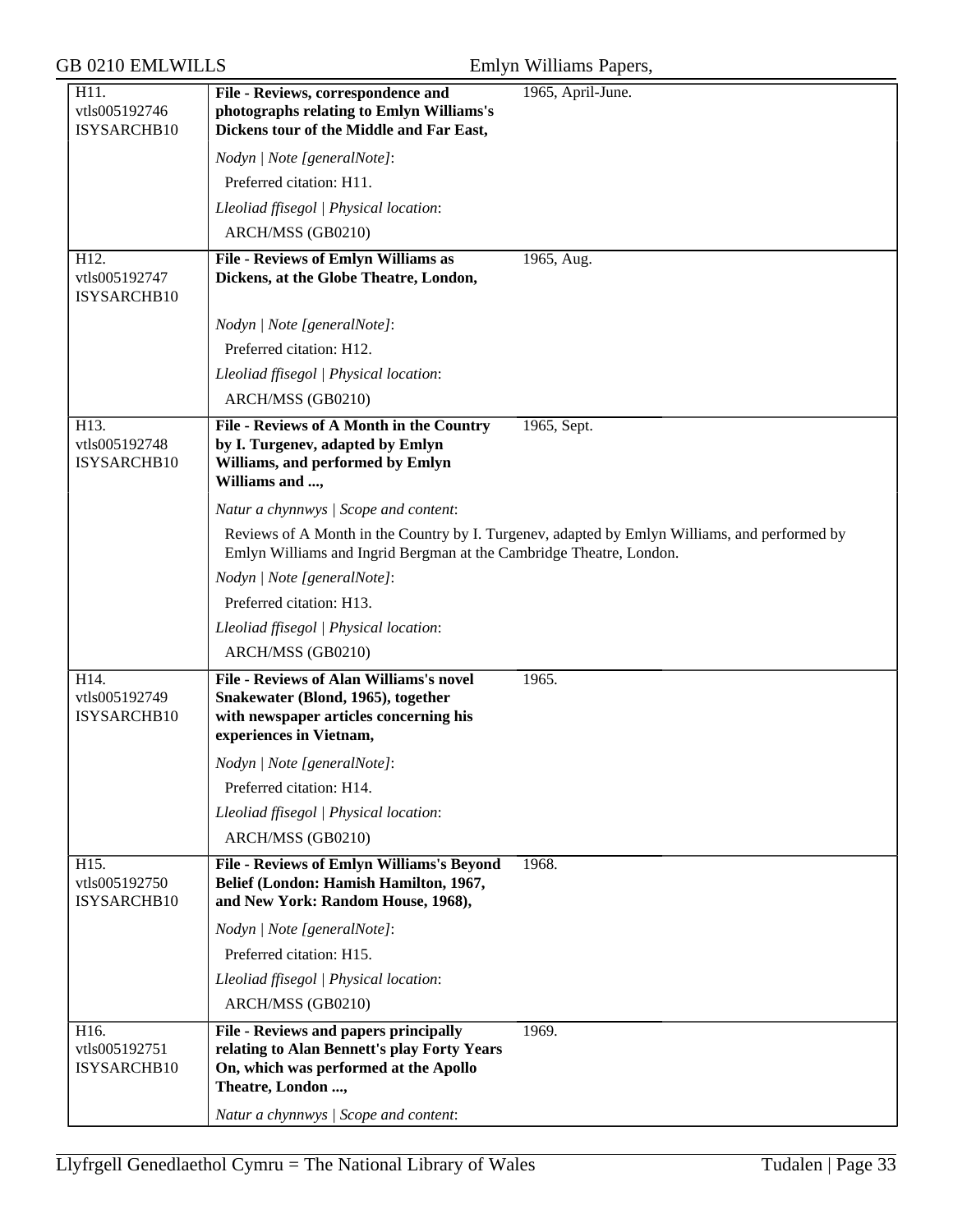| <b>GB 0210 EMLWILLS</b>                                  |                                                                                                                                                                               | Emlyn Williams Papers,                    |                                |  |
|----------------------------------------------------------|-------------------------------------------------------------------------------------------------------------------------------------------------------------------------------|-------------------------------------------|--------------------------------|--|
|                                                          | Reviews and papers principally relating to Alan Bennett's play Forty Years On, which was performed at<br>the Apollo Theatre, London, and included Emlyn Williams in the cast. |                                           |                                |  |
|                                                          | Nodyn   Note [generalNote]:                                                                                                                                                   |                                           |                                |  |
|                                                          | Preferred citation: H16.                                                                                                                                                      |                                           |                                |  |
|                                                          | Lleoliad ffisegol   Physical location:                                                                                                                                        |                                           |                                |  |
|                                                          | ARCH/MSS (GB0210)                                                                                                                                                             |                                           |                                |  |
| H <sub>17</sub> .<br>vtls005192752<br><b>ISYSARCHB10</b> | File - Reviews and papers relating to<br>Emlyn Williams's Dickens tour of nine<br>countries, sponsored by the British<br>Council, and to his ,                                | 1970.                                     |                                |  |
|                                                          | Natur a chynnwys / Scope and content:                                                                                                                                         |                                           |                                |  |
|                                                          | Reviews and papers relating to Emlyn Williams's Dickens tour of nine countries, sponsored by the British<br>Council, and to his centenary tour of America.                    |                                           |                                |  |
|                                                          | Nodyn   Note [generalNote]:                                                                                                                                                   |                                           |                                |  |
|                                                          | Preferred citation: H17.                                                                                                                                                      |                                           |                                |  |
|                                                          | Lleoliad ffisegol   Physical location:                                                                                                                                        |                                           |                                |  |
|                                                          | ARCH/MSS (GB0210)                                                                                                                                                             |                                           |                                |  |
|                                                          | Is-fonds   Subfonds I. vtls005192753 ISYSARCHB10: Theatrical miscellanea,                                                                                                     |                                           |                                |  |
|                                                          | Dyddiad   Date: [c.1910]-1987. (dyddiad creu)   (date of creation)                                                                                                            |                                           |                                |  |
|                                                          | Lleoliad ffisegol   Physical location: ARCH/MSS (GB0210)                                                                                                                      |                                           |                                |  |
| Nodyn   Note [generalNote]:                              |                                                                                                                                                                               |                                           |                                |  |
|                                                          |                                                                                                                                                                               |                                           |                                |  |
|                                                          | Preferred citation: I.                                                                                                                                                        |                                           |                                |  |
|                                                          |                                                                                                                                                                               |                                           |                                |  |
|                                                          |                                                                                                                                                                               | FFeil / rhestr eitemau   File / item list |                                |  |
| Cod cyfeirnod                                            | Teitl   Title                                                                                                                                                                 | Dyddiadau   Dates                         | Disgrifiad ffisegol   Physical |  |
| Reference code                                           |                                                                                                                                                                               |                                           | description                    |  |
| $11/1 - 6$ .<br>vtls005192754                            | File - Theatre programmes and flyers,                                                                                                                                         | 1936-1987.                                |                                |  |
| ISYSARCHB10                                              |                                                                                                                                                                               |                                           |                                |  |

| FFeil / rhestr eitemau   File / item list   |                                                                                                                                                                                                                      |                   |                                               |
|---------------------------------------------|----------------------------------------------------------------------------------------------------------------------------------------------------------------------------------------------------------------------|-------------------|-----------------------------------------------|
| Cod cyfeirnod  <br>Reference code           | Teitl   Title                                                                                                                                                                                                        | Dyddiadau   Dates | Disgrifiad ffisegol   Physical<br>description |
| $I1/1-6.$<br>vtls005192754<br>ISYSARCHB10   | File - Theatre programmes and flyers,                                                                                                                                                                                | 1936-1987.        |                                               |
|                                             | Natur a chynnwys / Scope and content:                                                                                                                                                                                |                   |                                               |
|                                             | I5 and I6 include undated material.                                                                                                                                                                                  |                   |                                               |
|                                             | Nodyn   Note [generalNote]:                                                                                                                                                                                          |                   |                                               |
|                                             | Preferred citation: I1/1-6.                                                                                                                                                                                          |                   |                                               |
|                                             | Lleoliad ffisegol   Physical location:                                                                                                                                                                               |                   |                                               |
|                                             | ARCH/MSS (GB0210)                                                                                                                                                                                                    |                   |                                               |
| $I2/1-11$ .<br>vtls005192755<br>ISYSARCHB10 | File - Files of newspaper cuttings, reviews<br>and papers, which had been arranged into<br>annual bundles prior to their arrival at<br>the ,                                                                         | 1962-1973.        |                                               |
|                                             | Natur a chynnwys / Scope and content:                                                                                                                                                                                |                   |                                               |
|                                             | Files of newspaper cuttings, reviews and papers, which had been arranged into annual bundles prior to<br>their arrival at the Library. They concern the theatre, current affairs and occasionally overlap in subject |                   |                                               |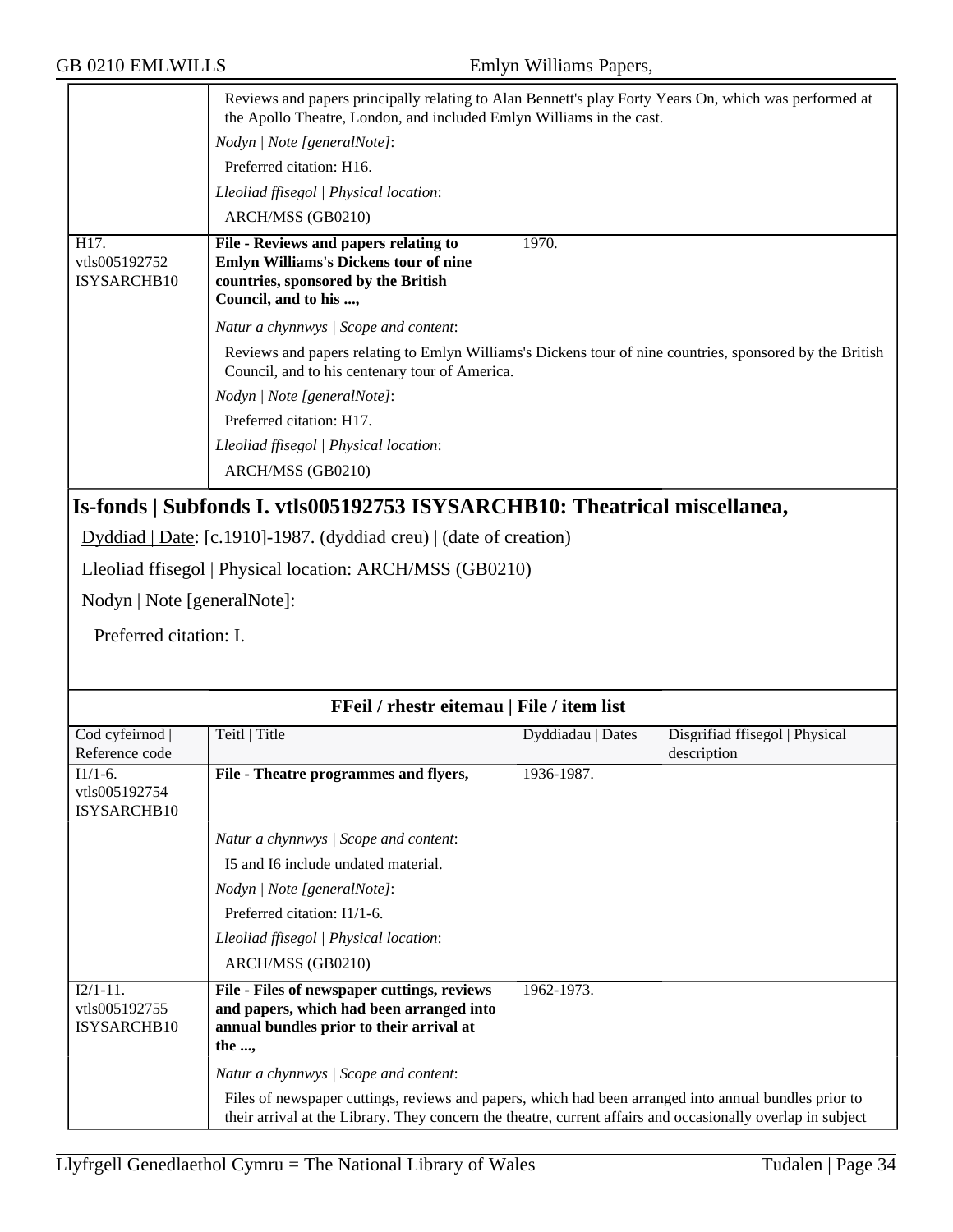|                                  | matter with Class H. File I2/1 includes newspaper cuttings and photographs relating to the Burton/Taylor<br>relationship and file I2/3 concerns material on the death of Miss Cooke. |  |  |
|----------------------------------|--------------------------------------------------------------------------------------------------------------------------------------------------------------------------------------|--|--|
|                                  | Nodyn / Note [generalNote]:<br>Preferred citation: I2/1-11.                                                                                                                          |  |  |
|                                  |                                                                                                                                                                                      |  |  |
|                                  | Lleoliad ffisegol   Physical location:                                                                                                                                               |  |  |
|                                  | ARCH/MSS (GB0210)                                                                                                                                                                    |  |  |
| I3. vtls005192756<br>ISYSARCHB10 | File - A box of newspaper articles,<br>$[c.1910] - 1981.$<br>newspapers and periodicals relating to<br>Emlyn Williams and to current affairs,                                        |  |  |
|                                  | Nodyn / Note [generalNote]:                                                                                                                                                          |  |  |
|                                  | Preferred citation: I3.                                                                                                                                                              |  |  |
|                                  | Lleoliad ffisegol   Physical location:                                                                                                                                               |  |  |
|                                  | ARCH/MSS (GB0210)                                                                                                                                                                    |  |  |
|                                  | [Is-fonds   Subfonds J. vtls005192757 ISYSARCHB10: Radio and television,                                                                                                             |  |  |

Dyddiad | Date: 1940-1984. (dyddiad creu) | (date of creation)

Lleoliad ffisegol | Physical location: ARCH/MSS (GB0210)

Nodyn | Note [generalNote]:

Preferred citation: J.

| FFeil / rhestr eitemau   File / item list  |                                                                                                                                                                                                                                                                                                                                                                                                                                                                                                     |                   |                                               |
|--------------------------------------------|-----------------------------------------------------------------------------------------------------------------------------------------------------------------------------------------------------------------------------------------------------------------------------------------------------------------------------------------------------------------------------------------------------------------------------------------------------------------------------------------------------|-------------------|-----------------------------------------------|
| Cod cyfeirnod<br>Reference code            | Teitl   Title                                                                                                                                                                                                                                                                                                                                                                                                                                                                                       | Dyddiadau   Dates | Disgrifiad ffisegol   Physical<br>description |
| $J1/1-38.$<br>vtls005192758<br>ISYSARCHB10 | File - Typescripts, many with manuscript<br>revision, of radio and television broadcasts,<br>including scripts for the 'Radio Postscript'<br>series, 1940-2 (J1/1, J1/4-5 ,                                                                                                                                                                                                                                                                                                                         | 1940-1984.        |                                               |
|                                            | Natur a chynnwys / Scope and content:                                                                                                                                                                                                                                                                                                                                                                                                                                                               |                   |                                               |
|                                            | Typescripts, many with manuscript revision, of radio and television broadcasts, including scripts for<br>the 'Radio Postscript' series, 1940-2 (J1/1, J1/4-5, J1/7-14); television adaptations, with related papers,<br>of works by Dylan Thomas $(J1/27)$ ; bound volume, 1974, of readings for radio from Emlyn: an early<br>autobiography, 1927-1935 (J1/33); readings for radio from Dickens, 1975, 1984 (J1/34, J1/38); and a<br>television script of `Dylan Thomas Growing Up', 1981 (J1/36). |                   |                                               |
|                                            | Nodyn   Note [generalNote]:                                                                                                                                                                                                                                                                                                                                                                                                                                                                         |                   |                                               |
|                                            | Preferred citation: J1/1-38.                                                                                                                                                                                                                                                                                                                                                                                                                                                                        |                   |                                               |
|                                            | Lleoliad ffisegol   Physical location:                                                                                                                                                                                                                                                                                                                                                                                                                                                              |                   |                                               |
|                                            | ARCH/MSS (GB0210)                                                                                                                                                                                                                                                                                                                                                                                                                                                                                   |                   |                                               |
| J2. vtls005192759<br>ISYSARCHB10           | File - Typescript, with manuscript<br>revision, of Emlyn Williams's television<br>commentary of the investiture of the<br>Prince of Wales, 1969, together with ,                                                                                                                                                                                                                                                                                                                                    | $[1969]$ .        |                                               |
|                                            | Natur a chynnwys / Scope and content:                                                                                                                                                                                                                                                                                                                                                                                                                                                               |                   |                                               |
|                                            | Typescript, with manuscript revision, of Emlyn Williams's television commentary of the investiture of<br>the Prince of Wales, 1969, together with related papers.                                                                                                                                                                                                                                                                                                                                   |                   |                                               |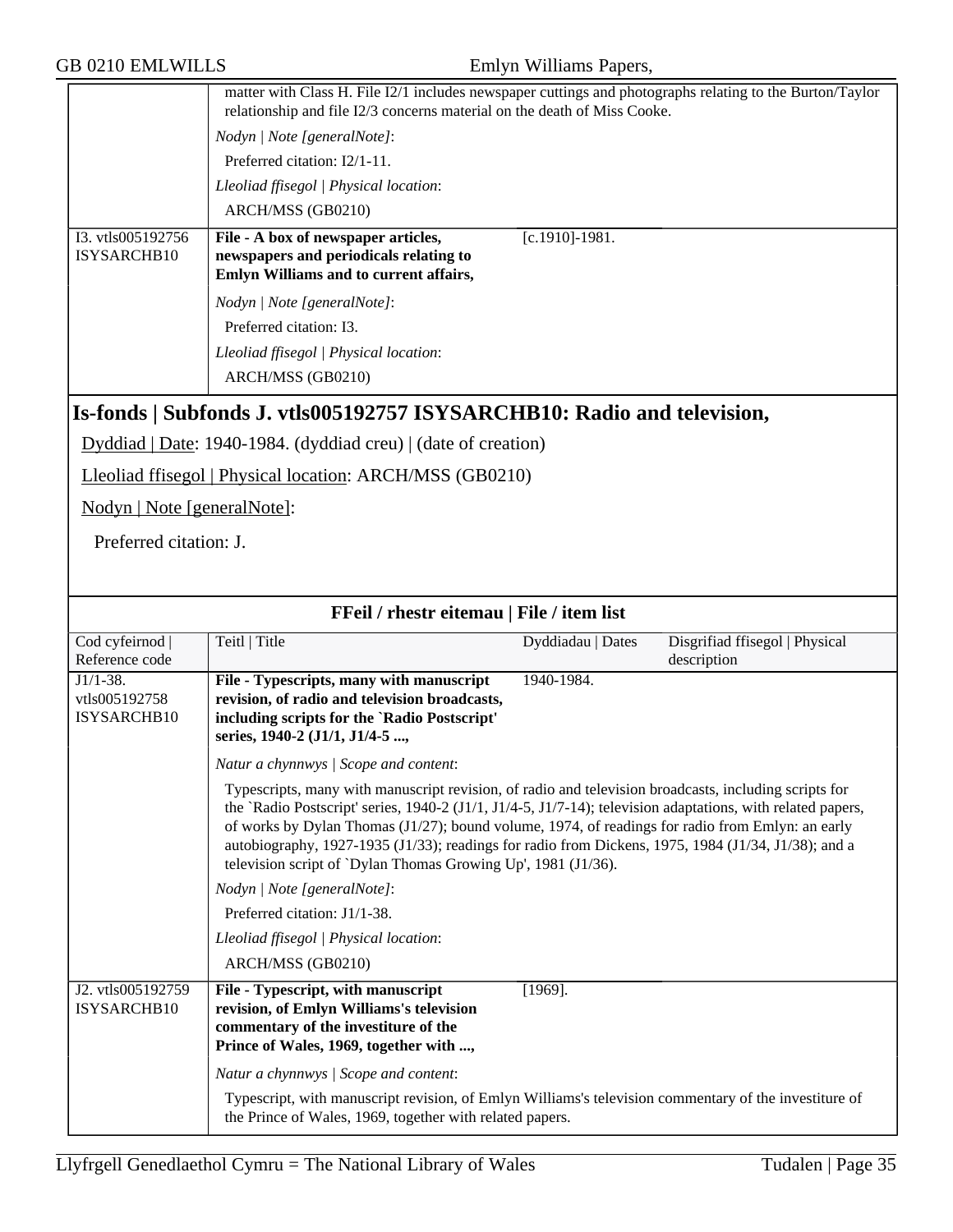*Nodyn | Note [generalNote]*: Preferred citation: J2. *Lleoliad ffisegol | Physical location*: ARCH/MSS (GB0210)

# **Is-fonds | Subfonds K. vtls005192760 ISYSARCHB10: Speeches, readings and addresses,**

Dyddiad | Date: 1950-1987. (dyddiad creu) | (date of creation)

Lleoliad ffisegol | Physical location: ARCH/MSS (GB0210)

Nodyn | Note [generalNote]:

Preferred citation: K.

| Cod cyfeirnod  <br>Teitl   Title<br>Dyddiadau   Dates<br>Disgrifiad ffisegol   Physical<br>Reference code<br>description<br>1950-1987.<br>$K1/1-16$ .<br>File - Typescripts of speeches and readings,<br>vtls005192761<br>ISYSARCHB10<br>Nodyn   Note [generalNote]:<br>Preferred citation: K1/1-16.<br>Lleoliad ffisegol   Physical location:<br>ARCH/MSS (GB0210)<br>Is-fonds   Subfonds L. vtls005192762 ISYSARCHB10: Publications,<br>Dyddiad   Date: 1962-1985. (dyddiad creu)   (date of creation)<br>Lleoliad ffisegol   Physical location: ARCH/MSS (GB0210)<br>Nodyn   Note [generalNote]:<br>Preferred citation: L.<br>FFeil / rhestr eitemau   File / item list<br>Cod cyfeirnod  <br>Teitl   Title<br>Dyddiadau   Dates<br>Disgrifiad ffisegol   Physical<br>Reference code<br>description<br><b>File - Papers relating to Emlyn Williams's</b><br>1962.<br>$L1/1-3.$<br>autobiography George: an early<br>vtls005192763<br>autobiography (London: Hamish<br>ISYSARCHB10<br>Hamilton, 1961), including a bound file of<br>notes ,<br>Natur a chynnwys / Scope and content:<br>Papers relating to Emlyn Williams's autobiography George: an early autobiography (London: Hamish<br>Hamilton, 1961), including a bound file of notes, an envelope marked `George discards', and reviews.<br>Nodyn   Note [generalNote]: |                                           |  |  |  |
|-----------------------------------------------------------------------------------------------------------------------------------------------------------------------------------------------------------------------------------------------------------------------------------------------------------------------------------------------------------------------------------------------------------------------------------------------------------------------------------------------------------------------------------------------------------------------------------------------------------------------------------------------------------------------------------------------------------------------------------------------------------------------------------------------------------------------------------------------------------------------------------------------------------------------------------------------------------------------------------------------------------------------------------------------------------------------------------------------------------------------------------------------------------------------------------------------------------------------------------------------------------------------------------------------------------------------------------|-------------------------------------------|--|--|--|
|                                                                                                                                                                                                                                                                                                                                                                                                                                                                                                                                                                                                                                                                                                                                                                                                                                                                                                                                                                                                                                                                                                                                                                                                                                                                                                                                   | FFeil / rhestr eitemau   File / item list |  |  |  |
|                                                                                                                                                                                                                                                                                                                                                                                                                                                                                                                                                                                                                                                                                                                                                                                                                                                                                                                                                                                                                                                                                                                                                                                                                                                                                                                                   |                                           |  |  |  |
|                                                                                                                                                                                                                                                                                                                                                                                                                                                                                                                                                                                                                                                                                                                                                                                                                                                                                                                                                                                                                                                                                                                                                                                                                                                                                                                                   |                                           |  |  |  |
|                                                                                                                                                                                                                                                                                                                                                                                                                                                                                                                                                                                                                                                                                                                                                                                                                                                                                                                                                                                                                                                                                                                                                                                                                                                                                                                                   |                                           |  |  |  |
|                                                                                                                                                                                                                                                                                                                                                                                                                                                                                                                                                                                                                                                                                                                                                                                                                                                                                                                                                                                                                                                                                                                                                                                                                                                                                                                                   |                                           |  |  |  |
|                                                                                                                                                                                                                                                                                                                                                                                                                                                                                                                                                                                                                                                                                                                                                                                                                                                                                                                                                                                                                                                                                                                                                                                                                                                                                                                                   |                                           |  |  |  |
|                                                                                                                                                                                                                                                                                                                                                                                                                                                                                                                                                                                                                                                                                                                                                                                                                                                                                                                                                                                                                                                                                                                                                                                                                                                                                                                                   |                                           |  |  |  |
|                                                                                                                                                                                                                                                                                                                                                                                                                                                                                                                                                                                                                                                                                                                                                                                                                                                                                                                                                                                                                                                                                                                                                                                                                                                                                                                                   |                                           |  |  |  |
|                                                                                                                                                                                                                                                                                                                                                                                                                                                                                                                                                                                                                                                                                                                                                                                                                                                                                                                                                                                                                                                                                                                                                                                                                                                                                                                                   |                                           |  |  |  |
|                                                                                                                                                                                                                                                                                                                                                                                                                                                                                                                                                                                                                                                                                                                                                                                                                                                                                                                                                                                                                                                                                                                                                                                                                                                                                                                                   |                                           |  |  |  |
|                                                                                                                                                                                                                                                                                                                                                                                                                                                                                                                                                                                                                                                                                                                                                                                                                                                                                                                                                                                                                                                                                                                                                                                                                                                                                                                                   |                                           |  |  |  |
|                                                                                                                                                                                                                                                                                                                                                                                                                                                                                                                                                                                                                                                                                                                                                                                                                                                                                                                                                                                                                                                                                                                                                                                                                                                                                                                                   |                                           |  |  |  |
|                                                                                                                                                                                                                                                                                                                                                                                                                                                                                                                                                                                                                                                                                                                                                                                                                                                                                                                                                                                                                                                                                                                                                                                                                                                                                                                                   |                                           |  |  |  |
|                                                                                                                                                                                                                                                                                                                                                                                                                                                                                                                                                                                                                                                                                                                                                                                                                                                                                                                                                                                                                                                                                                                                                                                                                                                                                                                                   |                                           |  |  |  |
|                                                                                                                                                                                                                                                                                                                                                                                                                                                                                                                                                                                                                                                                                                                                                                                                                                                                                                                                                                                                                                                                                                                                                                                                                                                                                                                                   |                                           |  |  |  |
|                                                                                                                                                                                                                                                                                                                                                                                                                                                                                                                                                                                                                                                                                                                                                                                                                                                                                                                                                                                                                                                                                                                                                                                                                                                                                                                                   |                                           |  |  |  |
|                                                                                                                                                                                                                                                                                                                                                                                                                                                                                                                                                                                                                                                                                                                                                                                                                                                                                                                                                                                                                                                                                                                                                                                                                                                                                                                                   |                                           |  |  |  |
|                                                                                                                                                                                                                                                                                                                                                                                                                                                                                                                                                                                                                                                                                                                                                                                                                                                                                                                                                                                                                                                                                                                                                                                                                                                                                                                                   |                                           |  |  |  |
|                                                                                                                                                                                                                                                                                                                                                                                                                                                                                                                                                                                                                                                                                                                                                                                                                                                                                                                                                                                                                                                                                                                                                                                                                                                                                                                                   |                                           |  |  |  |
|                                                                                                                                                                                                                                                                                                                                                                                                                                                                                                                                                                                                                                                                                                                                                                                                                                                                                                                                                                                                                                                                                                                                                                                                                                                                                                                                   |                                           |  |  |  |
|                                                                                                                                                                                                                                                                                                                                                                                                                                                                                                                                                                                                                                                                                                                                                                                                                                                                                                                                                                                                                                                                                                                                                                                                                                                                                                                                   |                                           |  |  |  |
|                                                                                                                                                                                                                                                                                                                                                                                                                                                                                                                                                                                                                                                                                                                                                                                                                                                                                                                                                                                                                                                                                                                                                                                                                                                                                                                                   |                                           |  |  |  |
|                                                                                                                                                                                                                                                                                                                                                                                                                                                                                                                                                                                                                                                                                                                                                                                                                                                                                                                                                                                                                                                                                                                                                                                                                                                                                                                                   |                                           |  |  |  |
|                                                                                                                                                                                                                                                                                                                                                                                                                                                                                                                                                                                                                                                                                                                                                                                                                                                                                                                                                                                                                                                                                                                                                                                                                                                                                                                                   |                                           |  |  |  |
|                                                                                                                                                                                                                                                                                                                                                                                                                                                                                                                                                                                                                                                                                                                                                                                                                                                                                                                                                                                                                                                                                                                                                                                                                                                                                                                                   |                                           |  |  |  |
|                                                                                                                                                                                                                                                                                                                                                                                                                                                                                                                                                                                                                                                                                                                                                                                                                                                                                                                                                                                                                                                                                                                                                                                                                                                                                                                                   |                                           |  |  |  |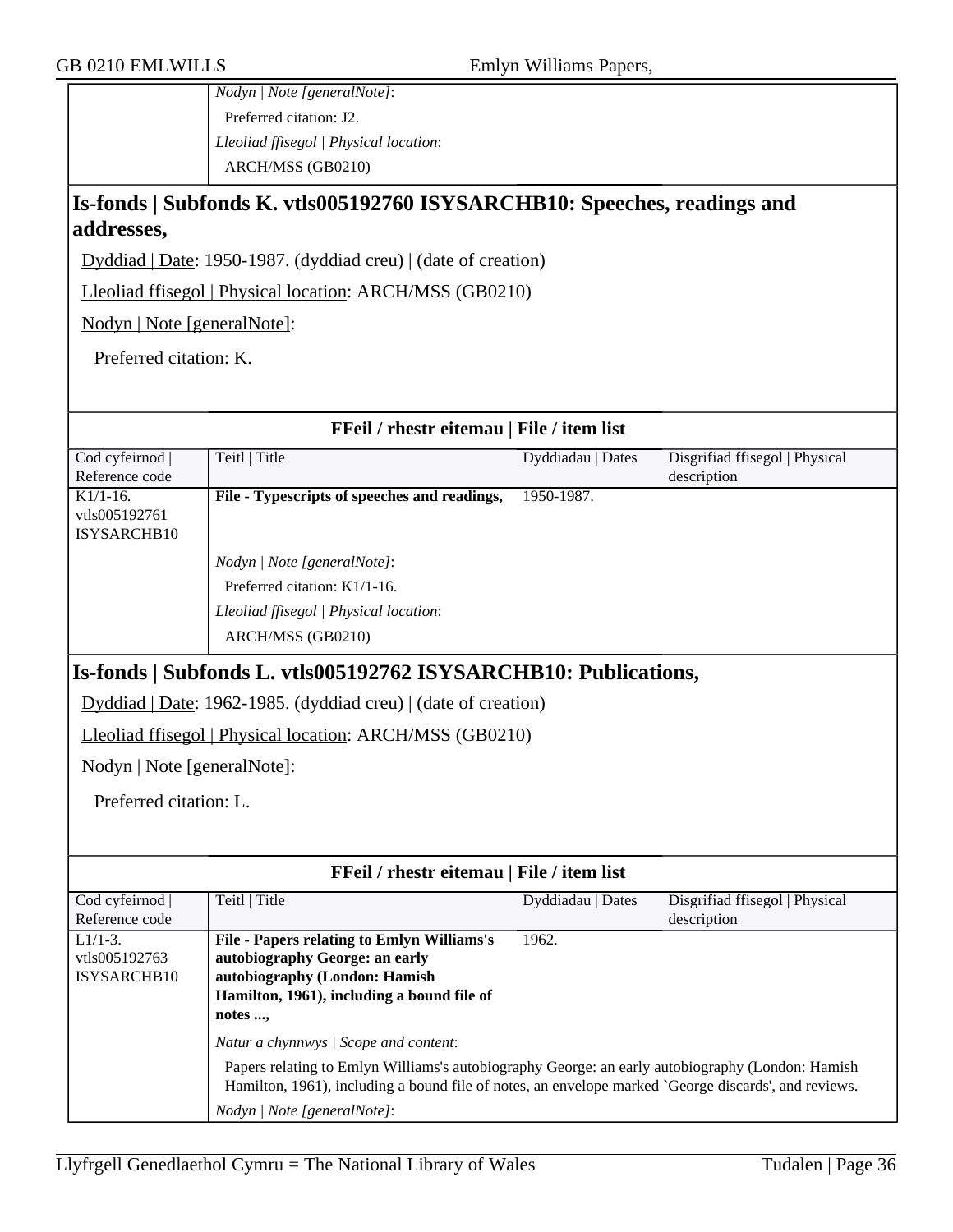|                                             | Preferred citation: L1/1-3.                                                                                                                                                                                                                                                                                                                                                                                                                                                                                                                                                                                                                                                                                                                        |
|---------------------------------------------|----------------------------------------------------------------------------------------------------------------------------------------------------------------------------------------------------------------------------------------------------------------------------------------------------------------------------------------------------------------------------------------------------------------------------------------------------------------------------------------------------------------------------------------------------------------------------------------------------------------------------------------------------------------------------------------------------------------------------------------------------|
|                                             | Lleoliad ffisegol   Physical location:                                                                                                                                                                                                                                                                                                                                                                                                                                                                                                                                                                                                                                                                                                             |
|                                             | ARCH/MSS (GB0210)                                                                                                                                                                                                                                                                                                                                                                                                                                                                                                                                                                                                                                                                                                                                  |
| $L2/1-16$ .<br>vtls005192764<br>ISYSARCHB10 | $[c.1973]$ .<br>File - Typescripts, with manuscript<br>revision and corrected proofs, of Emlyn<br>Williams's autobiography Emlyn: an<br>early autobiography, 1927-1935 (London:<br><b>Bodley Head, 1973) ,</b>                                                                                                                                                                                                                                                                                                                                                                                                                                                                                                                                     |
|                                             | Natur a chynnwys / Scope and content:                                                                                                                                                                                                                                                                                                                                                                                                                                                                                                                                                                                                                                                                                                              |
|                                             | Typescripts, with manuscript revision and corrected proofs, of Emlyn Williams's autobiography Emlyn:<br>an early autobiography, 1927-1935 (London: Bodley Head, 1973) together with reviews and `original<br>jottings'.                                                                                                                                                                                                                                                                                                                                                                                                                                                                                                                            |
|                                             | Nodyn   Note [generalNote]:                                                                                                                                                                                                                                                                                                                                                                                                                                                                                                                                                                                                                                                                                                                        |
|                                             | Preferred citation: L2/1-16.                                                                                                                                                                                                                                                                                                                                                                                                                                                                                                                                                                                                                                                                                                                       |
|                                             | Lleoliad ffisegol   Physical location:                                                                                                                                                                                                                                                                                                                                                                                                                                                                                                                                                                                                                                                                                                             |
|                                             | ARCH/MSS (GB0210)                                                                                                                                                                                                                                                                                                                                                                                                                                                                                                                                                                                                                                                                                                                                  |
| $L3/1-16$ .<br>vtls005192765<br>ISYSARCHB10 | 1966-1979.<br>File - Papers relating to the book Beyond<br>belief: a chronicle of murder and its<br>detection (London: Hamish Hamilton,<br>1967), including typescript ,                                                                                                                                                                                                                                                                                                                                                                                                                                                                                                                                                                           |
|                                             | Natur a chynnwys / Scope and content:                                                                                                                                                                                                                                                                                                                                                                                                                                                                                                                                                                                                                                                                                                              |
|                                             | Papers relating to the book Beyond belief: a chronicle of murder and its detection (London: Hamish<br>Hamilton, 1967), including typescript drafts with manuscript revision, 1966-7 ( $L3/1-3$ ); a bound file<br>of Emlyn Williams's preliminary notes (L3/4); correspondence and papers, 1966-72 (L3/5); research<br>material, 1966-9 (L3/6); Emlyn Williams's notebooks, c.1966 (L3/7-9); draft screen plays, 1968-9<br>$(L3/10-12)$ and completed screen play, 1979 (L13); film script 1985 (L3/14); and reviews (L3/15-16). A<br>letter from, and photographs of, Myra Hindley, and a copy of Ian Brady's police statement, which were<br>included in L 3/6, have been placed under embargo until 1 Jan. 2017 in an envelope numbered L 3/6A. |
|                                             | Nodyn   Note [generalNote]:                                                                                                                                                                                                                                                                                                                                                                                                                                                                                                                                                                                                                                                                                                                        |
|                                             | Preferred citation: L3/1-16.                                                                                                                                                                                                                                                                                                                                                                                                                                                                                                                                                                                                                                                                                                                       |
|                                             | Lleoliad ffisegol   Physical location:                                                                                                                                                                                                                                                                                                                                                                                                                                                                                                                                                                                                                                                                                                             |
|                                             | ARCH/MSS (GB0210)                                                                                                                                                                                                                                                                                                                                                                                                                                                                                                                                                                                                                                                                                                                                  |
| $L4/1-5.$<br>vtls005192766<br>ISYSARCHB10   | File - Typescript drafts, 1978-9, of King!<br>1978-1980.<br>(L4/1-2) which was renamed and published<br>as Headlong (London: Heinemann, 1980);<br>typescript marked `Headlong original ,                                                                                                                                                                                                                                                                                                                                                                                                                                                                                                                                                           |
|                                             | Natur a chynnwys / Scope and content:                                                                                                                                                                                                                                                                                                                                                                                                                                                                                                                                                                                                                                                                                                              |
|                                             | Typescript drafts, 1978-9, of King! (L4/1-2) which was renamed and published as Headlong (London:<br>Heinemann, 1980); typescript marked 'Headlong original final script' $(L4/3)$ ; incomplete typescript with<br>manuscript revision and correspondence relating to its publication, 1978-80 (L4/4), together with reviews<br>(L4/5).                                                                                                                                                                                                                                                                                                                                                                                                            |
|                                             | Nodyn   Note [generalNote]:                                                                                                                                                                                                                                                                                                                                                                                                                                                                                                                                                                                                                                                                                                                        |
|                                             | Preferred citation: L4/1-5.                                                                                                                                                                                                                                                                                                                                                                                                                                                                                                                                                                                                                                                                                                                        |
|                                             | Lleoliad ffisegol   Physical location:                                                                                                                                                                                                                                                                                                                                                                                                                                                                                                                                                                                                                                                                                                             |
|                                             | ARCH/MSS (GB0210)                                                                                                                                                                                                                                                                                                                                                                                                                                                                                                                                                                                                                                                                                                                                  |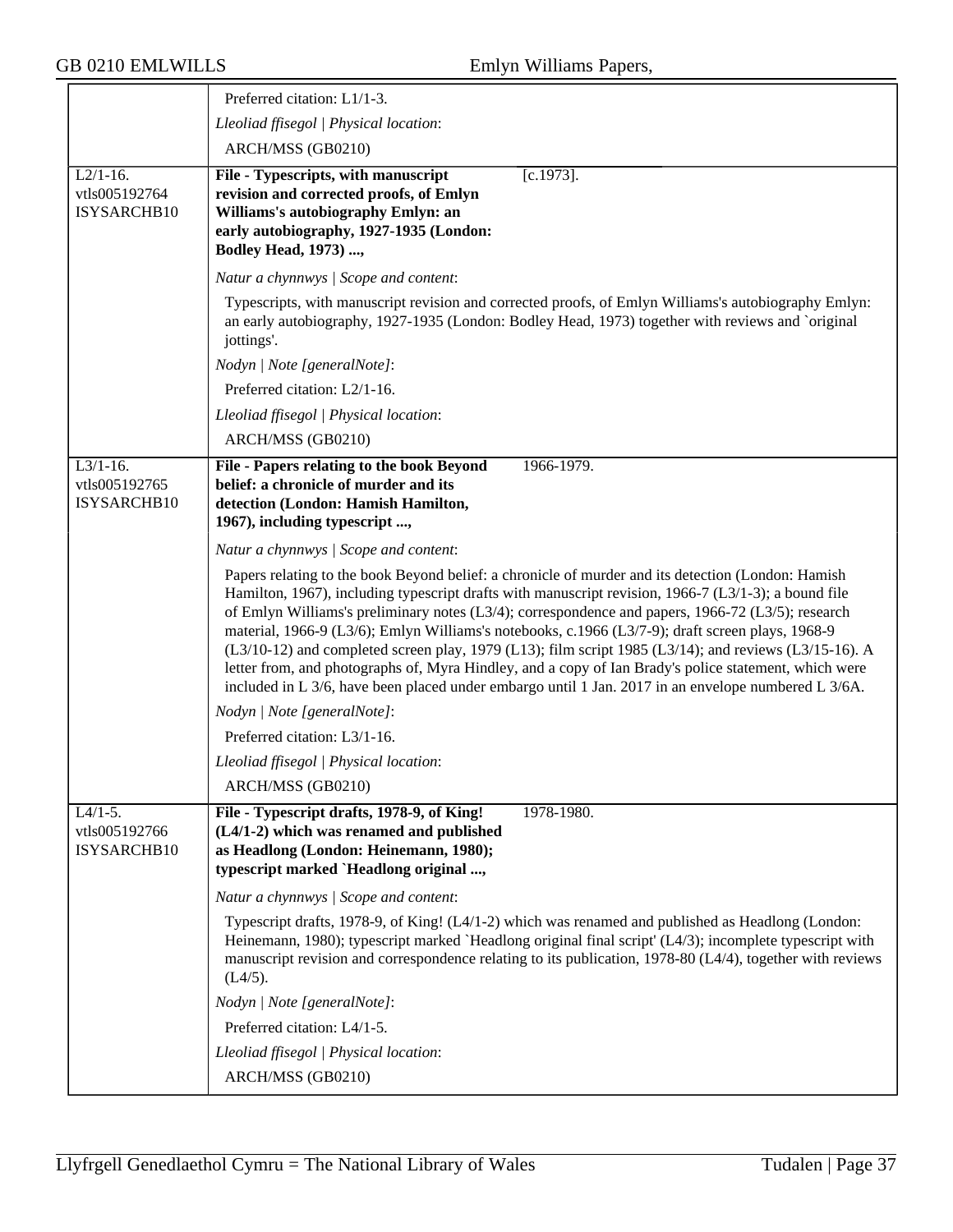| GB 0210 EMLWILLS                          |                                                                                                                                                                                                                                                                                                                                                                                               | Emlyn Williams Papers, |                                |
|-------------------------------------------|-----------------------------------------------------------------------------------------------------------------------------------------------------------------------------------------------------------------------------------------------------------------------------------------------------------------------------------------------------------------------------------------------|------------------------|--------------------------------|
| $L5/1-3.$<br>vtls005192767<br>ISYSARCHB10 | File - Typescripts, 1981, with manuscript<br>revision, of Dr Crippen's Diary (London:<br>Robson Books, 1987), with related<br>correspondence, 1976-85,                                                                                                                                                                                                                                        | 1976-1985.             |                                |
|                                           | Nodyn   Note [generalNote]:                                                                                                                                                                                                                                                                                                                                                                   |                        |                                |
|                                           | Preferred citation: L5/1-3.                                                                                                                                                                                                                                                                                                                                                                   |                        |                                |
|                                           | Lleoliad ffisegol   Physical location:                                                                                                                                                                                                                                                                                                                                                        |                        |                                |
|                                           | ARCH/MSS (GB0210)                                                                                                                                                                                                                                                                                                                                                                             |                        |                                |
|                                           | Is-fonds   Subfonds M. vtls005192768 ISYSARCHB10: Miscellaneous,                                                                                                                                                                                                                                                                                                                              |                        |                                |
|                                           | Dyddiad   Date: [c.1933]-1990. (dyddiad creu)   (date of creation)                                                                                                                                                                                                                                                                                                                            |                        |                                |
|                                           | Lleoliad ffisegol   Physical location: ARCH/MSS (GB0210)                                                                                                                                                                                                                                                                                                                                      |                        |                                |
| Nodyn   Note [generalNote]:               |                                                                                                                                                                                                                                                                                                                                                                                               |                        |                                |
| Preferred citation: M.                    |                                                                                                                                                                                                                                                                                                                                                                                               |                        |                                |
|                                           |                                                                                                                                                                                                                                                                                                                                                                                               |                        |                                |
|                                           |                                                                                                                                                                                                                                                                                                                                                                                               |                        |                                |
| Cod cyfeirnod                             | FFeil / rhestr eitemau   File / item list<br>Teitl   Title                                                                                                                                                                                                                                                                                                                                    | Dyddiadau   Dates      | Disgrifiad ffisegol   Physical |
| Reference code                            |                                                                                                                                                                                                                                                                                                                                                                                               |                        | description                    |
| $M1-4.$<br>vtls005192769<br>ISYSARCHB10   | File - Miscellaneous papers, c.1933-90,<br>and including much undated material<br>(M1); duplicates of scrapbook material,<br>c.1933-61 (M2); manuscript copy, c.1973,<br>of Emlyn ,                                                                                                                                                                                                           | [c.1933]-1990.         |                                |
|                                           | Natur a chynnwys   Scope and content:                                                                                                                                                                                                                                                                                                                                                         |                        |                                |
|                                           | Miscellaneous papers, c.1933-90, and including much undated material (M1); duplicates of scrapbook<br>material, c.1933-61 (M2); manuscript copy, c.1973, of Emlyn Williams's narration, in English and Greek,<br>to accompany a performance of Prokofiev's Peter and the Wolf; and a typescript, 1987, of the screenplay<br>`Stealing Heaven' by Chris Bryant from the novel by Marion Meade. |                        |                                |
|                                           | Nodyn   Note [generalNote]:                                                                                                                                                                                                                                                                                                                                                                   |                        |                                |
|                                           | Preferred citation: M1-4.                                                                                                                                                                                                                                                                                                                                                                     |                        |                                |
|                                           | Lleoliad ffisegol   Physical location:                                                                                                                                                                                                                                                                                                                                                        |                        |                                |
|                                           | ARCH/MSS (GB0210)                                                                                                                                                                                                                                                                                                                                                                             |                        |                                |
|                                           | Is-fonds   Subfonds N. vtls005192770 ISYSARCHB10: Printed material,                                                                                                                                                                                                                                                                                                                           |                        |                                |
|                                           | Dyddiad   Date: 1898-1987. (dyddiad creu)   (date of creation)                                                                                                                                                                                                                                                                                                                                |                        |                                |
|                                           | Lleoliad ffisegol   Physical location: ARCH/MSS (GB0210)                                                                                                                                                                                                                                                                                                                                      |                        |                                |
| Nodyn   Note [generalNote]:               |                                                                                                                                                                                                                                                                                                                                                                                               |                        |                                |
|                                           | Preferred citation: N.                                                                                                                                                                                                                                                                                                                                                                        |                        |                                |
|                                           |                                                                                                                                                                                                                                                                                                                                                                                               |                        |                                |
| FFeil / rhestr eitemau   File / item list |                                                                                                                                                                                                                                                                                                                                                                                               |                        |                                |
| Cod cyfeirnod                             | Teitl   Title                                                                                                                                                                                                                                                                                                                                                                                 | Dyddiadau   Dates      | Disgrifiad ffisegol   Physical |
| Reference code                            |                                                                                                                                                                                                                                                                                                                                                                                               |                        | description                    |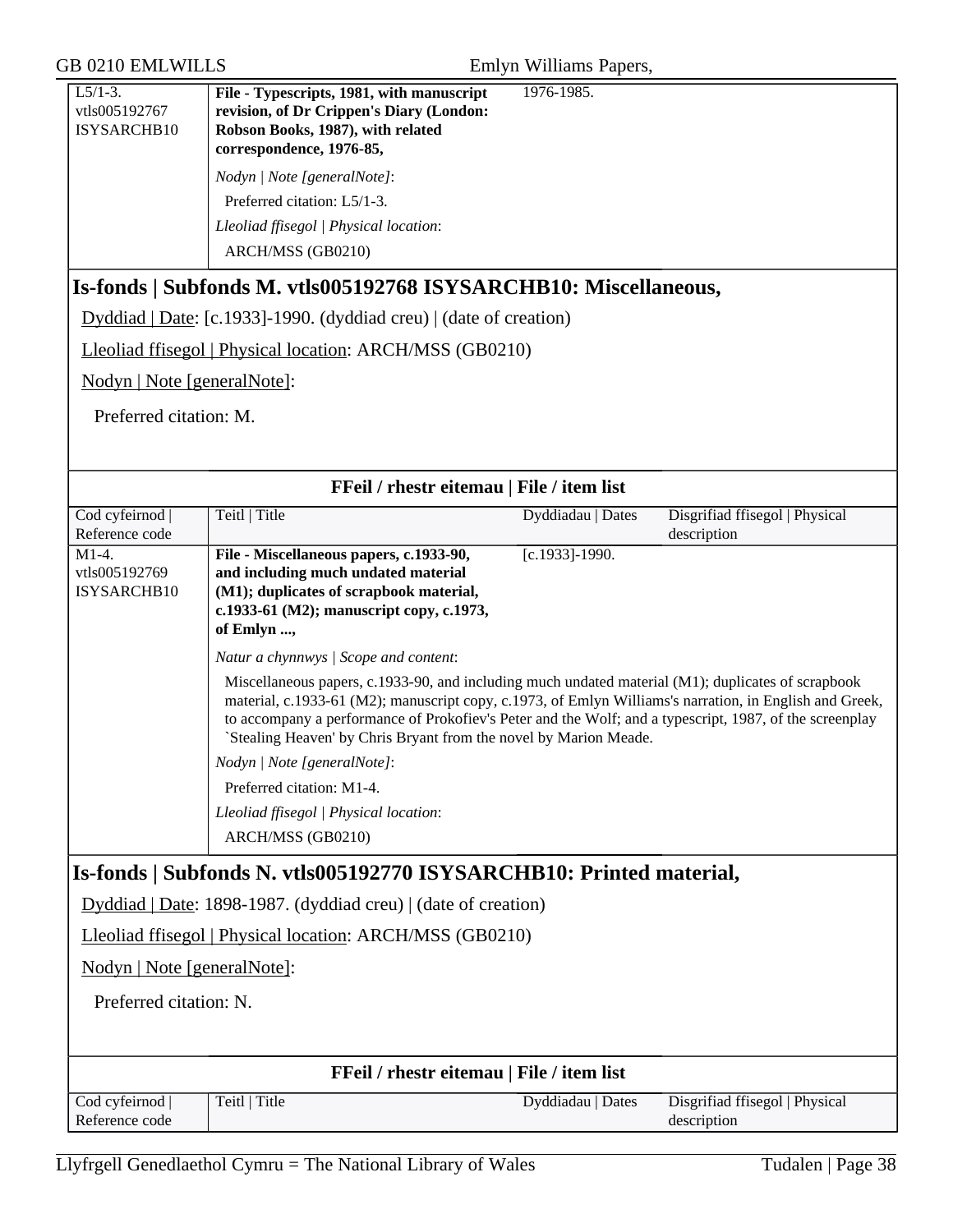| $N1-4.$                                | File - Four volumes in the `Cyfres y Fil'<br>1898-1916.                                                                                                                                                      |
|----------------------------------------|--------------------------------------------------------------------------------------------------------------------------------------------------------------------------------------------------------------|
| vtls005192771                          | series edited by O. M. Edwards: Drych y                                                                                                                                                                      |
| ISYSARCHB10                            | Prif Oesoedd (Caernarfon, 1898), Tro,                                                                                                                                                                        |
|                                        | Natur a chynnwys / Scope and content:                                                                                                                                                                        |
|                                        | Four volumes in the `Cyfres y Fil' series edited by O. M. Edwards: Drych y Prif Oesoedd (Caernarfon,<br>1898), Tro i'r De (Caernarfon, 1907), Brut y Tywysogion [1912], and Gwaith Emrys (Caernarfon, 1916). |
|                                        | Nodyn   Note [generalNote]:                                                                                                                                                                                  |
|                                        | Preferred citation: N1-4.                                                                                                                                                                                    |
|                                        | Lleoliad ffisegol   Physical location:                                                                                                                                                                       |
|                                        | ARCH/MSS (GB0210)                                                                                                                                                                                            |
| N5. vtls005192772<br>ISYSARCHB10       | File - Volume of Ralph Waldo Emerson's<br>1901.<br><b>Essays: Second Series and Nature in `The</b><br>Temple Classics' series, edited by Israel<br>Gollancz (London ,                                        |
|                                        | Natur a chynnwys / Scope and content:                                                                                                                                                                        |
|                                        | Volume of Ralph Waldo Emerson's Essays: Second Series and Nature in 'The Temple Classics' series,<br>edited by Israel Gollancz (London, 1901).                                                               |
|                                        | Nodyn   Note [generalNote]:                                                                                                                                                                                  |
|                                        | Preferred citation: N5.                                                                                                                                                                                      |
|                                        | Lleoliad ffisegol   Physical location:                                                                                                                                                                       |
|                                        | ARCH/MSS (GB0210)                                                                                                                                                                                            |
| $N6-7.$                                | File - Two volumes by the Rev. D.<br>1908-1914.                                                                                                                                                              |
| vtls005192773<br>ISYSARCHB10           | <b>Cunllo Davies, Trwy India'r Gorllewin</b><br>(Caernarfon, 1908) and Cyfrinach y<br>Dwyrain (Caernarfon, 1914),                                                                                            |
|                                        | Nodyn   Note [generalNote]:                                                                                                                                                                                  |
|                                        | Preferred citation: N6-7.                                                                                                                                                                                    |
|                                        | Lleoliad ffisegol   Physical location:                                                                                                                                                                       |
|                                        | ARCH/MSS (GB0210)                                                                                                                                                                                            |
| N8. vtls005192774<br>ISYSARCHB10       | 1912.<br>File - Cilcain and its Parish Church by<br>Frank Simpson (Chester, 1912),                                                                                                                           |
|                                        | Nodyn   Note [generalNote]:                                                                                                                                                                                  |
|                                        | Preferred citation: N8.                                                                                                                                                                                      |
|                                        | Lleoliad ffisegol   Physical location:                                                                                                                                                                       |
|                                        | ARCH/MSS (GB0210)                                                                                                                                                                                            |
| N9-10.<br>vtls005192775<br>ISYSARCHB10 | File - Two volumes in the `Cyfres y Werin'<br>1920.<br>series edited by Ifor L. Evans and Henry<br>Lewis, Blodeuglwm o Englynion by ,                                                                        |
|                                        | Natur a chynnwys / Scope and content:                                                                                                                                                                        |
|                                        | Two volumes in the `Cyfres y Werin' series edited by Ifor L. Evans and Henry Lewis, Blodeuglwm o<br>Englynion by W. J. Gruffydd (Swansea, [1920]) and Y Marchog by Gwenda Gruffydd (Swansea, 1920).          |
|                                        | Nodyn   Note [generalNote]:                                                                                                                                                                                  |
|                                        | Preferred citation: N9-10.                                                                                                                                                                                   |
|                                        | Lleoliad ffisegol   Physical location:                                                                                                                                                                       |
|                                        | ARCH/MSS (GB0210)                                                                                                                                                                                            |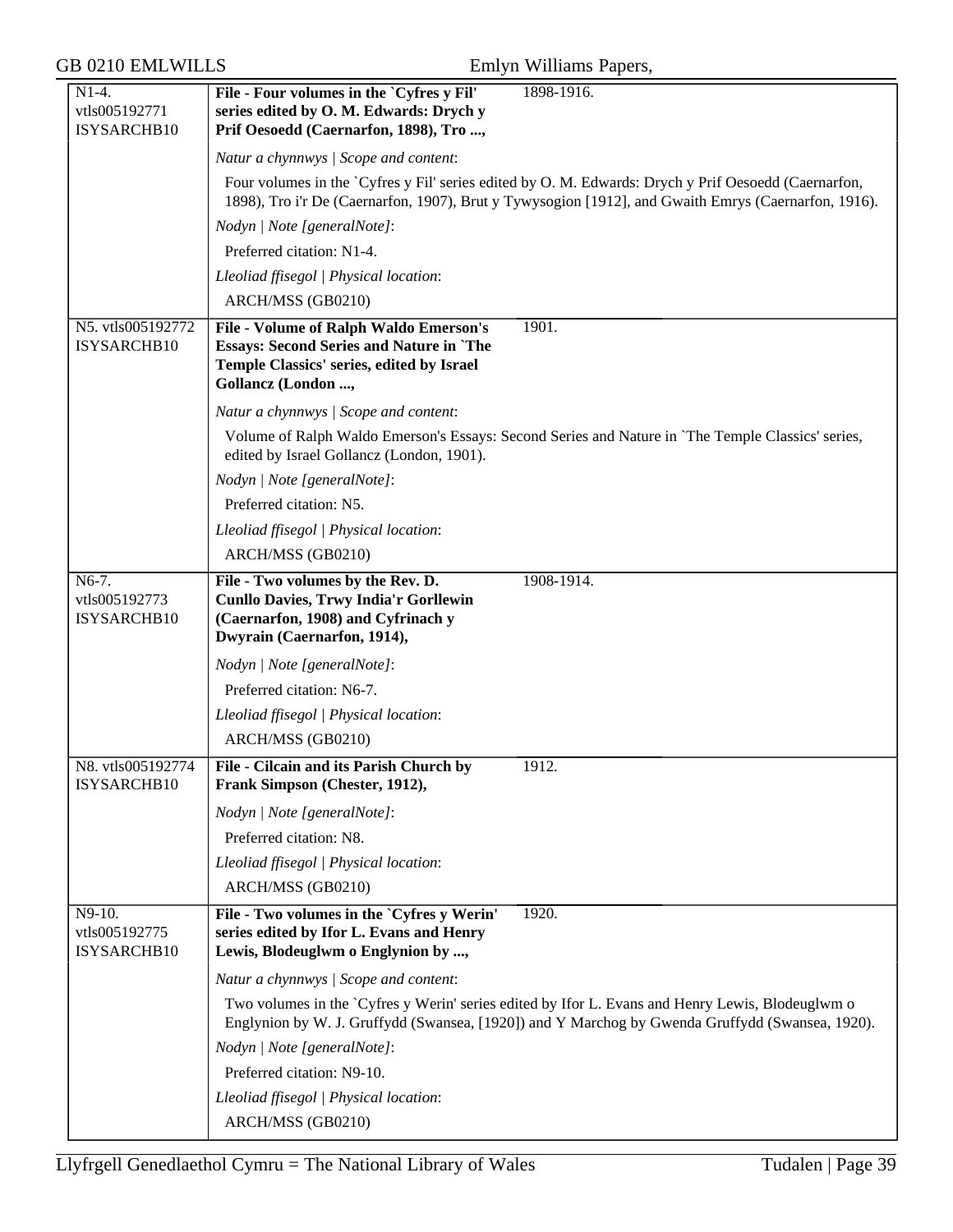| <b>GB 0210 EMLWILLS</b>                           |                                                                                                                                                                     | Emlyn Williams Papers,                                                                       |
|---------------------------------------------------|---------------------------------------------------------------------------------------------------------------------------------------------------------------------|----------------------------------------------------------------------------------------------|
| N11.<br>vtls005192776<br>ISYSARCHB10              | <b>File - The Mabinogion (The Golden)</b><br><b>Cockerel Press, 1948) presented to Emlyn</b><br>Williams on his visit to Flintshire to<br>perform Charles Dickens , | 1948.                                                                                        |
|                                                   | Natur a chynnwys / Scope and content:                                                                                                                               |                                                                                              |
|                                                   | Flintshire to perform Charles Dickens and signed by the donors.                                                                                                     | The Mabinogion (The Golden Cockerel Press, 1948) presented to Emlyn Williams on his visit to |
|                                                   | Nodyn   Note [generalNote]:                                                                                                                                         |                                                                                              |
|                                                   | Preferred citation: N11.                                                                                                                                            |                                                                                              |
|                                                   | Lleoliad ffisegol   Physical location:                                                                                                                              |                                                                                              |
|                                                   | ARCH/MSS (GB0210)                                                                                                                                                   |                                                                                              |
| N12.<br>vtls005192777<br>ISYSARCHB10              | File - Australia Aboriginal Paintings-<br>Arnhem Land (New York, 1954),                                                                                             | 1954.                                                                                        |
|                                                   | Nodyn   Note [generalNote]:                                                                                                                                         |                                                                                              |
|                                                   | Preferred citation: N12.                                                                                                                                            |                                                                                              |
|                                                   | Lleoliad ffisegol   Physical location:                                                                                                                              |                                                                                              |
|                                                   | ARCH/MSS (GB0210)                                                                                                                                                   |                                                                                              |
| N13.<br>vtls005192778<br>ISYSARCHB10              | <b>File - The Emlyn Williams Country</b><br>by Edward Whitford-Roberts, with a<br>foreword by Emlyn Williams (Penarth,<br>1964),                                    | 1964.                                                                                        |
|                                                   | Nodyn   Note [generalNote]:                                                                                                                                         |                                                                                              |
|                                                   | Preferred citation: N13.                                                                                                                                            |                                                                                              |
|                                                   | Lleoliad ffisegol   Physical location:                                                                                                                              |                                                                                              |
|                                                   | ARCH/MSS (GB0210)                                                                                                                                                   |                                                                                              |
| N <sub>14</sub> .<br>vtls005192779<br>ISYSARCHB10 | File - Hollywood and the Great Fan<br>Magazines, ed. Martin Levin (Surrey,<br>1970),                                                                                | 1970.                                                                                        |
|                                                   | Nodyn   Note [generalNote]:                                                                                                                                         |                                                                                              |
|                                                   | Preferred citation: N14.                                                                                                                                            |                                                                                              |
|                                                   | Lleoliad ffisegol   Physical location:                                                                                                                              |                                                                                              |
|                                                   | ARCH/MSS (GB0210)                                                                                                                                                   |                                                                                              |
| N15.<br>vtls005192780<br>ISYSARCHB10              | File - Salute to the Thirties (London, 1971),                                                                                                                       | 1971.                                                                                        |
|                                                   | Nodyn   Note [generalNote]:                                                                                                                                         |                                                                                              |
|                                                   | Preferred citation: N15.                                                                                                                                            |                                                                                              |
|                                                   | Lleoliad ffisegol   Physical location:                                                                                                                              |                                                                                              |
|                                                   | ARCH/MSS (GB0210)                                                                                                                                                   |                                                                                              |
| N16.<br>vtls005192781<br>ISYSARCHB10              | <b>File - Fifty years of Movie Posters</b><br>(Hamlyn, c.1973),                                                                                                     | $[c.1973]$ .                                                                                 |
|                                                   | Nodyn   Note [generalNote]:                                                                                                                                         |                                                                                              |
|                                                   | Preferred citation: N16.                                                                                                                                            |                                                                                              |